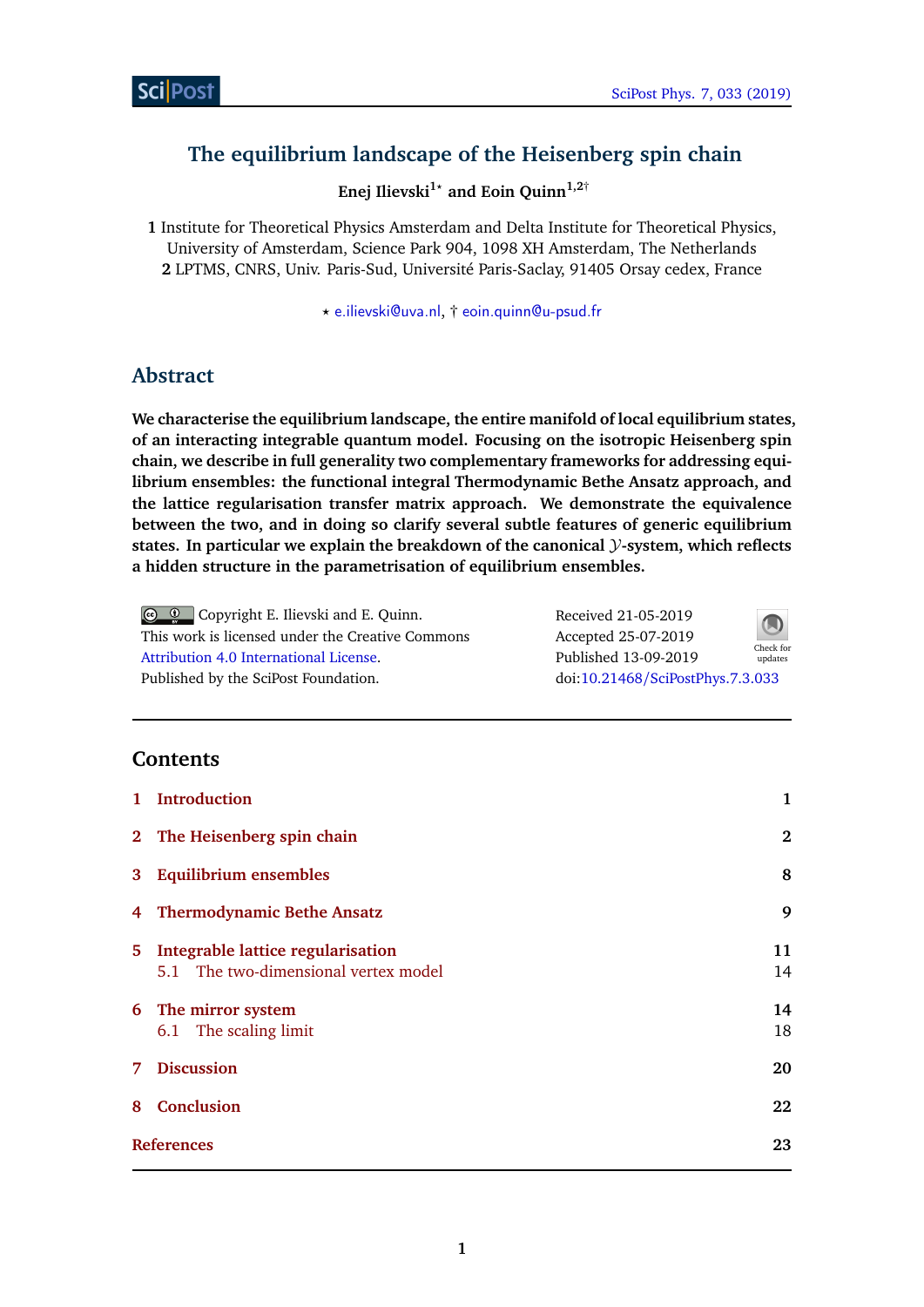### <span id="page-1-0"></span>**1 Introduction**

The equilibration phenomena of quantum many-body systems have become a vigorous research topic for both theoretical and experimental studies of condensed matter systems in recent years. For generic interacting systems a central role has been played by the Eigenstate Thermalisation Hypothesis [[1–](#page-22-0)[3](#page-22-1)], which offers a unifying framework for characterising ergodic behaviour. The unconventional equilibration exhibited by (nearly) integrable systems has also drawn substantial interest, leading to the notion of the Generalized Gibbs Ensemble (GGE) [[4](#page-23-0)[–6](#page-23-1)]. The anomalous behaviour of integrable systems is due to the existence of infinitely many local conservation laws, whose essence is to protect quasi-particle excitations against decay [[7](#page-23-2)]. The majority of the literature on equilibration in integrable systems has focused on non-interacting models, where the concept of a generalised Gibbs ensemble is synonymous to prescribing the occupations of single-particle modes [[8,](#page-23-3)[9](#page-23-4)]. *Interacting* integrable systems on the other hand exhibit rich spectra of stable excitations which undergo non-trivial completely factorizable scattering [[10](#page-23-5)]. This places interacting integrable systems in a distinguished position, and raises the question whether interactions induce physically discernible features among equilibrium states. The objective of this paper is to establish a framework to address this.

We focus our study on the isotropic Heisenberg spin-1*/*2 chain, a paradigmatic model of exactly solvable quantum many-body dynamics, due to both its simplicity and physical relevance. Our main result is an explicit construction of the entire manifold of equilibrium states, which helps expose a rich structure intrinsically linked to inter-particle interactions. We term this the '*equilibrium landscape*'.

Studies of the thermodynamic properties of exactly solvable models have been traditionally focused on canonical Gibbs equilibrium. Only in recent years has interest shifted towards the Generalized Gibbs ensembles, predominantly discussed in the context of quantum quench dynamics in several physically relevant models such as the anisotropic Heisenberg model and Lieb-Liniger Bose gas  $\lceil 4, 11-13 \rceil$  $\lceil 4, 11-13 \rceil$  $\lceil 4, 11-13 \rceil$  $\lceil 4, 11-13 \rceil$  $\lceil 4, 11-13 \rceil$ . Here prominence was given to simple initial states of potential experimental relevance, while more recent works have considered more generally a special class of 'integrable' product states  $\lceil 14-17 \rceil$  $\lceil 14-17 \rceil$  $\lceil 14-17 \rceil$ . In the present work we pursue a general and systematic characterisation of the entire space of equilibrium ensembles without appealing to any initial state specific considerations.

Throughout the work we shall employ a range of techniques from the integrability toolbox, combining the algebraic, thermodynamic, and functional Bethe ansatz approaches. We begin by formulating an explicit algebraic construction of the GGE, and then proceed to analyse two complementary routes for evaluating equilibrium partition sums. On the one hand, the celebrated Thermodynamic Bethe Ansatz (TBA) approach [[18–](#page-23-10)[20](#page-24-0)] casts the partition function as a functional integral, invoking a spectral resolution through coupled interacting quasi-particle modes. A saddle-point of the functional integral yields an infinite set of coupled integral equations encoding the equilibrium state. On the other hand, we achieve a regularisation of a general partition function as a two-dimensional classical vertex model where, similarly as in the Gibbs canonical ensemble [[21](#page-24-1)[–27](#page-24-2)], the main subject of study is the dominant eigenvalue of a column transfer matrix. To our knowledge, no previous work on the statistical mechanics of exactly solvable models, including a large body of work on solvable classical vertex models, has achieved a similarly comprehensive description of the entire equilibrium manifold of a model.

For the case of canonical Gibbs equilibrium, compatibility of the two approaches to thermodynamics has been already demonstrated previously in [[26](#page-24-3)]. By means of an integrable Trotterisation of the density operator, usually referred to as the Quantum Transfer Matrix, the Gibbs free energy can be expressed as a solution to the non-linear integral equation [[24,](#page-24-4)[25,](#page-24-5)[27,](#page-24-2)[28](#page-24-6)].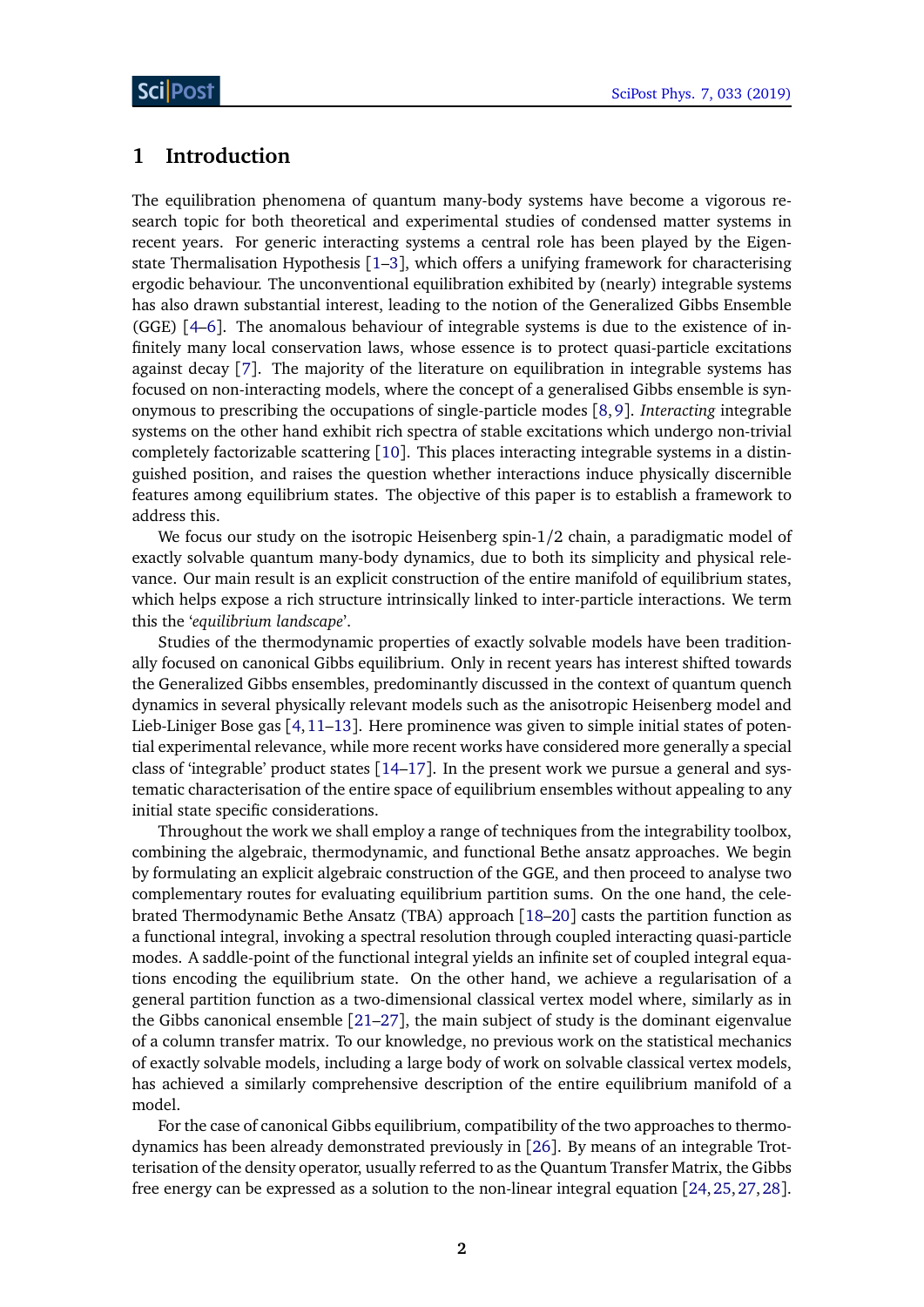<span id="page-2-2"></span>

Figure 1: **Outline of the paper.** In [Section 2](#page-2-0) we introduce the Heisenberg spin-1*/*2 chain and define the main objects of the integrability framework. In [Section 3](#page-7-0) we discuss generic equilibrium ensembles and specify the general density matrix. In [Section 4](#page-8-0) we cover the TBA approach and systematically discuss analytic properties of generic macrostates. In [Section 5](#page-10-0) we regularise the general density matrix and recast it as a two-dimensional classical vertex model. In [Section 6](#page-14-0) we define the mirror system and employ functional Bethe ansatz to demonstrate equivalence with TBA.

In this regard, a special and seemingly non-generic analytic structure of the transfer matrix spectrum turns out to be crucial. In this work we demonstrate that typical macrostates from the equilibrium landscape have a much richer structure which necessitate going beyond the conventional Trotterisation techniques. Through achieving this we establish compatibility with the TBA formalism on the general grounds, and find that this yields a clear and instructive picture of the emergence of the equilibrium landscape.

## <span id="page-2-0"></span>**2 The Heisenberg spin chain**

<span id="page-2-1"></span>In this work we outline our construction for perhaps the most widely studied interacting integrable quantum system, the one-dimensional isotropic spin-1*/*2 Heisenberg model [[19,](#page-24-7) [20,](#page-24-0) [29,](#page-24-8)[30](#page-24-9)]

$$
H = J \sum_{i=1}^{L} \left( \frac{1}{4} - \vec{S}_i \cdot \vec{S}_{i+1} \right),
$$
 (2.1)

with exchange coupling  $J$  (here  $J > 0$  corresponds to a ferromagnetic ground state) and periodic boundary conditions  $\vec{S}_{L+1} = \vec{S}_1$ . The  $\vec{S} \equiv (S^x, S^y, S^z)$  are the local generators of the  $\mathfrak{su}(2)$  algebra,  $[\mathbf{S}^\alpha,\mathbf{S}^\beta]=\mathrm{i}\,\epsilon_{\alpha\beta\gamma}\mathbf{S}^\gamma.$  The model possesses a manifest global  $\mathfrak{su}(2)$  symmetry,

$$
\left[\mathbf{H}, \mathbf{S}_{\text{tot}}^{\alpha}\right] = 0,\tag{2.2}
$$

with  $S_{\text{tot}}^{\alpha} = \sum_{i=1}^{L} S_i^{\alpha}$ . In this section we summarise the integrable structure of the model, introducing the concepts and notations which form the foundation of the work.

**Spectrum.** The degrees of freedom of the spin chain are magnon excitations, corresponding to spin waves with respect to a reference fully polarised ferromagnetic vacuum. A key feature of integrability is that the magnons undergo non-trivial yet non-diffractive scattering, implying that any interaction process can be reduced to a sequence of two-particle scatterings. With respect to the vacuum state, the quantisation conditions for the magnons are known as the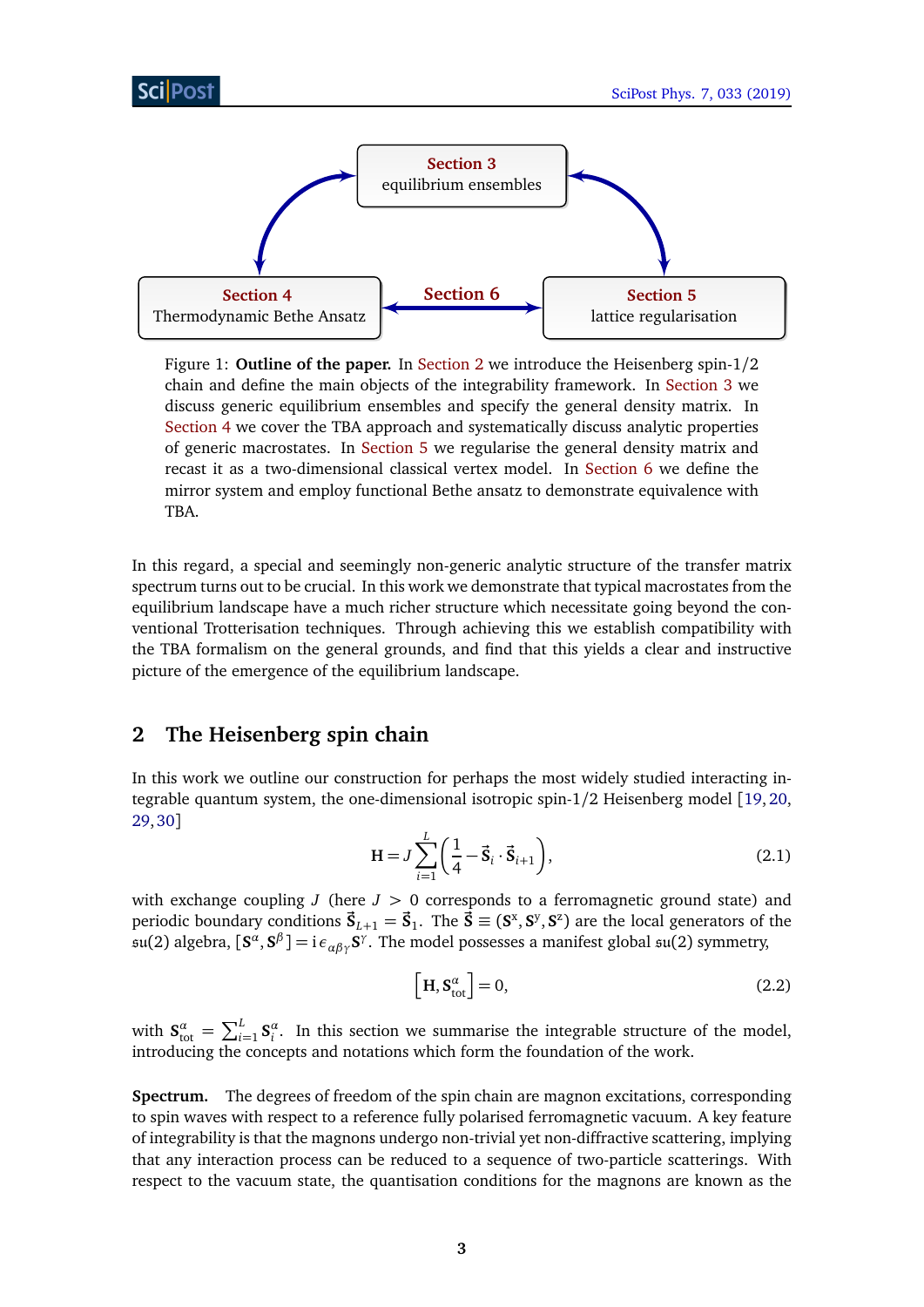Bethe equations [[29](#page-24-8)]

<span id="page-3-0"></span>
$$
e^{ik(u_i)L} \prod_{j=1, j\neq i}^{M} S(u_i - u_j) = 1.
$$
 (2.3)

Here the magnons are conveniently parametrised by a rapidity variable *u*, through which their momentum is

$$
k(u) = \frac{1}{i} \log \left( \frac{u + \frac{i}{2}}{u - \frac{i}{2}} \right),
$$
 (2.4)

and the two-magnon scattering amplitude is given by

$$
S(u) = \frac{u - i}{u + i},
$$
\n(2.5)

which depends only on the difference of rapidities. Due to the  $\mathfrak{su}(2)$  symmetry of the model the eigenstates arrange into degenerate su(2) multiplets, and each highest-weight state (with respect to the orientation of the reference ferromagnetic vacuum) corresponds to a set of magnon rapidities {*u<sup>i</sup>* } satisfying Eqs. [\(2.3\)](#page-3-0). The corresponding energy eigenvalue has the additive form

$$
E = J \sum_{i=1}^{M} (1 - \cos k(u_i)).
$$
 (2.6)

The descendant states in a multiplet are obtained by adding zero momentum magnons, i.e. rapidities with  $u = \infty$ , for which the scattering amplitude trivialises.

**Bound states.** The scattering between magnons induces bound state formation. These correspond to the collections of complex magnon rapidities aligning into 'string' patterns in the complex rapidity plane. In the large-*L* limit the Bethe roots are classified according to the 'string hypothesis',

<span id="page-3-2"></span>
$$
\bigcup_{i=1}^{M} \{u_i\} \longmapsto \bigcup_{j=1}^{\infty} \bigcup_{i=1}^{M_j} \bigcup_{a=1}^{j} \{u_{j,i} + (j+1-2a)\frac{i}{2}\},\tag{2.7}
$$

with all  $u_{j,i} \in \mathbb{R}$ . Bound states of *j* magnons are accordingly called *j*-strings, and the set of *j*-strings provide the thermodynamic particle content of the model, i.e.  $M = \sum_{j=1}^{\infty} M_j$ . The string rapidities are subject to the 'string Bethe equations',

<span id="page-3-1"></span>
$$
e^{ik_j(u_{j,i})L} \prod_{j'=1}^{\infty} \prod_{i'=1}^{M_j} S_{j,j'}(u_{j,i}-u_{j',i'}) = -1,
$$
\n(2.8)

valid up to corrections which are suppressed in system size *L*. Here the bare momentum of a *j*-string is

<span id="page-3-3"></span>
$$
k_j(u) = \frac{1}{i} \log \left( \frac{u + j\frac{j}{2}}{u - j\frac{j}{2}} \right),
$$
 (2.9)

and the scattering amplitudes between a  $j$ -string and a  $\ell$ -string are

$$
S_{j,\ell}(u) = \prod_{a=1}^{j} \prod_{b=1}^{\ell} S\left(u + (j - \ell - 2a + 2b)\frac{i}{2}\right).
$$
 (2.10)

The factor  $-1$  on the right-hand side of Eq. [\(2.8\)](#page-3-1) compensates the self-scattering factor  $S_{j,j}(0) = -1$ from the left-hand side.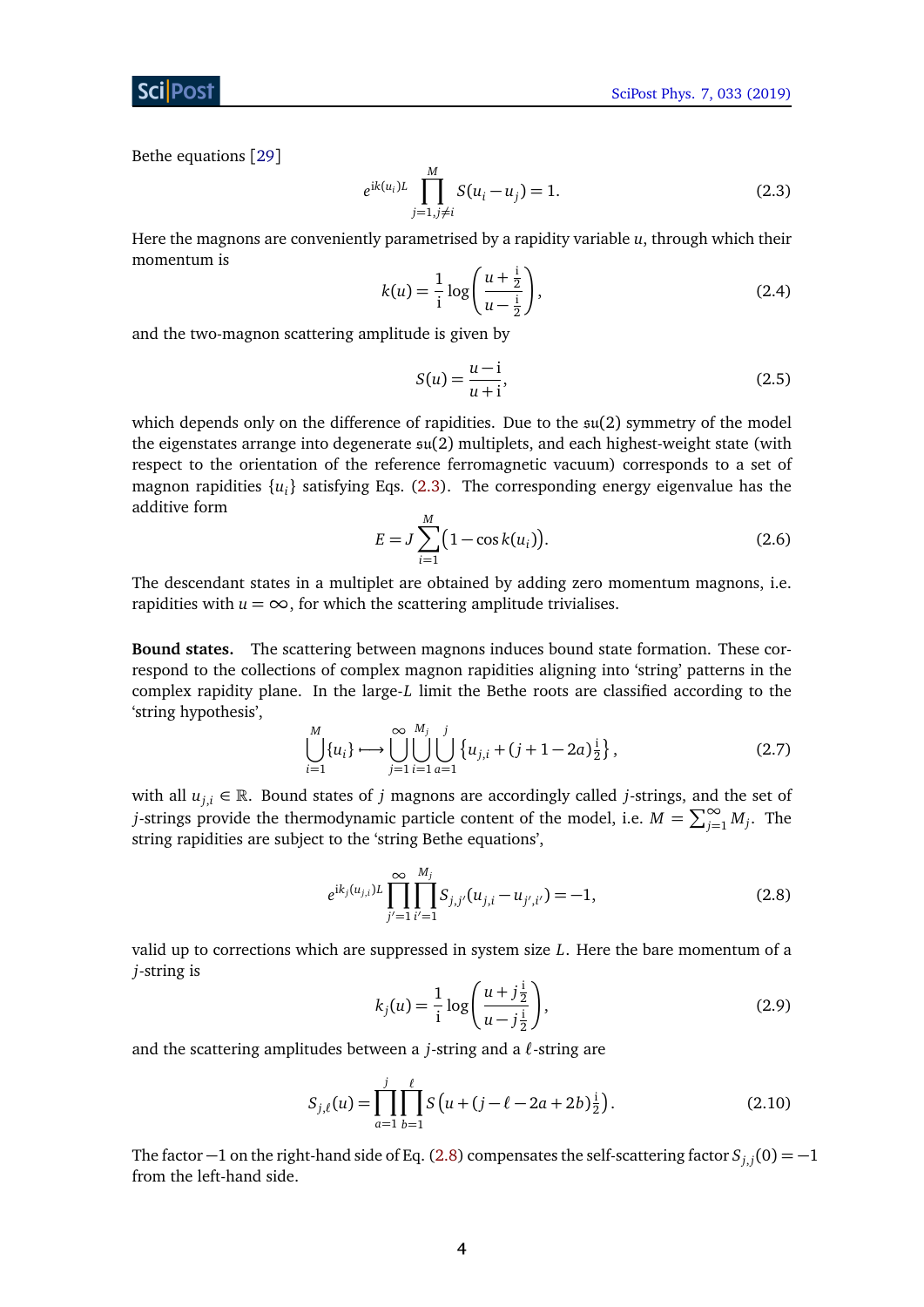### Sci Post

**Macrostates.** In the thermodynamic limit, defined as  $L, M \rightarrow \infty$  with ratio  $M/L$  kept fixed, the string rapidities distribute densely along the real line. Macrostates are characterised by the complete set of the string rapidity densities  $\{\rho_j(u)\}\$ , with  $L\rho_j(u)du$  being the number of occupied *j*-string modes in an infinitesimal rapidity interval d*u* around *u*. These obey the log-differential form of Eq. [\(2.8\)](#page-3-1), the Bethe–Yang equations,

<span id="page-4-1"></span>
$$
\rho_j + \bar{\rho}_j = \frac{1}{2\pi} \left| \frac{\mathrm{d}k_j}{\mathrm{d}u} \right| - K_{j,\ell} \star \rho_\ell,\tag{2.11}
$$

where  $\bar{\rho}_j(u)$  denotes the corresponding density of holes, i.e. unoccupied modes, and the scattering kernels

$$
K_{j,\ell}(u) = \frac{1}{2\pi i} \partial_u \log S_{j,\ell}(u),\tag{2.12}
$$

are the differential scattering phases. Here we use the following short-hand notation for matrix convolutions

$$
F_{j,\ell} \star f_{\ell} \equiv \sum_{\ell=1}^{\infty} \int_{-\infty}^{\infty} dw F_{j,\ell}(u-w) f_{\ell}(w), \qquad (2.13)
$$

and adopt the summation convention for the repeated indices. In addition, we also use a short-hand notation for scalar integrations as follows

$$
f \star g \equiv \int_{-\infty}^{\infty} dw f(u - w) g(w), \qquad f \circ g \equiv \int_{-\infty}^{\infty} dw f(w) g(w). \tag{2.14}
$$

For each macrostate there is an associated entropy, which is the logarithm of the number corresponding microstates. This is expressed through the entropy density functional [[18,](#page-23-10)[20](#page-24-0)]

$$
\mathfrak{s}[\rho_j, \bar{\rho}_j] = (\rho_j + \bar{\rho}_j) \log(\rho_j + \bar{\rho}_j) - \rho_j \log \rho_j - \bar{\rho}_j \log \bar{\rho}_j, \tag{2.15}
$$

where  $\exp\bigl(L\mathfrak{s}[\rho_j(u), \bar{\rho}_j(u)\bigr]$ d $u\bigr)$  counts the number of ways of distributing  $L\rho_j(u)$  d $u$  particles between the  $L\big(\rho_j(u) + \bar\rho_j(u)\big)$ d $u$  many *j*-string mode numbers on an infinitesimal rapidity interval d*u* centred at *u*.

**Kernel identities.** The scattering kernels  $K_{i,\ell}$  are differential scattering phase shifts which encode interactions at the level of macrostates. They exhibit a rich structure which we will exploit throughout this work. Firstly, the Fredholm operator  $(1 + K)$  admits a pseudo-inverse  $(1 - R)$  through

<span id="page-4-2"></span><span id="page-4-0"></span>
$$
(1 - R)_{j,\ell} \star (1 + K)_{\ell,k} = 1,\tag{2.16}
$$

with  $1 \equiv \delta_{ik}\delta(u)$ , where the Fredholm resolvent,

$$
R_{j,\ell}(u) = I_{j,\ell} s(u),
$$
\n(2.17)

is defined through the *s*-kernel

$$
s(u) = \frac{1}{2\cosh(\pi u)},\tag{2.18}
$$

and the nearest-neighbour incidence matrix *I*,

$$
I_{j,\ell} = \delta_{j-1,\ell} + \delta_{j+1,\ell}.
$$
\n(2.19)

Here  $(1 - R)$  admits a non-trivial nullspace and is thus not the true inverse of  $(1 + K)$ . In particular, the relation  $(1 - R)_{i,\ell} \star n_{\ell} = 0$ , with boundary condition  $n_0 = 0$ , has a one-parameter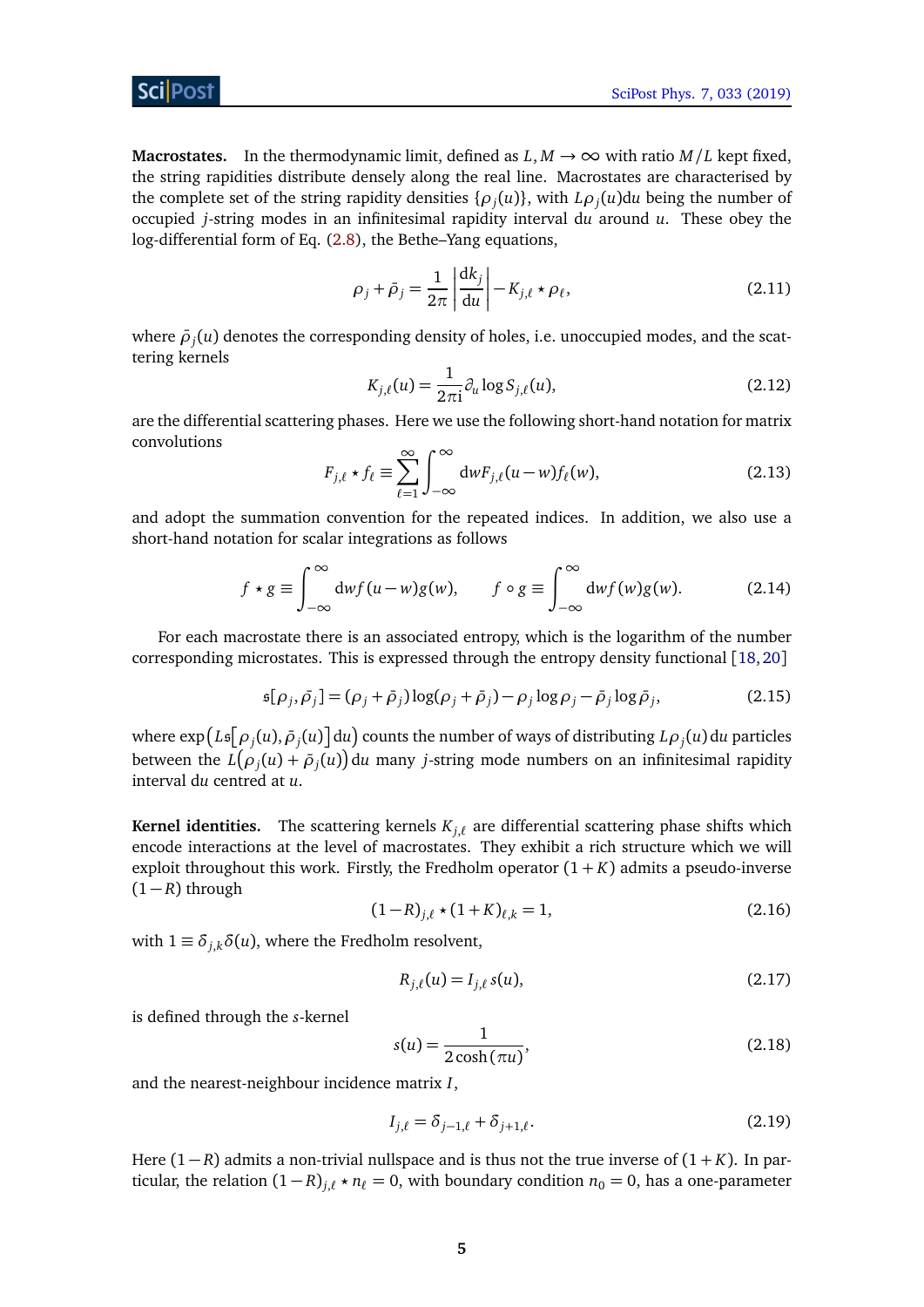solution  $n_j = h$   $j$ . Similarly the  $s$ -kernel admits a pseudo-inverse  $s^{-1}$ , which is a left-inverse under convolution, i.e.  $s^{-1} \star s \star f = f$ , and which also possesses a non-trivial nullspace. Explicitly it is,

$$
(s^{-1} \star f)(u) = f(u + \frac{i}{2} - i\epsilon) + f(u - \frac{i}{2} + i\epsilon),
$$
 (2.20)

where  $\epsilon \equiv 0^+$  is an essential positive infinitesimal which prescribes the avoidance of the poles of *s*(*u*) at  $u = \pm \frac{1}{2}$  $\frac{1}{2}$ . The nullspace of *s*<sup>-1</sup>, generated by functions  $\zeta$  obeying  $s^{-1} \star \zeta = 0$ , is a linear span of basis functions  $\log \tau(u; w)$  of the form

$$
\log \tau(u; w) \equiv \log \tanh\left(\frac{\pi}{2}(u - w)\right), \qquad w \in \mathcal{P}, \tag{2.21}
$$

where  $P$  is a strip in the complex plane defined as

<span id="page-5-5"></span><span id="page-5-1"></span>
$$
\mathcal{P} = \left\{ u \in \mathbb{C} : |\text{Im}(u)| \le \frac{1}{2} - \epsilon \right\},\tag{2.22}
$$

commonly referred to as the 'physical strip'. We highlight the explicit dependence on the infinitesimal regulator  $\epsilon$  here, which ensures that the boundaries Im( $u$ ) =  $\frac{1}{2}$  are excluded from the strip, as it will prove useful in later sections. The functions  $\log \tau(u; w)$  are related back to the *s*-kernel through the identity

<span id="page-5-6"></span>
$$
s(u) = \mp \frac{1}{2\pi i} \partial_u \log \tau(u; \pm \frac{i}{2}).
$$
\n(2.23)

A related object is the discrete d'Alembertian operator

$$
\Box = s^{-1} \star (1 - R) = s^{-1} - I,\tag{2.24}
$$

or explicitly,

<span id="page-5-3"></span>
$$
(\Box f)_j(u) = f_j(u + \frac{i}{2} - i\epsilon) + f_j(u - \frac{i}{2} + i\epsilon) - f_{j-1}(u) - f_{j+1}(u),
$$
\n(2.25)

for a set of functions  $f_j(u)$ . The associated Green's function, obeying  $\Box G = 1$ , is given by

<span id="page-5-2"></span><span id="page-5-0"></span>
$$
G_{j,k} = (1 + K)_{j,k} \star s. \tag{2.26}
$$

The d'Alembertian □ inherits a non-trivial nullspace from both  $(1 - R)$  and  $s^{-1}$ . From  $(1 - R)$ the functions  $n_j = hj$  obey  $\Box n = 0$ , while given a set of functions  $\zeta_j$  in the nullspace of  $s^{-1}$ , there exist related functions  $v_j = (1 + K)_{j,\ell} * \zeta_\ell$  which also satisfy  $\Box v = 0$ . It is further useful to define kernels  $K_j$  and their associated amplitudes  $S_j$  as follows

$$
K_j(u) = \frac{1}{2\pi i} \partial_u \log S_j(u) = \frac{1}{2\pi i} \left( \frac{1}{u - j\frac{1}{2}} - \frac{1}{u + j\frac{1}{2}} \right), \qquad S_j(u) = \frac{u - j\frac{1}{2}}{u + j\frac{1}{2}},
$$
(2.27)

with the kernels obeying the identities

<span id="page-5-7"></span><span id="page-5-4"></span>
$$
\frac{1}{2\pi} \left| \frac{\mathrm{d}k_j}{\mathrm{d}u} \right| = K_j(u), \qquad (1 - R)_{j,\ell} \star K_\ell = \delta_{j,1} s. \tag{2.28}
$$

These provide convenient explicit expressions for the matrix elements of the Green's function  $G_{i,k}$  and its associated amplitude  $\Psi_{i,k}$  as follows

$$
G_{j,k}(u) = \frac{1}{2\pi i} \partial_u \log \Psi_{j,k}(u) = \sum_{a=1}^{\min(j,k)} K_{j+k+1-2a}(u), \qquad \Psi_{j,k}(u) = \prod_{a=1}^{\min(j,k)} S_{j+k+1-2a}(u), \tag{2.29}
$$

and in turn for the scattering kernels and their amplitudes through

$$
K_{j,k}(u) = I_{j,\ell} G_{\ell,k}(u), \qquad \log S_{j,k}(u) = I_{j,\ell} \log \Psi_{\ell,k}(u). \tag{2.30}
$$

Finally, we emphasise that the  $\epsilon$  regulator is tied to the pseudo-inverse  $s^{-1}$ , and in particular does not appear in the string compounds in Eq. [\(2.7\)](#page-3-2), nor in the general definitions of kernels and amplitudes, e.g. Eqs. [\(2.10\)](#page-3-3), [\(2.27\)](#page-5-0). In the following we employ a compact notation for half-unit imaginary shifts not involving a regulator

$$
f^{\pm}(\nu) = f(\nu \pm \frac{1}{2}).
$$
\n(2.31)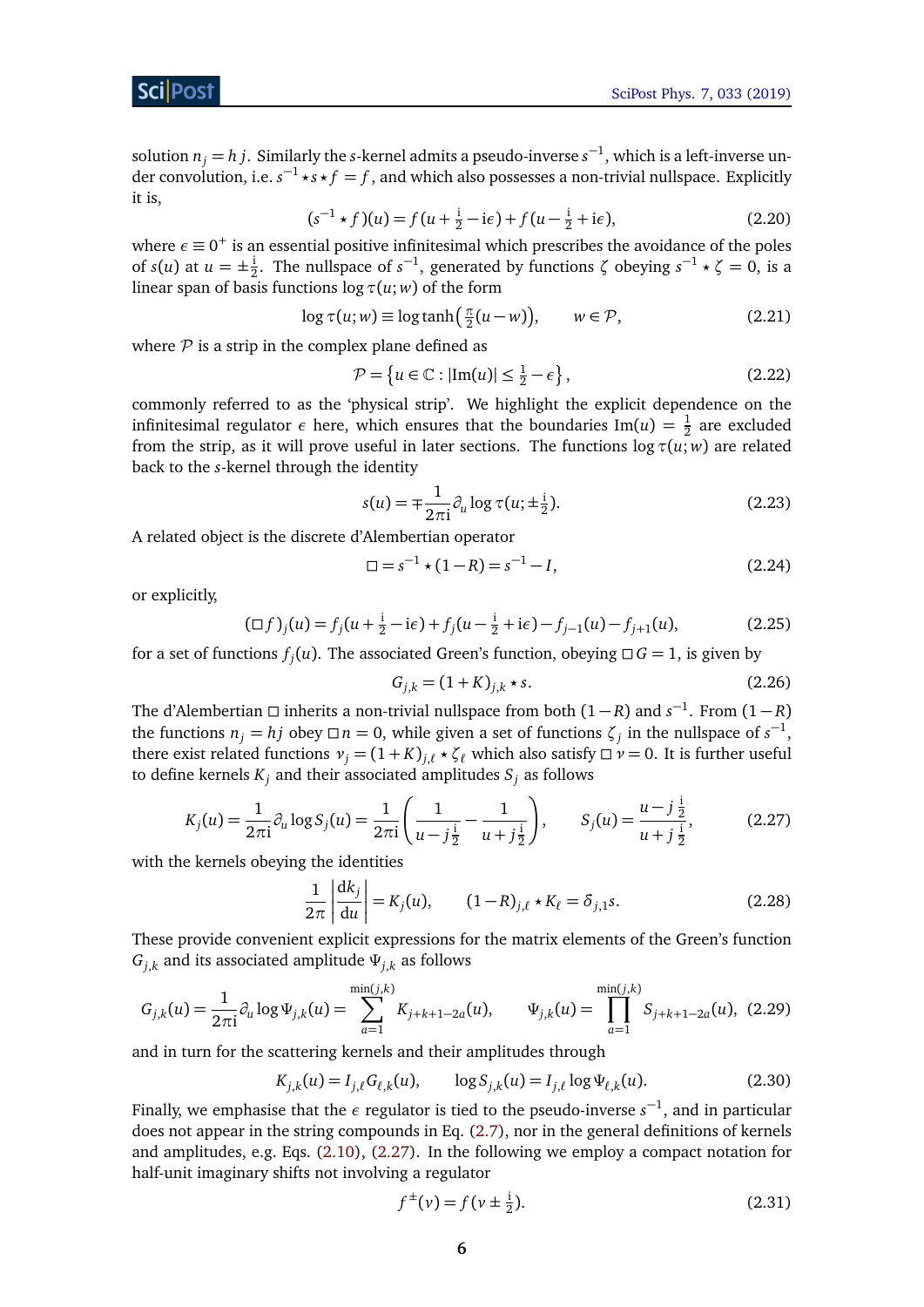### Sci Post

**Transfer matrices.** The algebraic formulation of integrability is founded upon the Lax representation [[31–](#page-24-10)[33](#page-24-11)], see also [[34–](#page-24-12)[37](#page-25-0)] and references therein. The Lax matrices are a family of operators  $\mathbf{L}_{k,1}(v, u): \mathcal{V}_k \otimes \mathcal{V}_1 \to \mathcal{V}_k \otimes \mathcal{V}_1$ , where  $\mathcal{V}_k$  denotes the  $(k+1)$ -dimensional irreducible unitary representation of su(2), of the form

$$
\mathbf{L}_{k,1}(v,u) = (v-u)\mathbf{1} \otimes \mathbf{1} + 2i \sum_{\alpha=x,y,z} \mathbf{S}^{\alpha} \otimes \mathbf{S}^{\alpha}.
$$
 (2.32)

These provide local building blocks for the transfer matrices, a commuting family of operators acting on the Hilbert space  $\mathcal{H} \cong \mathcal{V}_1^{\otimes L}$ , which are given as traces over path-ordered products of operators **L***k*,1,

<span id="page-6-3"></span>
$$
\mathbf{T}_{k}(v) = \text{Tr}_{\mathcal{V}_{k}} \mathbf{L}_{k,1}(v,0) \otimes \mathbf{L}_{k,1}(v,0) \otimes \cdots \otimes \mathbf{L}_{k,1}(v,0),
$$
 (2.33)

where the trace is taken over the common auxiliary space  $\mathcal{V}_k$ , with  $k \in \mathbb{N}$ . Trivially,  $\texttt{T}_0(\nu) = \nu^L$ . Integrability ensures that the transfer matrices **T***<sup>k</sup>* (*v*) mutually commute,

<span id="page-6-4"></span><span id="page-6-1"></span>
$$
\left[\mathbf{T}_{k}(\nu),\mathbf{T}_{k'}(\nu')\right]=0,\tag{2.34}
$$

for all values of  $k, k' \in \mathbb{N}$  and  $v, v' \in \mathbb{C}$ .

**Fusion hierarchy.** The eigenvalues  $T_k(v)$  of the transfer matrices  $\mathbf{T}_k(v)$  are called  $T$ -functions. They are polynomial and satisfy the Hirota equation<sup>[1](#page-6-0)</sup>

$$
T_k^+(\nu)T_k^-(\nu) = \phi_k(\nu)\bar{\phi}_k(\nu) + T_{k-1}(\nu)T_{k+1}(\nu), \qquad k \ge 0,
$$
\n(2.35)

with initial conditions  $T_{-1} \equiv 0$ ,  $T_0(v) = v^L$ , and boundary 'scalar potentials',

$$
\phi_k(\nu) = \left(\nu + (k+1)\frac{1}{2}\right)^L, \quad \bar{\phi}_k(\nu) = \left(\nu - (k+1)\frac{1}{2}\right)^L. \tag{2.36}
$$

The Hirota equation exhibits a gauge freedom corresponding to the overall normalisation of the Lax matrix. There however exist *Y* -functions,

$$
Y_k(\nu) = \frac{T_{k-1}(\nu)T_{k+1}(\nu)}{\phi_k(\nu)\bar{\phi}_k(\nu)} = \frac{T_k^+(\nu)T_k^-(\nu)}{\phi_k(\nu)\bar{\phi}_k(\nu)} - 1,
$$
\n(2.37)

which are gauge-invariant quantities satisfying the *canonical Y* -system hierarchy [[41,](#page-25-1)[42](#page-25-2)]

$$
Y_k^+(\nu)Y_k^-(\nu) = (1 + Y_{k-1}(\nu))(1 + Y_{k+1}(\nu)), \qquad k \ge 1,
$$
\n(2.38)

with initial condition  $Y_0(v) = 0$ .

**Thermodynamic inversion identity.** In the large-*L* limit, the entire family of transfer matrices **T***<sup>k</sup>* (*v*) satisfy the useful identity [[43](#page-25-3)]

<span id="page-6-2"></span>
$$
\lim_{L \to \infty} \frac{\mathbf{T}_{k}^{+}(\nu)\mathbf{T}_{k}^{-}(\nu)}{\phi_{k}(\nu)\bar{\phi}_{k}(\nu)} = 1, \tag{2.39}
$$

which allows for their inversion. This property can equivalently be expressed as the large-*L* decay of the physical *Y* -functions

$$
\lim_{L \to \infty} Y_k(\nu) = 0, \qquad \nu \in \mathcal{P}.
$$
\n(2.40)

<span id="page-6-0"></span><sup>&</sup>lt;sup>1</sup>The Hirota equation [\(2.35\)](#page-6-1) can be understood as the 'quantum' counterpart of the fusion identities for characters of the 'classical' Lie algebra su(2), i.e. fusion identities amongst unitary irreducible representations of su(2). Additional details on fusion identities can be found in e.g. [[24,](#page-24-4)[34,](#page-24-12)[35,](#page-24-13)[38–](#page-25-4)[40](#page-25-5)].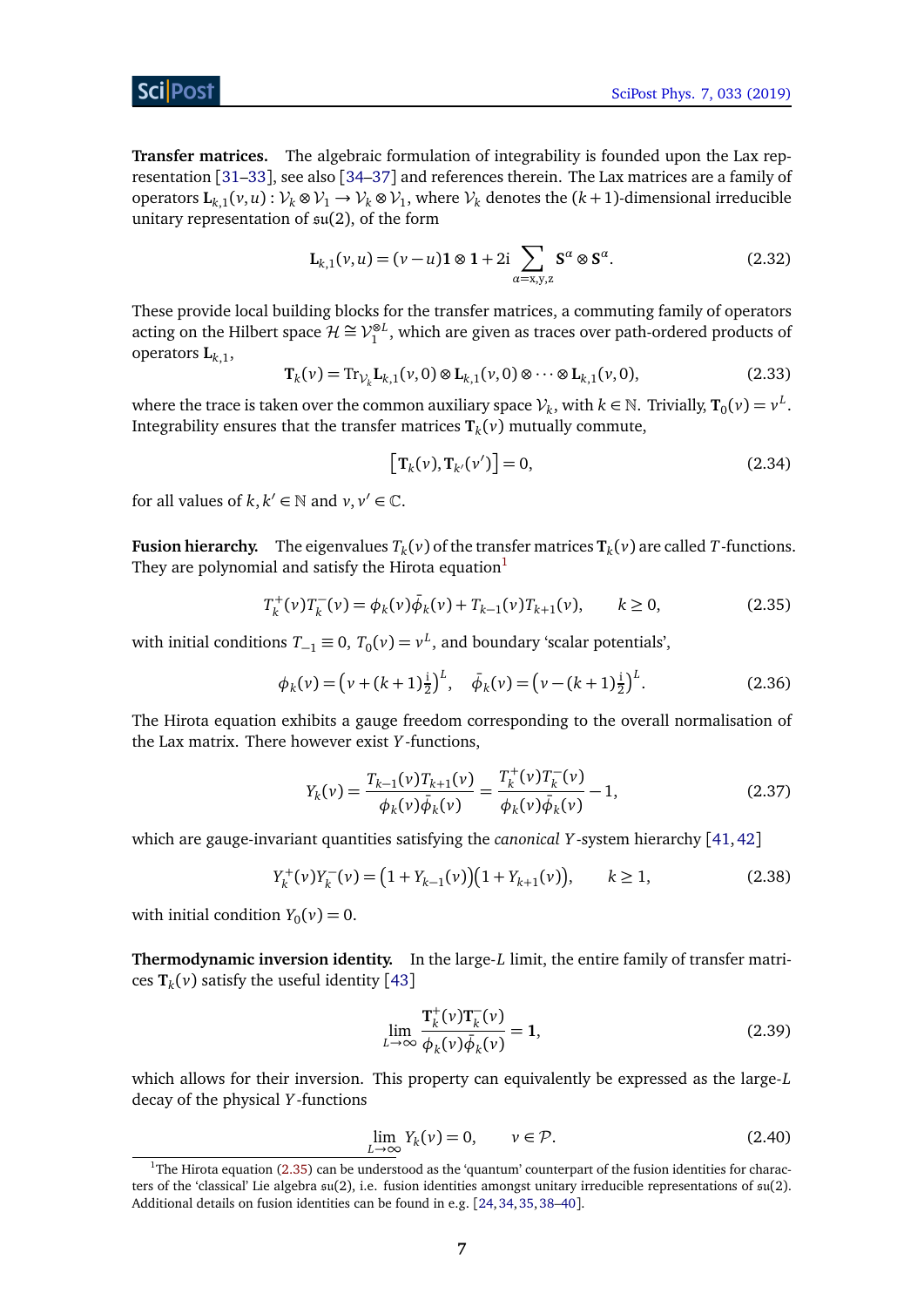### ScilPos<sup>.</sup>

**Local charges.** The transfer matrices serve as generating operators for the local charges through their logarithmic derivatives [[4,](#page-23-0)[43](#page-25-3)],

<span id="page-7-3"></span>
$$
\mathbf{X}_{k}(v) = \frac{1}{2\pi i} \partial_{v} \log \frac{\mathbf{T}_{k}^{+}(v)}{\phi_{k}(v)}.
$$
\n(2.41)

These charges are well-defined only on the physical strip,  $v \in \mathcal{P}$ , specified above in Eq. [\(2.22\)](#page-5-1). When  $\nu$  approaches the boundary of the strip, the charges acquire a divergent localisation length [[43,](#page-25-3) [44](#page-25-6)] and thus become singular at the boundaries  $\partial \mathcal{P} = \text{Im}(\nu) = \pm \frac{1}{2}$  $rac{1}{2}$ .

The Hamiltonian Eq. [\(2.1\)](#page-2-1) is given by  $H = \pi J X_1(0)$ .

**String charge-duality.** In the thermodynamic limit, the eigenvalues of the charges  $X_k(v)$  are expressible as a linear functional of the rapidity densities [[7](#page-23-2)]

$$
X_k = G_{k,j} \star \rho_j,\tag{2.42}
$$

where *G*, given in Eq.  $(2.26)$ , is the Green's function of the d'Alembertian  $\Box$ . The inverted relation, promoted to the level of operators,

<span id="page-7-2"></span>
$$
\rho = \Box X, \tag{2.43}
$$

bears the name 'string-charge duality'. We highlight that this defines the mode operators *ρ<sup>j</sup>* in a manner which is independent of the of the orientation of the reference ferromagnetic vacuum.

Even though the positive infinitesimal *ε* does not appear in the definition of the charges **X**<sub>*k*</sub>(*v*), the mode operators  $\rho_j$  inherit the *ε*-prescription through the left-inverse  $s^{-1}$  which enters in the d'Alembertian  $\Box$ , Eq. [\(2.25\)](#page-5-3). The important consequence of the regulator  $\epsilon$  is that the boundaries  $\partial \mathcal{P}$  at Im(*u*) =  $\frac{1}{2}$  are avoided, ensuring a finite localisation length of the  $\rho_j$ , i.e. as  $\epsilon$  is strictly positive the localisation lengths are strictly finite, cf. [[43,](#page-25-3) [44](#page-25-6)]. Thus *ε* admits a physical interpretation as a regulator which governs the notion of locality in the large-*L* limit.

### <span id="page-7-0"></span>**3 Equilibrium ensembles**

The purpose of this article is to characterise the equilibrium landscape of an interacting integrable model, specifically the Heisenberg spin chain. Equilibrium ensembles emerge dynamically in the long-time limit of unitary evolution from generic initial states in thermodynamically large systems. These can be viewed equivalently in either the canonical sense as density matrices governing the expectation values of all local observables, or in the microcanonical sense as unbiased collections of eigenstates sharing the same values of all local charge densities. There are two key mechanisms underlying local equilibration: (i) decoherence, causing the dynamical phases between individual eigenstates to average out during the relaxation process, and (ii) the eigenstate thermalisation hypothesis which supposes the local equivalence of distinct eigenstates from the same microcanonical shell  $[1-3,45]$  $[1-3,45]$  $[1-3,45]$  $[1-3,45]$  $[1-3,45]$ . Local correlation function are thus expressible as functionals of the quasi-particle densities characterising a macrostate, see e.g. [[46–](#page-25-8)[48](#page-25-9)].

For the Heisenberg spin chain, a microcanonical shell corresponds to the set of microstates associated with a given macrostate, parametrised by the full set of occupied mode distributions  $\rho_j(u)$ . In this context, the statement of the eigenstate thermalisation hypothesis is substantiated by the Yang–Yang form of the entropy density, Eq. [\(2.15\)](#page-4-0), see e.g. [[6,](#page-23-1) [49,](#page-25-10) [50](#page-25-11)]. The corresponding (unnormalised) density matrix is [[51](#page-26-0)]

<span id="page-7-1"></span>
$$
\mathbf{g} = \exp\Big[-\mu_j \circ \mathbf{\rho}_j + \vec{h} \cdot \vec{\mathbf{S}}_{\text{tot}}\Big],\tag{3.1}
$$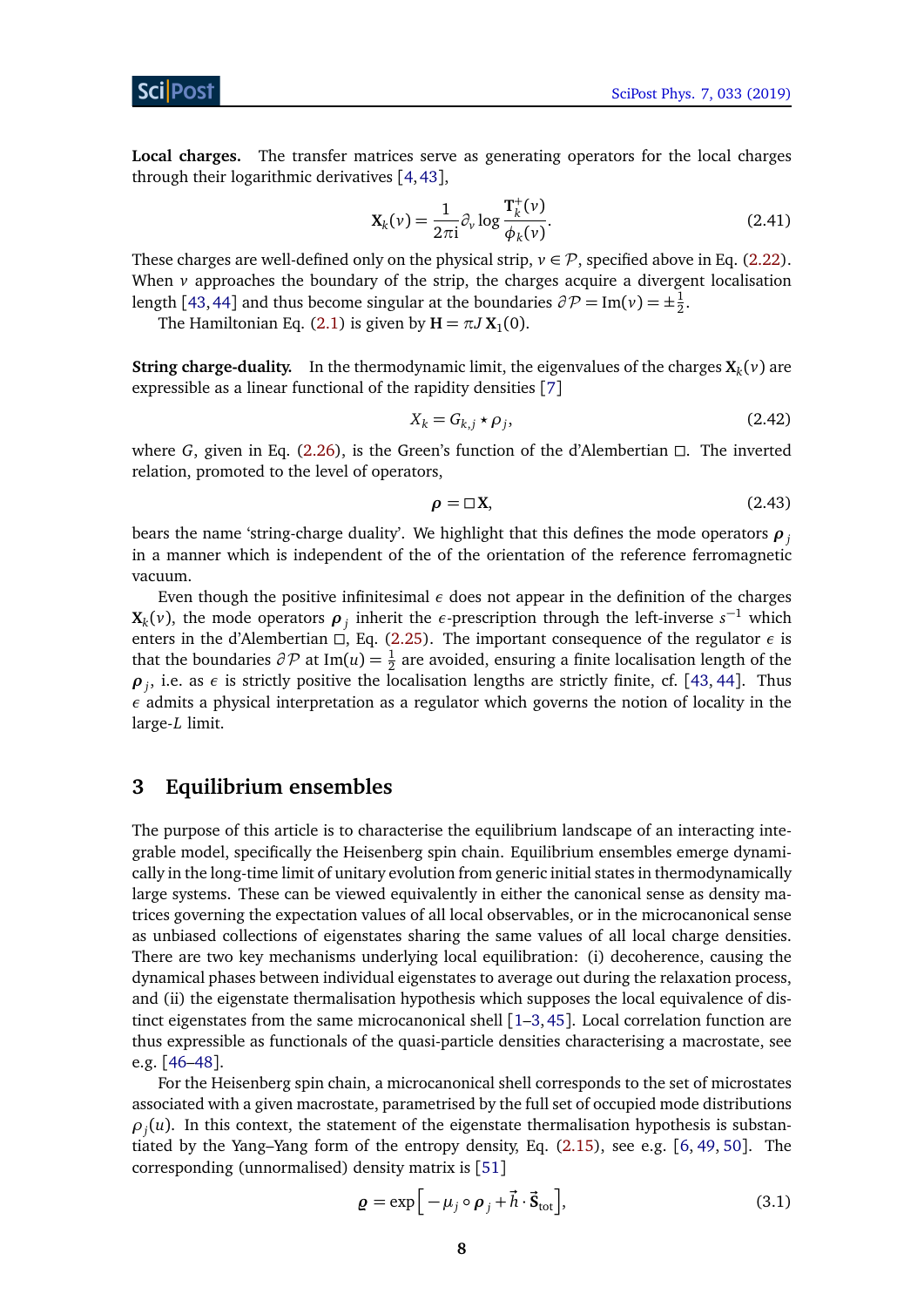where  $\mu_j(u)$  provide a general set of chemical potentials for the mode operators  $\boldsymbol{\rho}_j.$  The term  $\vec{h} \cdot \vec{\mathbf{S}}_\text{tot}$  incorporates a general Cartan charge of the global  $\mathfrak{su}(2)$  symmetry, which serves to specify the polarisation direction  $\vec{h} = (h_{\rm x}, h_{\rm y}, h_{\rm z})$  with respect to which the Bethe magnons are defined, i.e. with respect to a ferromagnetic vacuum oriented in the  $\vec{h}$  direction. For consistency, the chemical potentials must not diverge with *j*, i.e.

<span id="page-8-3"></span>
$$
\lim_{j \to \infty} \frac{\mu_j(u)}{j} = 0. \tag{3.2}
$$

The above functional parametrisation of the density matrix differs from the more commonly used definition involving a formal infinite sum over a discrete basis of local conservation laws (see e.g. [[4](#page-23-0)[–6,](#page-23-1)[52](#page-26-1)]) or a 'truncated' GGE [[53](#page-26-2)[–55](#page-26-3)]. We argue however that gauge-invariant formulation [\(3.1\)](#page-7-1) not only clearly conveys the physical picture underlying the GGE concept, it moreover provides a natural and convenient starting point for analysis of the ensemble as developed in the following sections.

### <span id="page-8-0"></span>**4 Thermodynamic Bethe Ansatz**

In this section we revisit the formalism of Thermodynamic Bethe Ansatz, a functional integral formulation of thermodynamics [[18–](#page-23-10)[20](#page-24-0)]. Partition sums are cast in the basis of Bethe eigenstates, which in the thermodynamic limit translates to functional integration in the space of macrostates. In particular, the (generalized) free energy density,

$$
f = -\lim_{L \to \infty} \frac{1}{L} \log \operatorname{Tr}_{\mathcal{H}} \varrho, \tag{4.1}
$$

is reformulated as a functional integral over the string rapidity distributions,

$$
f = \int \mathcal{D}[\{\rho_j\}]\Big(\big(\mu_j + h_j\big) \circ \rho_j - \sum_j \mathfrak{s}[\rho_j, \bar{\rho}_j]\Big),\tag{4.2}
$$

with  $h = |\vec{h}|$ , and the entropy functional s is specified by Eq. [\(2.15\)](#page-4-0). Identifying the saddle point of the equilibrium partition sum through  $\delta f/\delta\rho_j(u)=0,$  subject to the constraints [\(2.11\)](#page-4-1), yields the celebrated TBA equations,

$$
\log \mathcal{Y}_j = \mu_j + hj + K_{j,\ell} \star \log \left( 1 + 1/\mathcal{Y}_\ell \right),\tag{4.3}
$$

expressed in terms of the 'thermodynamic  $\mathscr Y$ -functions',

<span id="page-8-2"></span><span id="page-8-1"></span>
$$
\mathscr{Y}_j(u) = \frac{\bar{\rho}_j(u)}{\rho_j(u)}.\tag{4.4}
$$

The equilibrium free energy density then becomes

$$
f = -\frac{1}{2\pi} \left| \frac{\mathrm{d}k_j}{\mathrm{d}u} \right| \circ \log(1 + 1/\mathscr{Y}_j),\tag{4.5}
$$

which can be equivalently expressed in the form

<span id="page-8-4"></span>
$$
f = s \circ \mu_1 - s \circ \log(1 + \mathcal{Y}_1),\tag{4.6}
$$

obtained by inserting Eq. [\(2.16\)](#page-4-2) in Eq. [\(4.5\)](#page-8-1), and making use of the identities Eq. [\(2.28\)](#page-5-4), the TBA equations Eq. [\(4.3\)](#page-8-2), and that *hj* belongs to the nullspace of  $(1 - R)$ .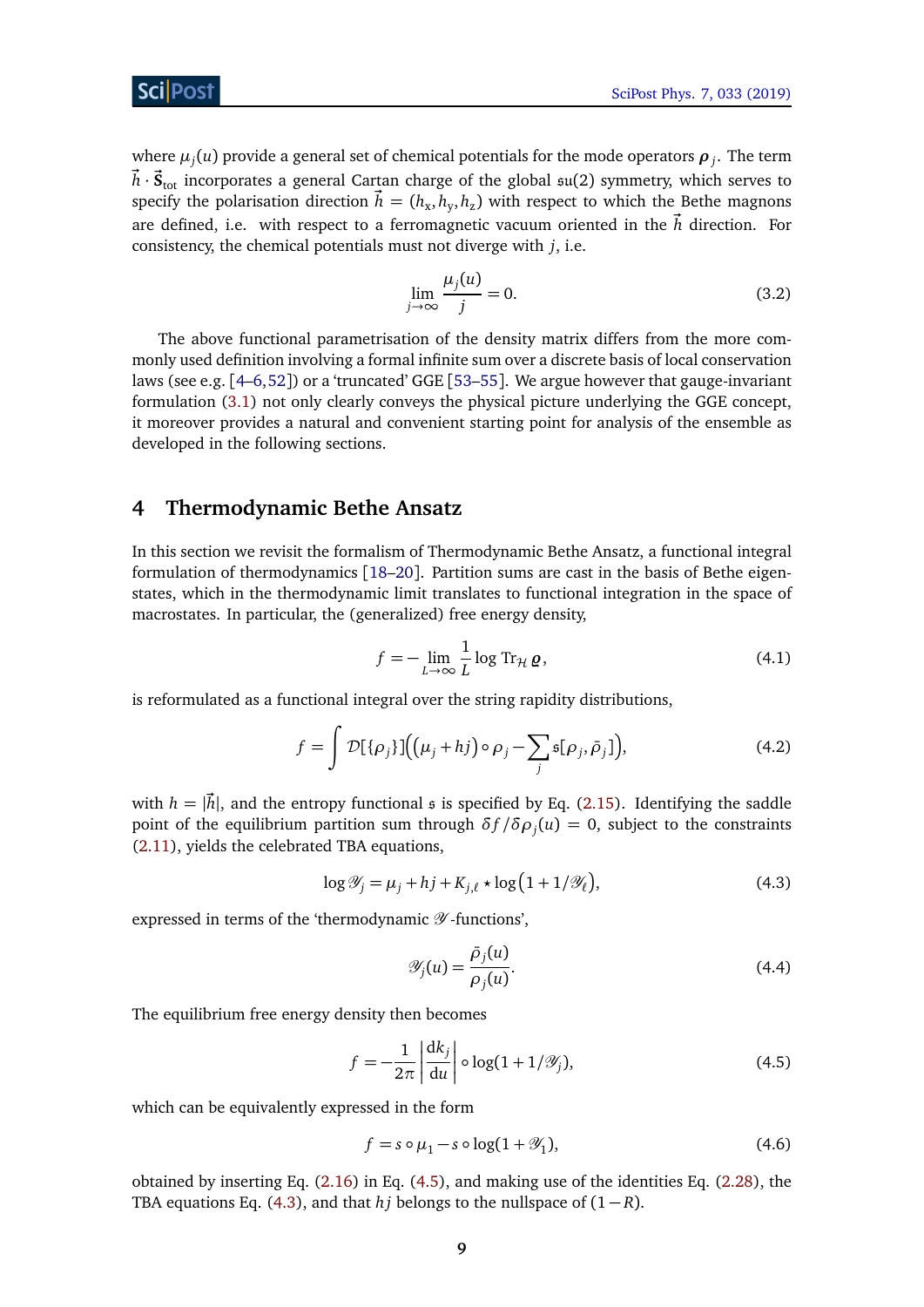The TBA equations provide the link between the chemical potentials  $\mu_j$  and the thermodynamic functions of general equilibrium states. To further elucidate the underlying structure, we next bring the TBA equations to a local form by convolving with the left-inverse (1 − *R*) of the Fredholm operator  $(1 + K)$ , resulting in

<span id="page-9-1"></span><span id="page-9-0"></span>
$$
\log \mathcal{Y}_j = d_j + I_{j,\ell} s \star \log(1 + \mathcal{Y}_\ell),\tag{4.7}
$$

with  $\mathcal{Y}_0 \equiv 0$ , and source terms

$$
d_j = (1 - R)_{j,\ell} \star \mu_\ell. \tag{4.8}
$$

Here information about *h*, which has dropped from the source term as it belongs to the nullspace of  $(1 - R)$ , instead appears implicitly through the large-*j* asymptotics

$$
\lim_{j \to \infty} \frac{\log \mathcal{Y}_j(u)}{j} = h,\tag{4.9}
$$

which must be supplemented to Eqs. [\(4.7\)](#page-9-0) in order to unambiguously fix a solution. The information stored in  $\mu_j$  is preserved by  $(1 - R)$ , as condition Eq. [\(3.2\)](#page-8-3) forbids a nullspace contribution, and so Eq. [\(4.8\)](#page-9-1) can be readily inverted

$$
\mu_j = (1 + K)_{j,\ell} \star d_\ell. \tag{4.10}
$$

The TBA equations are integral equations defined on the real rapidity axis. We now analytically continue them to the complex rapidity plane, obtaining an equivalent set of functional relations called the 'thermodynamic  $\mathscr Y$ -system' [[51](#page-26-0)]. This is achieved by convolving both sides of Eqs. [\(4.7\)](#page-9-0) with the pseudo-inverse  $s^{-1}$  and subsequently exponentiating, resulting in

$$
\mathscr{Y}_j^+(u-\mathrm{i}\epsilon)\mathscr{Y}_j^-(u+\mathrm{i}\epsilon) = e^{\lambda_j(u)}\big(1+\mathscr{Y}_{j-1}(u)\big)\big(1+\mathscr{Y}_{j+1}(u)\big),\tag{4.11}
$$

with

<span id="page-9-3"></span><span id="page-9-2"></span>
$$
\lambda_j = s^{-1} \star d_j. \tag{4.12}
$$

This provides a natural decomposition of the source terms,

$$
d_j = s \star \lambda_j + \zeta_j,\tag{4.13}
$$

where *ζ<sup>j</sup>* satisfy

<span id="page-9-5"></span>
$$
s^{-1} \star \zeta_j = 0. \tag{4.14}
$$

Owing to Eq. [\(2.21\)](#page-5-5), we adopt the following generic parametrisation

$$
\zeta_j(u) = \sum_i \alpha_{j,i} \log[\tau(u; w_{j,i}) \tau(u; \bar{w}_{j,i})], \qquad (4.15)
$$

in terms of parameters  $\alpha_{j,i} \in \mathbb{R}$ , and complex-conjugate  $w_{j,i}$  and  $\bar{w}_{j,i}$  located in  $\mathcal{P}$ . Although the sum involves a finite number of terms, infinite convergent sequences of simple poles and zeros ( $\alpha_{ij}$  =  $\pm$ 1) which condense along certain contours are also permissible and can be understood as limits of Padé approximants for complex functions with branch points. We adopt the convention that all branch cuts in  $\mathcal P$  extend vertically away from the real axis.

<span id="page-9-4"></span>The decomposition Eq. [\(4.13\)](#page-9-2) can also be expressed at the level of the chemical potentials

$$
\mu_j = G_{j,\ell} \star \lambda_\ell + \nu_j,\tag{4.16}
$$

where here  $\lambda = \Box \mu$ , and  $\nu_j$  encodes the nullspace of  $\mu_j$  inherited from  $s^{-1}$  through

$$
\nu_j = (1 + K)_{j,\ell} \star \zeta_\ell. \tag{4.17}
$$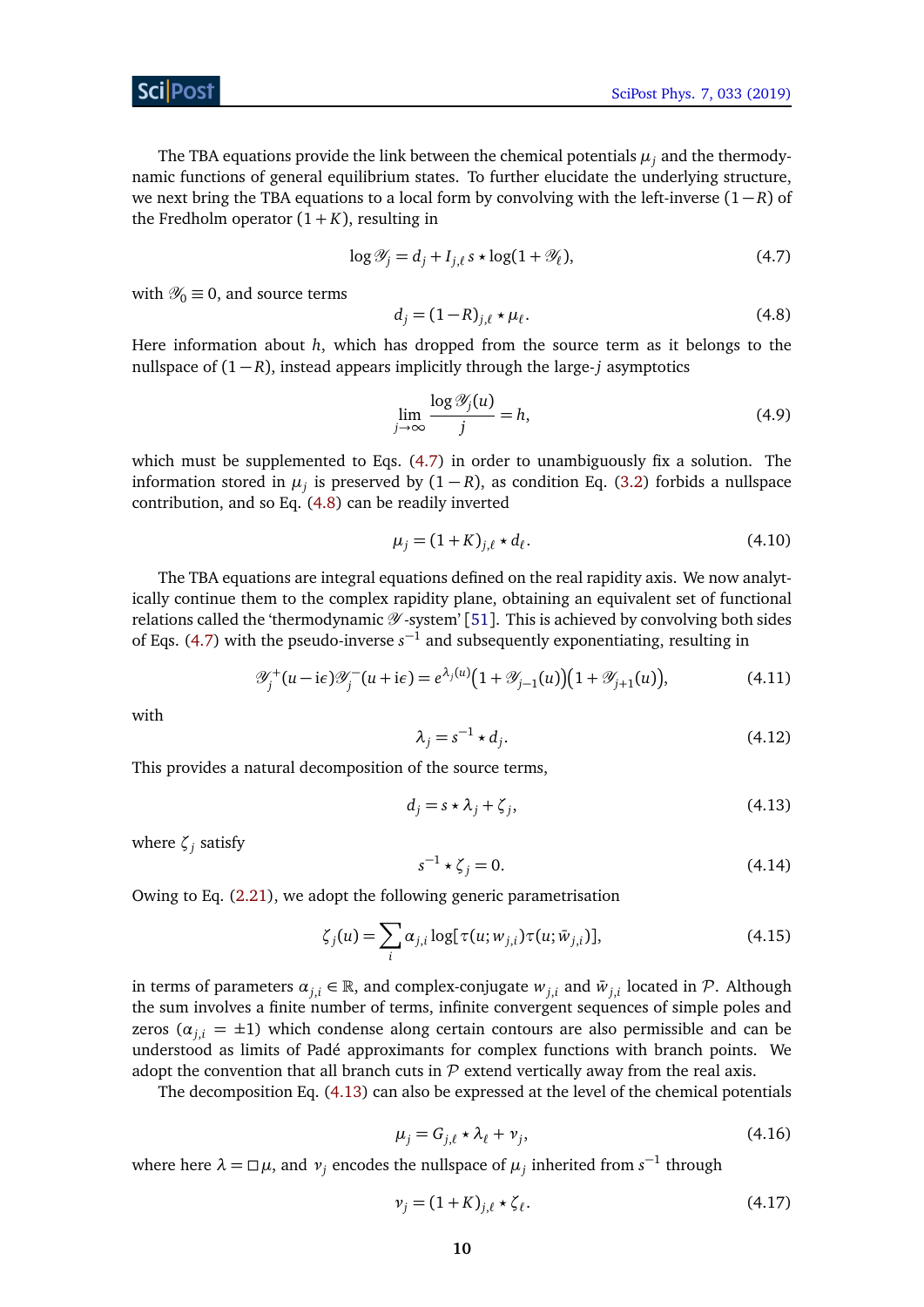Indeed the thermodynamic  $\mathscr Y$ -system can be obtained directly from the TBA equations Eq. [\(4.3\)](#page-8-2) by applying the d'Alembertian  $\Box$  and exponentiating.

To this point the analysis appears completely formal. It however reveals a structure in the space of equilibrium states. The information from the nullspace of  $s^{-1}$ , Eq. [\(2.21\)](#page-5-5), which appears to have dropped out from Eq. [\(4.11\)](#page-9-3), enters instead implicitly via analytic properties of functions  $\mathscr{Y}_j$ . Specifically,  $w_{j,i}$  and  $\bar{w}_{j,i}$  are nothing but branch points of  $\mathscr{Y}_j$  of degree  $\alpha_{j,i}$ . To establish this, we now re-obtain Eq. [\(4.7\)](#page-9-0) from Eq. [\(4.11\)](#page-9-3). In order to undo the complex shifts and transform Eq. [\(4.11\)](#page-9-3) to the real axis, we introduce adapted  $\mathscr Y$ -functions,

$$
\mathscr{Y}_j^{\text{adp}}(u) = \mathscr{Y}_j(u) \prod_i \left( \tau(u; w_{j,i}) \tau(u; \bar{w}_{j,i}) \right)^{-\alpha_{j,i}}, \tag{4.18}
$$

which obey  $\mathscr{Y}^{\mathrm{adp}}_i$  $\mathcal{U}_j^{\text{adp}}(u+\frac{1}{2}-i\epsilon)\mathcal{Y}_j^{\text{adp}}$  $\mathscr{Y}_j^{\text{adp}}(u-\frac{i}{2}+i\epsilon) = \mathscr{Y}_j(u+\frac{i}{2}-i\epsilon)\mathscr{Y}_j(u-\frac{i}{2}+i\epsilon)$  due to  $\tau^+\tau^- = 1$ , and are (by construction) analytic on  $\mathcal P$  with constant large- $u$  asymptotics. Substituting these into Eq. [\(4.11\)](#page-9-3), taking the logarithm and convolving with *s* we readily recover Eq. [\(4.7\)](#page-9-0). The analytic properties of the thermodynamic  $\mathscr Y$ -functions in  $\mathcal P$  are therefore completely determined by the data  $w_{j,i}$  and  $\bar{w}_{j,i}$  and  $\alpha_{j,i}$ . If all  $\alpha_{j,i} \in \mathbb{Z}$  then the  $\mathscr{Y}$ -functions are meromorphic on  $P$ , while more generally they possess non-integer branch points.

## <span id="page-10-0"></span>**5 Integrable lattice regularisation**

In this section we derive an explicit lattice regularisation of a generic equilibrium ensemble. This is achieved this by re-expressing the density matrix as a product of transfer matrices, thereby casting it as a two-dimensional classical vertex model on a cylinder.

The mode operators  $\boldsymbol{\rho}_j$  are related to the transfer matrices via string-charge duality, Eq. [\(2.43\)](#page-7-2). The density matrix Eq.  $(3.1)$  can thus be presented in the form

$$
\mathbf{g} = \exp\Big[-\mu_j \circ (\Box \mathbf{X})_j + \vec{h} \cdot \vec{\mathbf{S}}_{\text{tot}}\Big],\tag{5.1}
$$

where the charges  $X_i$  are the logarithmic derivatives of the transfer matrices, Eq. [\(2.41\)](#page-7-3). To proceed it is necessary to be careful about the potential nullspace of  $\mu_j$  under action of the d'Alembertian  $\Box$ . As described in [Section 2,](#page-2-0) this nullspace is spanned by functions  $n_j$  in the nullspace of  $(1 - R)$ , along with functions  $\zeta_j$  in the nullspace of  $s^{-1}$ . The condition Eq. [\(3.2\)](#page-8-3) forbids a contribution *n<sup>j</sup>* , and so the chemical potential decomposes as

$$
\mu_j = G_{j,\ell} \star \lambda_\ell + \nu_j,\tag{5.2}
$$

where  $\lambda = \Box \mu$ , and  $\nu_j = (1 + K)_{j,\ell} \star \zeta_\ell$  encode the nullspace inherited from  $s^{-1}$ ,  $\Box \nu = 0$ . This essentially repeats the derivation of Eq. [\(4.16\)](#page-9-4) in [Section 4.](#page-8-0) In the following we will adopt the same generic parametrisation of  $\zeta$ <sup>*j*</sup> as in Eq. [\(4.15\)](#page-9-5).

The decomposition of  $\mu_j$  induces a factorisation of the density matrix Eq. [\(3.1\)](#page-7-1) into three commuting factors

$$
\mathbf{Q} = \mathbf{Q}_{\lambda} \cdot \mathbf{Q}_{\nu} \cdot \mathbf{Q}_{h} \tag{5.3}
$$

given respectively by

$$
\boldsymbol{Q}_{\lambda} = \exp\Big[-\lambda_k \circ \mathbf{X}_k\Big], \qquad \boldsymbol{Q}_{\nu} = \exp\Big[-\nu_j \circ \boldsymbol{\rho}_j\Big], \qquad \boldsymbol{Q}_{\vec{h}} = \exp\Big[\vec{h} \cdot \vec{\mathbf{S}}_{\text{tot}}\Big], \qquad (5.4)
$$

where the first factor is obtained through  $(G \star \lambda) \circ \big(\Box X\big) = \big(\Box\, G \star \lambda\big) \circ X = \lambda \circ X.$  For convenience we will refer to  $\bm{\varrho}_{\lambda}$  as encoding the 'node data',  $\bm{\varrho}_{\nu}$  as encoding the 'analytic data', and  $\bm{\varrho}_{\vec{h}}$  as encoding the Cartan charge. We now proceed to analyse each factor in turn.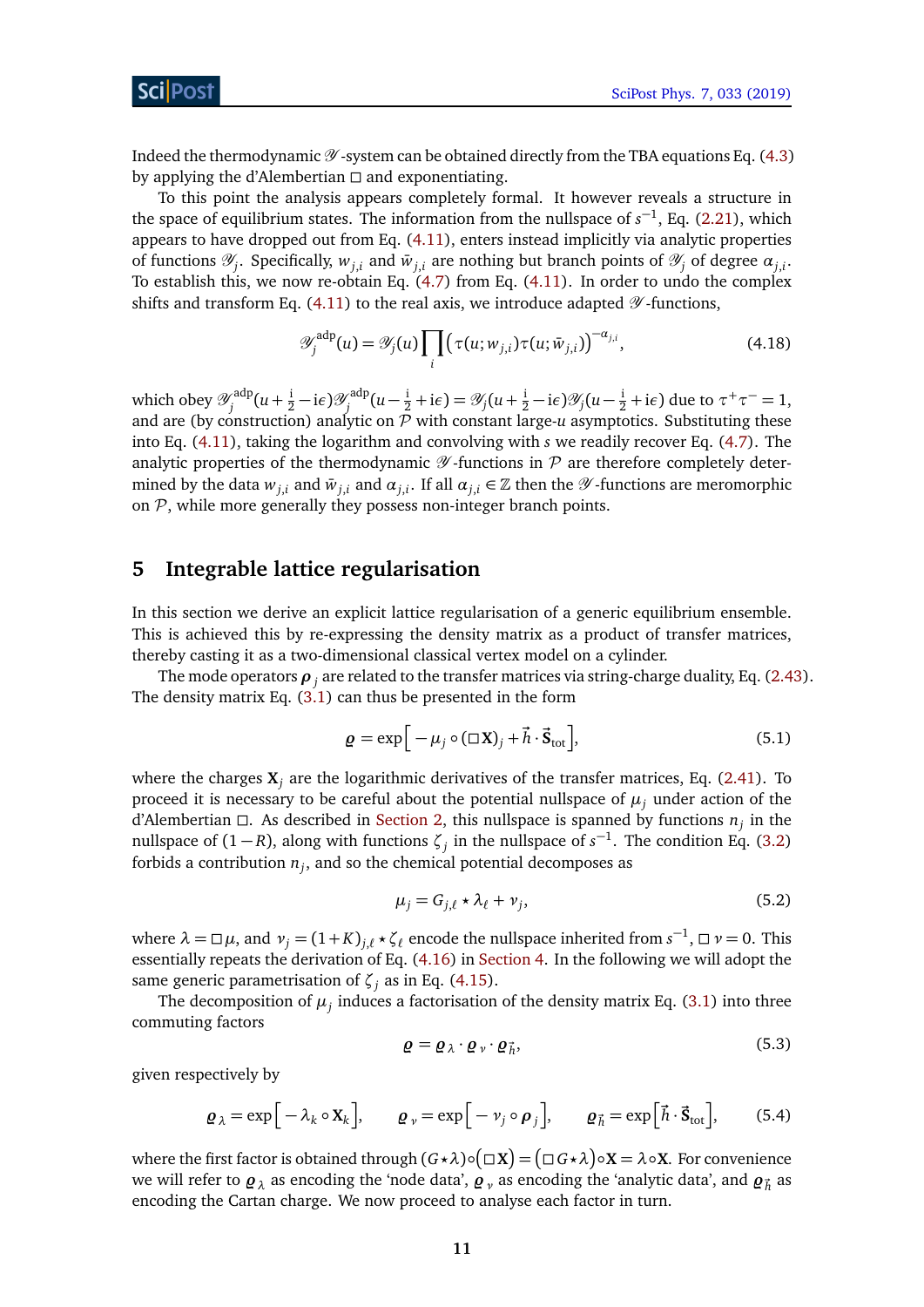**The node data.** The first factor of the ensemble encodes the node data *λ<sup>k</sup>* ,

$$
\mathbf{Q}_{\lambda} = \exp\Big[-\sum_{k} \lambda_k \circ \mathbf{X}_k\Big].
$$
 (5.5)

To begin we regularise the  $\lambda_k$ , by invoking a large-rapidity cut-off  $\Lambda^\infty$ , and casting  $\lambda_k(u)$  as a discrete sum on the remaining interval. First it is useful to introduce, for each *k* separately, two disjoint domains  $\{-\Lambda^{\infty}, \Lambda^{\infty}\} = \mathcal{I}^{(+)}_k$  $\mathcal{I}_k^{(+)} \cup \mathcal{I}_k^{(-)}$  $\chi_k^{(-)}$ , such that  $\lambda_k(v) \geq 0$  on  $\mathcal{I}_k^{(+)}$  $\lambda_k^{(\dagger)}$  and  $\lambda_k(v)$  < 0 on  $\mathcal{I}_k^{(-)}$  $\lambda_k^{(-)}$ . That is, we decompose the  $\lambda_k$  as

$$
\lambda_k(\nu) = \lambda_k^{(+)}(\nu) + \lambda_k^{(-)}(\nu),
$$
\n(5.6)

where  $\lambda_k^{(\pm)}$  $\chi_k^{(\pm)}(\nu) = 0$  on  $\mathcal{I}_k^{(\mp)}$ *k* . Each part can then be regularised via a discrete sum of Dirac *δ*-distributions,

<span id="page-11-2"></span>
$$
\lambda_k^{(\pm)}(\nu) = \lim_{n_k \to \infty} \frac{\Lambda_k^{(\pm)}}{n_k^{(\pm)}} \sum_{i=1}^{n_k} \delta(\nu - x_{k,i}^{(\pm)}), \tag{5.7}
$$

where  $n_k^{(\pm)}$  $k_k^{(\pm)}$  ∈ N control the resolution of the discretisation, the parameters  $x_{k,i}^{(\pm)}$  $\binom{(\pm)}{k,i}$  ∈ ℝ are chosen uniformly from the distributions  $\lambda_k^{(\pm)}$  $\binom{f^{(1)}}{k}(v)$ , and the overall normalisation is fixed by

<span id="page-11-0"></span>
$$
\Lambda_k^{(\pm)} = \int_{\mathcal{I}_k^{(\pm)}} d\nu \,\lambda_k^{(\pm)}(\nu). \tag{5.8}
$$

This readily translates to a further factorisation  $\boldsymbol{\varrho}_{\lambda} = \boldsymbol{\varrho}_{\lambda}^{(+)}$ *λ* · *%* (−)  $\lambda^{(-)}$ , with

$$
\mathbf{g}_{\lambda}^{(\pm)} = \prod_{k} \prod_{i=1}^{n_k^{(\pm)}} \exp\left[-\frac{\Lambda_k^{(\pm)}}{n_k^{(\pm)}} \mathbf{X}_k(x_{k,i}^{(\pm)})\right].
$$
 (5.9)

Referring back to the definition of the charges Eq. [\(2.41\)](#page-7-3), each exponential factor is written as

$$
\mathbf{X}_{k}(v) = \lim_{\Delta v \to 0} \frac{1}{\Delta v} \frac{1}{2\pi i} \left[ \log \frac{\mathbf{T}_{k}^{+}\left(v + \frac{\Delta v}{2}\right)}{\phi_{k}(v + \frac{\Delta v}{2})} - \log \frac{\mathbf{T}_{k}^{+}\left(v - \frac{\Delta v}{2}\right)}{\phi_{k}(v - \frac{\Delta v}{2})} \right].
$$
 (5.10)

Using the inversion identity Eq. [\(2.39\)](#page-6-2), which is exact in the large-*L* limit, this becomes

$$
\mathbf{X}_{k}(v) = \lim_{\Delta v \to 0} \frac{1}{\Delta v} \frac{1}{2\pi i} \log \left[ \frac{\mathbf{T}_{k}^{+}\left(v + \frac{\Delta v}{2}\right)}{\phi_{k}(v + \frac{\Delta v}{2})} \frac{\mathbf{T}_{k}^{-}\left(v - \frac{\Delta v}{2}\right)}{\bar{\phi}_{k}(v - \frac{\Delta v}{2})} \right].
$$
\n(5.11)

Now, for each factor in Eq. [\(5.9\)](#page-11-0) we couple the finite difference to the corresponding discretisation parameters  $n_{\iota}^{(\pm)}$  $x_k^{(\pm)}$  through the identifications  $v \rightarrow x_{k,i}^{(\pm)}$  $\chi_{k,i}^{(\pm)}$  and  $\Delta \nu \rightarrow i \xi_k^{(\pm)}$  $\binom{1}{k}$ , with parameters

$$
\xi_k^{(\pm)} = \frac{\Lambda_k^{(\pm)}}{2\pi n_k^{(\pm)}},\tag{5.12}
$$

resulting in

ScilPost

<span id="page-11-1"></span>
$$
\boldsymbol{Q}_{\lambda}^{(\pm)} = \prod_{k} \prod_{i=1}^{n_k^{(\pm)}} \frac{\mathbf{T}_k^{\pm} \left( x_{k,i}^{(\pm)} + \xi_k^{(\pm)} \frac{1}{2} \right)}{\phi_k \left( x_{k,i}^{(\pm)} + \xi_k^{(\pm)} \frac{1}{2} \right)} \frac{\mathbf{T}_k^{\pm} \left( x_{k,i}^{(\pm)} - \xi_k^{(\pm)} \frac{1}{2} \right)}{\phi_k \left( x_{k,i}^{(\pm)} - \xi_k^{(\pm)} \frac{1}{2} \right)}.
$$
(5.13)

Let us highlight that while Eq. [\(5.13\)](#page-11-1) may in a sense be viewed as an 'integrable Trotterisation', the Suzuki–Trotter formula [[56,](#page-26-4) [57](#page-26-5)] has not been invoked. Instead, we coupled the resolution of the discretisation of  $\lambda_k(u)$  in Eq. [\(5.7\)](#page-11-2) with the finite-difference approximation *∆v* of the derivative in the definition of the charges.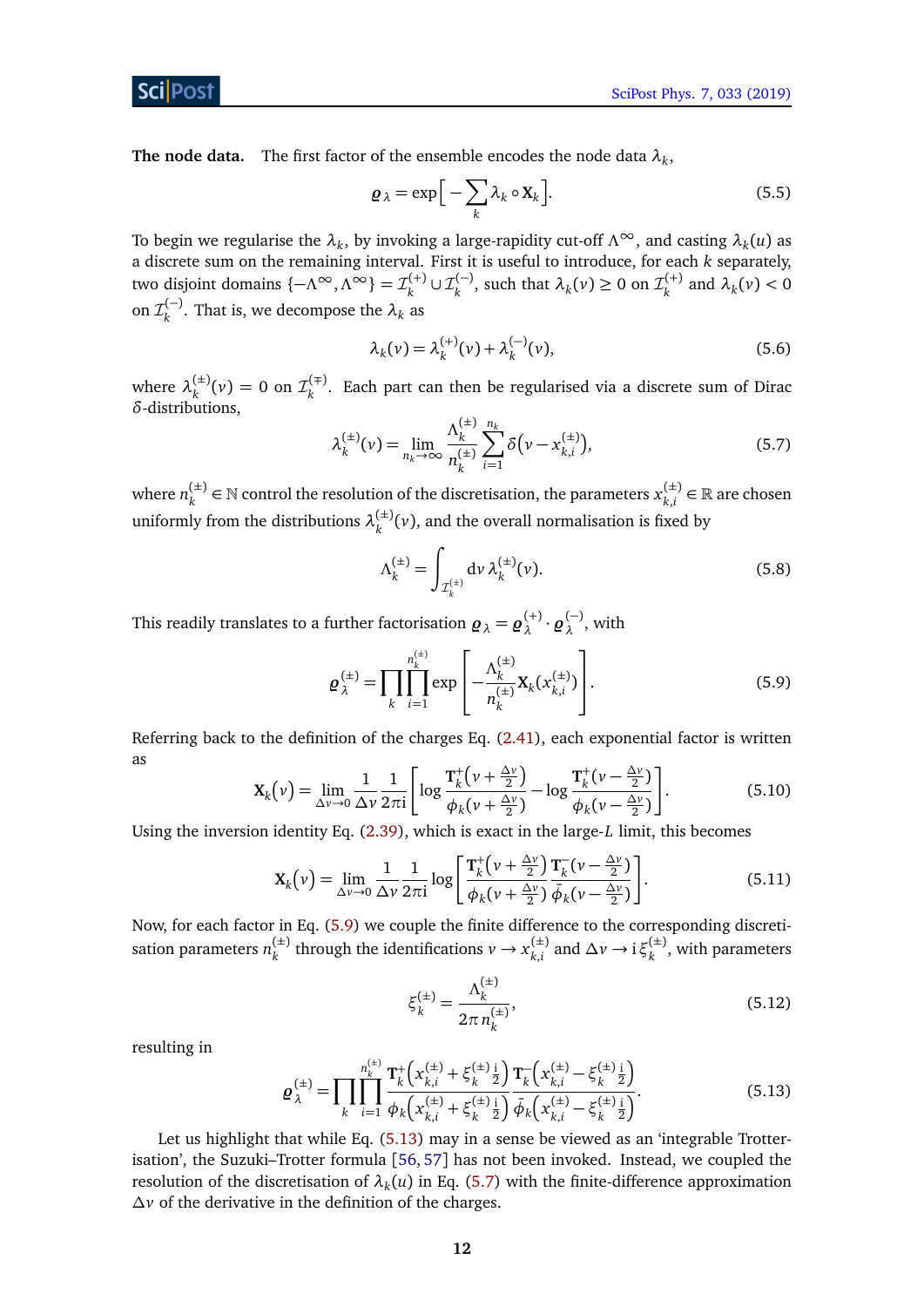**The analytic data.** We next analyse the factor

$$
\boldsymbol{Q}_{\nu} = \exp\Big[-\sum_{j} \nu_{j} \circ \boldsymbol{\rho}_{j}\Big],\tag{5.14}
$$

where  $v = (1 + K) \times \zeta$ , with  $\zeta_i$  given generically by Eq. [\(4.15\)](#page-9-5). Here we substitute  $\rho = \square X$ , bringing it to the form

$$
\varrho_{\nu} = \prod_{j,k} \exp\biggl[\int_{\mathbb{R}} dz \; \nu_j(z) I_{j,k} \mathbf{X}_k(z) - \int_{\mathbb{R}} dz \; \nu_j(z) \delta_{jk} \Bigl(\mathbf{X}_k(z + \frac{i}{2} - i\epsilon) + \mathbf{X}_k(z - \frac{i}{2} + i\epsilon)\Bigr)\biggr].
$$
\n(5.15)

Then exploiting the null property  $\Box \nu = 0$ , the exponent becomes recast as a sum of two contour integrals

$$
\boldsymbol{\varrho}_{\nu} = \prod_{j,k} \exp \left[ \oint_{\mathcal{C}_{+}} \mathrm{d}z \; \nu_{j}^{-}(z + i\epsilon) \delta_{j,k} \mathbf{X}_{k}(z) - \oint_{\mathcal{C}_{-}} \mathrm{d}z \; \nu_{j}^{+}(z - i\epsilon) \delta_{j,k} \mathbf{X}_{k}(z) \right], \tag{5.16}
$$

where contours  $C_+$  and  $C_-\$  encircle the upper and lower half of the physics strip  $\mathcal P$  in the counter-clockwise direction, respectively. Here we have shifted the integration contours using

$$
\int_{\mathbb{R}} dz f(z) \mathbf{X}_{k}^{\pm}(z \mp i\epsilon) = \int_{\mathbb{R}} dz f^{\mp}(z \pm i\epsilon) \mathbf{X}_{k}(z) \mp \oint_{\mathcal{C}_{\pm}} dz f^{\mp}(z \pm i\epsilon) \mathbf{X}_{k}(z), \tag{5.17}
$$

along with the asymptotic behaviour  $\lim_{|u|\to\infty} v_j(u) = 0$ . Introducing the functions

<span id="page-12-0"></span>
$$
\gamma_j(u) = -\frac{1}{2\pi i} \frac{\mathrm{d}\nu_j(u)}{\mathrm{d}u},\tag{5.18}
$$

and integrating by parts, we obtain

$$
\varrho_{\nu} = \prod_{j,k} \exp\left[\oint_{\mathcal{C}_{+}} \mathrm{d}z \,\gamma_{j}^{-}(z+\mathrm{i}\epsilon)\delta_{jk} \log \frac{\mathbf{T}_{k}^{+}(z)}{\phi_{k}(z)} - \oint_{\mathcal{C}_{-}} \mathrm{d}z \,\gamma_{j}^{+}(z-\mathrm{i}\epsilon)\delta_{jk} \log \frac{\mathbf{T}_{k}^{+}(z)}{\phi_{k}(z)}\right]. \tag{5.19}
$$

Specifically, the functions  $\gamma_j$  are given through

$$
\gamma_j^{\pm}(u) = \pm \alpha_{j,i} \sum_k \sum_{i=1}^k \Big( G_{j,k}(u - w_{k,i}) + G_{j,k}(u - \bar{w}_{k,i}) \Big), \tag{5.20}
$$

using identities [\(2.23\)](#page-5-6) and [\(2.26\)](#page-5-2).

Now we evaluate the above contour integrals. Recalling the explicit expression for *G* from Eq. [\(2.29\)](#page-5-7), and noting that the poles of kernels *K<sup>j</sup>* (*u*) are of the form, 2πi Res<sub>u=0</sub>K<sub>*j*</sub>( $u \pm \frac{1}{2}$  $\frac{1}{2}k$ ) =  $\pm \delta_{jk}$ , we observe that the poles of  $\gamma_j^{\pm}$  $j^{\pm}(u)$  with residues  $\pm \alpha_{j,i}$  are located at the null components shifted by integer multiples of  $\frac{1}{2}$ . Given that all the null components lie within the physical strip  $P$ , the only contribution which does not shift the poles outside the contours then comes from the term  $K_1(u)$  which appears only in  $G_{j,j}(u)$ . In effect, the analytic data gets shifted by  $\pm \frac{1}{2}$  $\frac{1}{2}$ , giving a pole in  $C_$  ( $C_+$ ) for each null component in  $C_+$  $(C_$ ). Thus Eq. [\(5.19\)](#page-12-0) simplifies to

<span id="page-12-1"></span>
$$
\varrho_{\nu} = \prod_{k} \prod_{i} \exp\left[\alpha_{k,i} \log\left(\frac{\mathbf{T}_{k}^{+}(w_{k,i} + i\epsilon - \frac{i}{2})}{\phi_{k}(w_{k,i} + i\epsilon - \frac{i}{2})} \frac{\mathbf{T}_{k}^{-}(\bar{w}_{k,i} - i\epsilon + \frac{i}{2})}{\bar{\phi}_{k}(\bar{w}_{k,i} - i\epsilon + \frac{i}{2})}\right)\right],
$$
(5.21)

upon using the inversion identity Eq. [\(2.39\)](#page-6-2).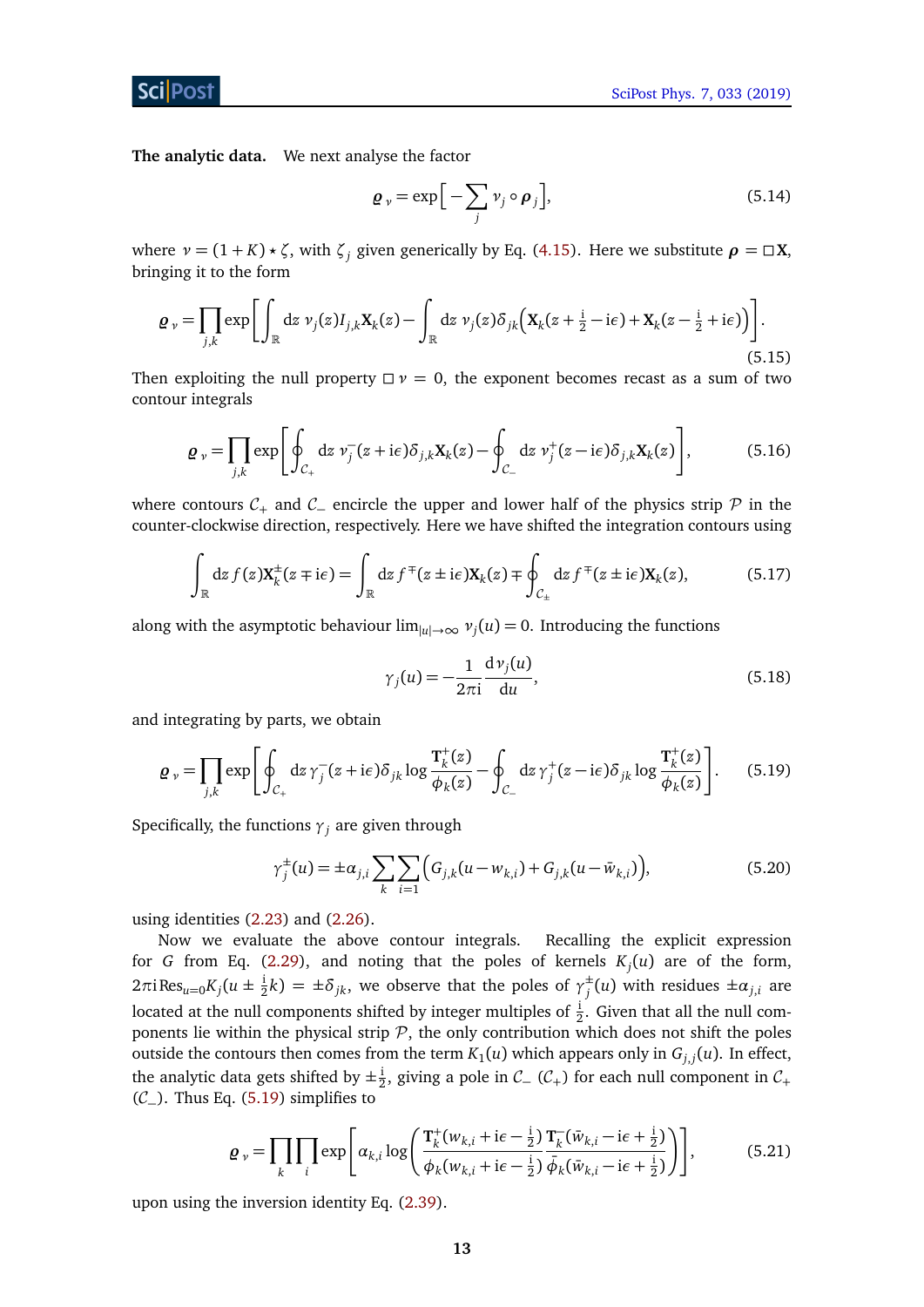Finally, Eq. [\(5.21\)](#page-12-1) must be further regularised in order to convert to a product of transfer matrices. To achieve this we note the following property: any term  $\alpha \log[\tau(u; w)\tau(u; \bar{w})]$  with  $0 < \alpha < 1$  and  $w, \bar{w} \in \mathcal{P}$  can be systematically approximated by a sum

<span id="page-13-2"></span>
$$
\sum_{a} \log \left[ \tau(u; w_a^z) \tau(u; \bar{w}_a^z) \right] - \sum_{b} \log \left[ \tau(u; w_b^p) \tau(u; \bar{w}_b^p) \right],\tag{5.22}
$$

where the sets of zeros  $\{\omega_a^{\rm z},\bar{\omega}_a^{\rm z}\}$  and poles  $\{\omega_b^{\rm p}\}$  $\overline{b}$ ,  $\overline{\omega}^{\text{p}}_{b}$  $\binom{p}{b}$  are obtained as the zeros and poles lying within the physical strip  $\mathcal P$  of a Padé approximation of  $(u-w)^\alpha (u-\bar w)^\alpha$  about  $w_0=\text{Re}(w)=\text{Re}(\bar w)$ . Applying this to each contribution of *ζ<sup>j</sup>* individually we obtain a regularised form

$$
\zeta_j^{\text{reg}}(u) = \sum_{a=1}^{n_j^z} \log \left[ \tau(u; \omega_{j,a}^z) \tau(u; \bar{\omega}_{j,a}^z) \right] - \sum_{b=1}^{n_j^p} \log \left[ \tau(u; \omega_{j,b}^p) \tau(u; \bar{\omega}_{j,b}^p) \right],\tag{5.23}
$$

where both the distinction between distinct zero modes and dependence on the degree of the Padé approximation are left implicit. In this way we obtain the factor  $\boldsymbol{g}_y$  of the ensemble as a product of transfer matrices

$$
\mathbf{Q}_{\nu} = \prod_{k} \prod_{a=1}^{n_{k}^{2}} \frac{\mathbf{T}_{k}^{+}(\omega_{k,a}^{z} + i\epsilon - \frac{i}{2})}{\phi_{k}(\omega_{k,a}^{z} + i\epsilon - \frac{i}{2})} \frac{\mathbf{T}_{k}^{-}(\bar{\omega}_{k,a}^{z} - i\epsilon + \frac{i}{2})}{\bar{\phi}_{k}(\bar{\omega}_{k,a}^{z} - i\epsilon + \frac{i}{2})}
$$

$$
\times \prod_{k} \prod_{b=1}^{n_{p}^{2}} \frac{\mathbf{T}_{k}^{+}(\bar{\omega}_{k,b}^{p} - i\epsilon + \frac{i}{2})}{\phi_{k}(\bar{\omega}_{k,b}^{p} - i\epsilon + \frac{i}{2})} \frac{\mathbf{T}_{k}^{-}(\omega_{k,b}^{p} + i\epsilon - \frac{i}{2})}{\bar{\phi}_{k}(\omega_{k,b}^{p} + i\epsilon - \frac{i}{2})}.
$$
(5.24)

**The Cartan charge.** The final factor of the ensemble is simply given by

$$
\mathbf{Q}_{\vec{h}} = \exp\left[\vec{h} \cdot \vec{\mathbf{S}}_{\text{tot}}\right] \equiv \bigotimes_{j=1}^{L} \mathbf{D}(\vec{h}), \qquad \mathbf{D}(\vec{h}) = \exp\left[\vec{h} \cdot \vec{\mathbf{S}}\right]. \tag{5.25}
$$

There is no trace over an auxiliary space associated with this factor.

### <span id="page-13-0"></span>**5.1 The two-dimensional vertex model**

Now recombining the three factors the ensemble takes the compact form

<span id="page-13-1"></span>
$$
\varrho = \varrho_{\vec{h}} \prod_{k} \prod_{i=1}^{N_k} \frac{\mathbf{T}_k^+(\theta_{k,i})}{\phi_k(\theta_{k,i})} \frac{\mathbf{T}_k^-(\bar{\theta}_{k,i})}{\bar{\phi}_k(\bar{\theta}_{k,i})},
$$
(5.26)

where we have collected the impurity parameters as follows

$$
\{\theta_{k,i}\} \equiv \left\{ x_{k,i}^{(+)} + \xi_k^{(+)} \frac{1}{2} \right\} \cup \left\{ x_{k,i}^{(-)} + \xi_k^{(-)} \frac{1}{2} \right\} \cup \left\{ \omega_{k,i}^z + i\epsilon - \frac{1}{2} \right\} \cup \left\{ \bar{\omega}_{k,i}^p - i\epsilon + \frac{1}{2} \right\},\tag{5.27}
$$

along with their complex conjugates  $\{\bar{\theta}_{k,i}\}.$ 

The regularised equilibrium ensemble is naturally cast as a two-dimensional classical vertex model wrapped around a cylinder of circumference *L* and height 2*N*, with

$$
N = \sum_{k} N_{k} = \sum_{k} \left( n_{k}^{(+)} + n_{k}^{(-)} + n_{k}^{z} + n_{k}^{p} \right),
$$
 (5.28)

as illustrated in [Figure 2.](#page-14-1) The 'Boltzmann weights' are formally identified with the matrix elements of Lax matrices, through the Lax representation of transfer matrices provided in Eq. [\(2.33\)](#page-6-3). By virtue of the involution property of Eq. [\(2.34\)](#page-6-4), all stacking configurations of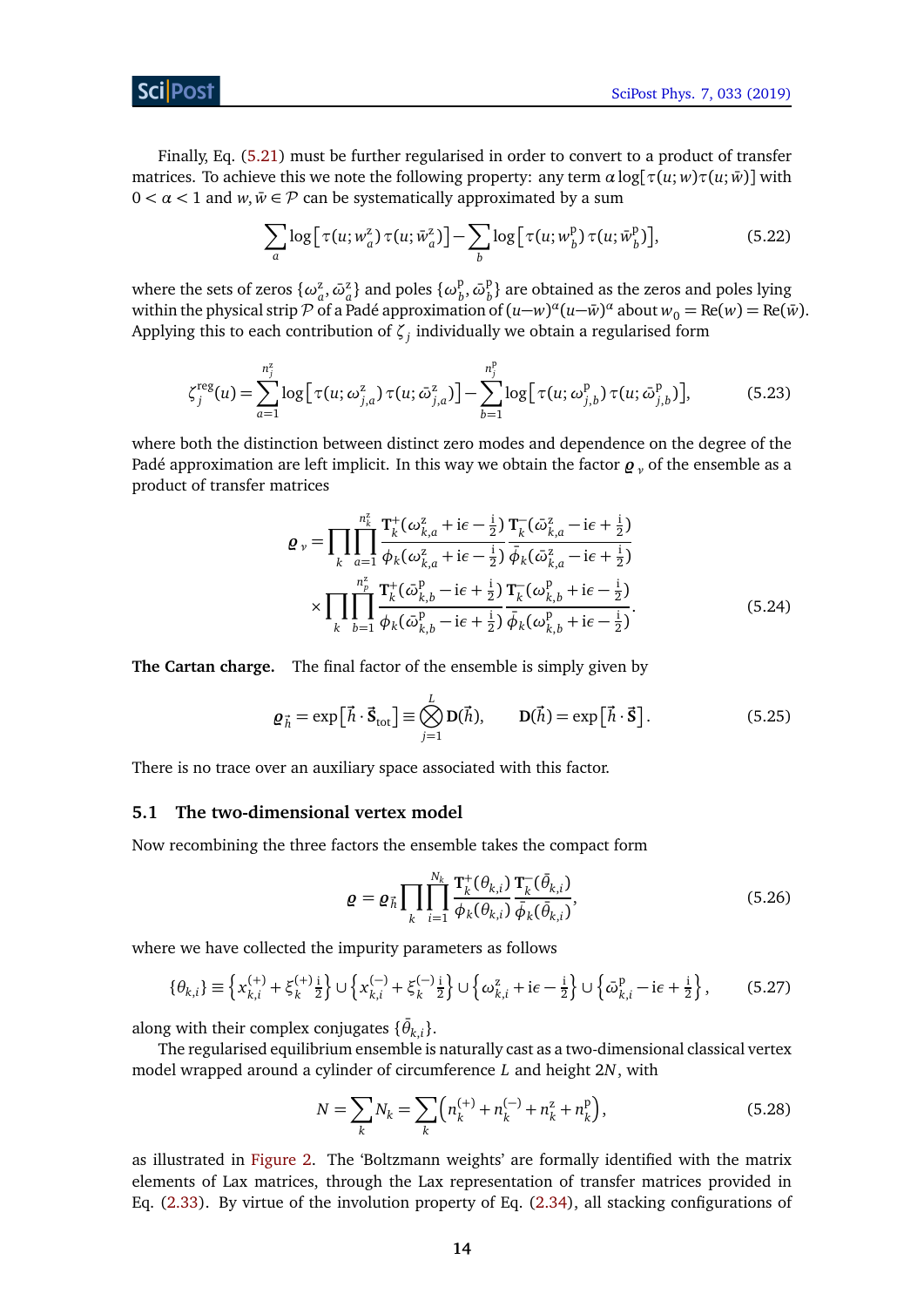<span id="page-14-1"></span>

Figure 2: An illustration of the integrable two-dimensional vertex model corresponding to a regularised equilibrium macrostate, defined on a cylinder of circumference *L* and height 2*N*. The 'Boltzmann weights' are given by the matrix elements of the Lax matrices attached at each vertex. The square vertices attached at the vertical boundary incorporate the *h*-dependent twist, and the dashed gray lines denote traces over the auxiliary spaces.

the row transfer matrices are equivalent. Let us emphasise that the resulting vertex model is not the common six-vertex model, but can be regarded instead as a fused variant thereof. Indeed, in general there is no upper bound on the 'number of vertices', as a generic equilibrium state requires arbitrary large spin representation labels. The contribution  $\boldsymbol{\varrho}_{\vec{h}}$  appears as an additional factor. It plays the role of a boundary twist when the cylinder is wrapped to a torus (i.e. when the ensemble is traced over).

### <span id="page-14-0"></span>**6 The mirror system**

The vertex-model regularisation of a generic equilibrium ensemble achieved in the previous section allows for a description of equilibrium states in manner which is complementary to the TBA analysis of [Section 4.](#page-8-0) Here the free energy density is

<span id="page-14-2"></span>
$$
f = -\lim_{L \to \infty} \lim_{N \to \infty} \frac{1}{L} \log \text{Tr}_{\mathcal{H}} \left[ \varrho_{\vec{h}} \prod_k \prod_{i=1}^{N_k} \frac{\mathbf{T}_k^+(\theta_{k,i})}{\phi_k(\theta_{k,i})} \frac{\mathbf{T}_k^-(\bar{\theta}_{k,i})}{\bar{\phi}_k(\bar{\theta}_{k,i})} \right],
$$
(6.1)

which can be viewed as an inhomogeneous vertical iteration of row transfer matrices **T***<sup>k</sup>* . Alternatively this can be re-expressed as a horizontal iteration of an inhomogeneous column transfer matrix, as illustrated in [Figure 3.](#page-15-0) As the two-dimensional vertex model is homogeneous in the horizontal (i.e physical) direction, the iteration of the column transfer matrix is homogeneous, with the consequence that its dominant eigenvalue yields the free energy density. In this section we analyse this process in detail. We then pay particular attention to the re-emergence of the thermodynamic  $\mathscr Y$ -system, Eq. [\(4.11\)](#page-9-3), in the large-*N* limit.

Given a two-dimensional vertex model, we introduce the corresponding 'mirror system' as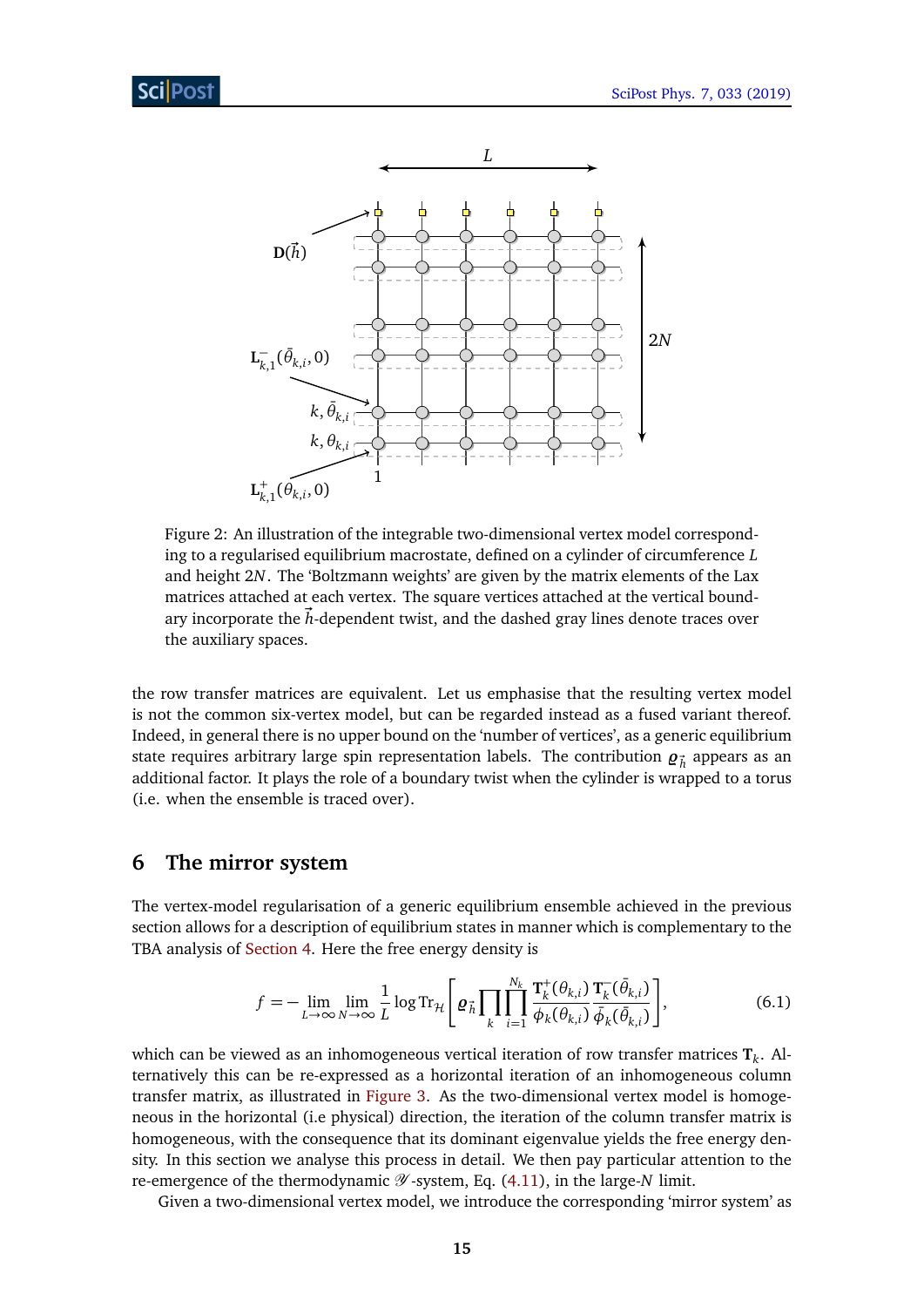<span id="page-15-0"></span>

Figure 3: The equilibrium partition function is computed by wrapping the cylinder of [Figure 2](#page-14-1) to a torus, i.e. tracing over the physical sites. This can be viewed as an inhomogeneous iteration of the homogeneous row transfer matrices  $T^{\pm}_{\nu}$  $\frac{1}{k}$  (red) of the physical system as in Eq. [\(6.1\)](#page-14-2). Alternatively it can be expressed as a homogeneous iteration of the inhomogeneous column transfer matrices  $\mathcal{T}_j$  (blue) of the mirror system. The latter admits a dominant eigenvalue as given in Eq. [\(6.3\)](#page-15-1).

the combination of the auxiliary spaces:  $\mathcal{H}_{\mathrm{M}} \cong \bigotimes_k \mathcal{V}_k^{\otimes 2N_k}$  $\kappa_k^{\infty}$ . The fundamental column transfer matrix  $^2$  $^2$  acts on the mirror system as follows

$$
\mathcal{T}_1(u) = \text{Tr}_{\mathcal{V}_1} \left[ \mathbf{D}(\vec{h}) \bigotimes_k \bigotimes_{i=1}^{N_k} \frac{\mathbf{L}_{k,1}^+(\theta_{k,i}, u)}{\theta_{k,i} - u + (k+1)\frac{1}{2}} \frac{\mathbf{L}_{k,1}^-(\bar{\theta}_{k,i}, u)}{\bar{\theta}_{k,i} - u - (k+1)\frac{1}{2}} \right],
$$
(6.2)

with spectral parameter *u*, and the trace taken over the common fundamental space  $V_1$  of all the  $L_{k,1}$  inherited from a lattice site of the original spin chain. That is, in switching to the column transfer matrix the role of physical and auxiliary spaces is interchanged. We emphasise that unlike the row (physical) transfer matrices defined in Eq. [\(2.33\)](#page-6-3), the column transfer matrix is inhomogeneous in terms of both impurities and representation labels, and has a boundary twist encoded by the factor  $\mathbf{D}(\vec{h})$  which also acts on  $\mathcal{V}_1.$  For notational convenience we proceed by suppressing explicit dependence of  $\mathcal{T}_1(u)$  on impurities  $\theta_{k,i}$ , twist  $h$  and dimension *N*.

The fundamental column transfer matrix  $\mathcal{T}_1(u)$  allows for computation of the free energy density through its dominant (i.e. largest) eigenvalue according to the prescription

<span id="page-15-1"></span>
$$
f = -\lim_{N \to \infty} \lim_{L \to \infty} \frac{1}{L} \log \text{Tr}_{\mathcal{H}_M} \mathcal{T}_1(0)^L = -\lim_{N \to \infty} \log \widehat{\mathcal{T}}_1(0),\tag{6.3}
$$

where  $\mathcal{T}_1(u)$  denotes the dominant eigenvalue. Care must be taken when interchanging the thermodynamic  $L \to \infty$  and the scaling  $N \to \infty$  limits (cf. [[21,](#page-24-1) [22](#page-24-14)]), and in our analysis we justify this step by establishing full consistency, as summarised in [Figure 1.](#page-2-2)

One way to proceed to determine  $\overline{T_1}(0)$  is to obtain the Bethe equations which diagonalise  $\mathcal{T}_1(u)$  as a route towards obtaining their spectrum  $\mathcal{T}_1(u)$ , and thereby its dominant eigenvalue. Here we instead take a different route and employ the framework of functional Bethe

<span id="page-15-2"></span> $2$ The canonical version of the column transfer matrix appears under several different names in the literature, including the 'virtual-space' [[21](#page-24-1)], 'crossing' [[23](#page-24-15)], 'column-to-column' [[58](#page-26-6)], 'quantum' [[27](#page-24-2)] and 'Matsubara' [[59](#page-26-7)] transfer matrix.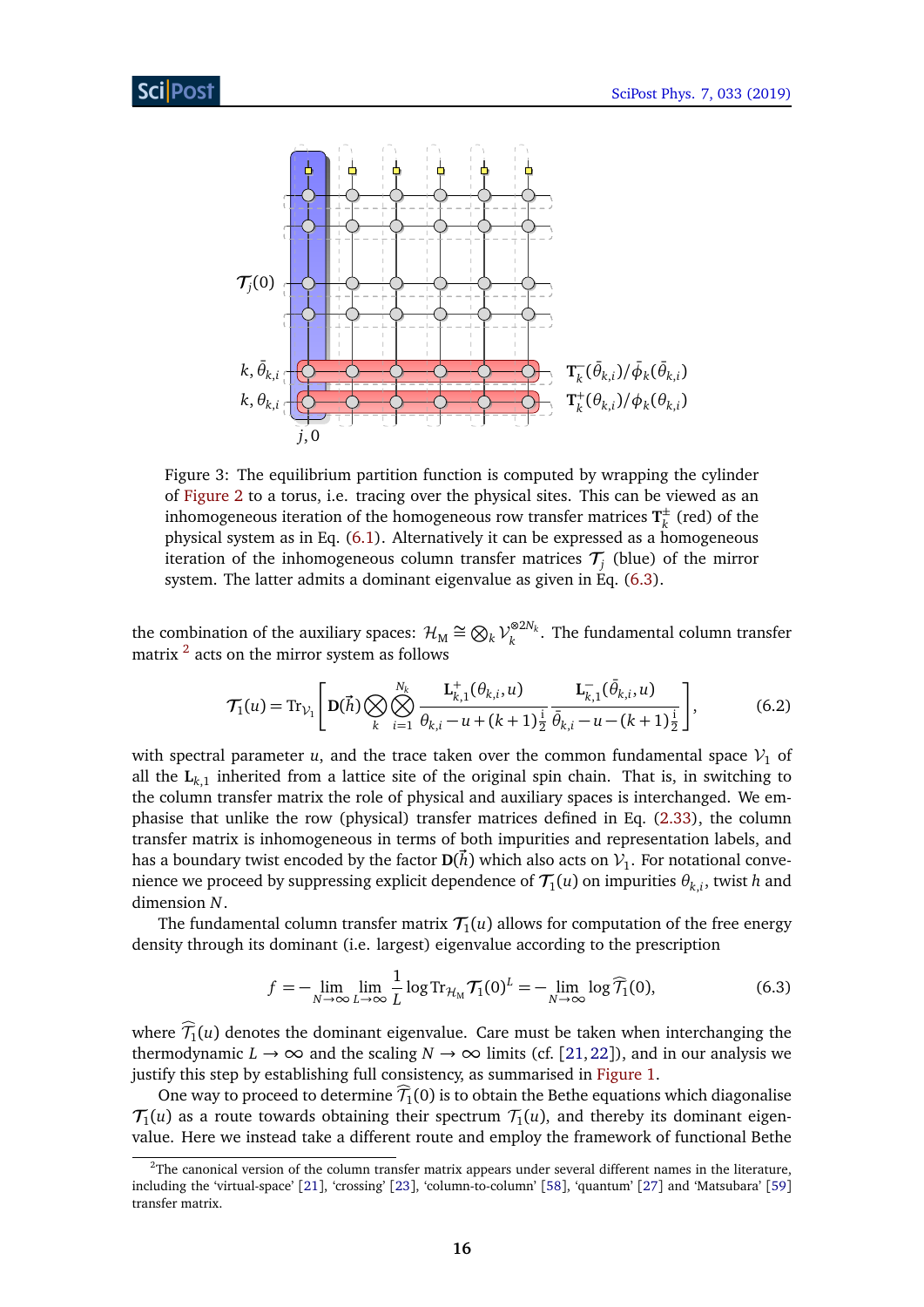ScilPost

ansatz [[24,](#page-24-4)[35,](#page-24-13)[39,](#page-25-12)[60](#page-26-8)], which conveniently allows for the mirror-system Bethe equations to be completely bypassed.

With aid of the fusion rule for the Lax matrices, we proceed by embedding  $\mathcal{T}_1(u)$  into the infinite fusion hierarchy of commuting transfer matrices  $\mathcal{T}_j(u)$ . To this end, we extend the family of Lax matrices  $L_{k,1}(v, u)$  to  $L_{k,j}(v, u)$  :  $\mathcal{V}_k \otimes \mathcal{V}_j \to \mathcal{V}_k \otimes \mathcal{V}_j$ . These are readily obtained through fusion [[34,](#page-24-12)[38,](#page-25-4)[61,](#page-26-9)[62](#page-26-10)]

$$
\mathbf{L}_{k,j}(v,u) = \mathcal{N}_{k,j}^{-1}(v,u)\mathcal{P}_j \prod_{a=1}^{j} \mathbf{L}_{k,1}^{(a)}(v,u+(j+1-2a)\frac{i}{2})\mathcal{P}_j,
$$
(6.4)

where each of *j* copies  $\mathbf{L}_{k,1}^{(a)}$  acts on  $\mathcal{V}_k \otimes \mathcal{V}_1^{(a)}, \mathcal{P}_j : \bigotimes_{a=1}^j \mathcal{V}_1^{(a)} \mapsto \mathcal{V}_j$  is the totally-symmetric projection operator,

$$
\mathcal{P}_j = \prod_{a=1}^j \frac{\vec{S} \cdot \vec{S} - a(a-1)}{j(j+1) - a(a-1)},
$$
\n(6.5)

with  $\vec{S} = \sum_{a=1}^{j} \vec{S}^{(a)}$ , and  $\mathcal{N}_{k,j}(v, u) = \prod_{a=1}^{j-k} (v - u + (k - j - 1 + 2a))$  $(\frac{1}{2})$  is the common polynomial produced by fusion. Correspondingly, the higher-spin column transfer matrices are given explicitly as

<span id="page-16-3"></span>
$$
\mathcal{T}_{j}(u) = \text{Tr}_{\mathcal{V}_{j}}\left[\mathbf{D}(\vec{h})\bigotimes_{k}\bigotimes_{i=1}^{N_{k}}\frac{\mathbf{L}_{k,j}^{+}(\theta_{k,i},u)\mathbf{L}_{k,j}^{-}(\bar{\theta}_{k,i},u)}{\prod_{a=1}^{\min(j,k)}(\theta_{k,i}-u+(k-j+2a)\frac{i}{2})(\bar{\theta}_{k,i}-u-(k-j+2a)\frac{i}{2})}\right],\tag{6.6}
$$

where here  $\mathbf{D}(\vec{h})$  acts on  $\mathcal{V}_j$ .

In particular, analogously to the physical *T*-functions Eq. [\(2.35\)](#page-6-1), the hierarchy of column  ${\cal T}$ -functions  ${\cal T}_{j}(u)$  satisfy the Hirota equation

<span id="page-16-4"></span><span id="page-16-0"></span>
$$
\mathcal{T}_{j}^{+}\mathcal{T}_{j}^{-} = \varphi_{j}\bar{\varphi}_{j} + \mathcal{T}_{j-1}\mathcal{T}_{j+1}, \qquad j \ge 0,
$$
\n(6.7)

with initial conditions  $\mathcal{T}_{-1} \equiv 0$ ,  $\mathcal{T}_0 = 1$ , and the scalar potentials

$$
\varphi_j = \prod_k \prod_{i=1}^{N_k} \Psi_{j,k}^{-1}(u - \theta_{k,i}), \qquad \bar{\varphi}_j = \prod_k \prod_{i=1}^{N_k} \Psi_{j,k}(u - \bar{\theta}_{k,i}), \qquad (6.8)
$$

with  $\Psi_{j,k}$  given by Eq. [\(2.29\)](#page-5-7). By construction,  $\mathcal{T}_j(u)$  are meromorphic functions of rapidity variable *u*. The boundary twist manifests itself as non-trivial large-*u* asymptotics

<span id="page-16-5"></span>
$$
\lim_{|u| \to \infty} \mathcal{T}_j(u) = \frac{\sinh((j+1)h/2)}{\sinh(h/2)} \equiv \chi_j(h),\tag{6.9}
$$

parametrised by  $h = |\vec{h}|$  through the  $\mathfrak{su}(2)$  characters  $\chi_j(h)$  obeying the 'classical limit' of the Hirota equation

<span id="page-16-1"></span>
$$
\chi_j^2(h) = 1 + \chi_{j-1}(h)\chi_{j+1}(h). \tag{6.10}
$$

The associated 'gauge'-invariant  $Y$ -functions

<span id="page-16-2"></span>
$$
\mathcal{Y}_j = \frac{\mathcal{T}_{j-1}\mathcal{T}_{j+1}}{\varphi_j \bar{\varphi}_j} = \frac{\mathcal{T}_j^+ \mathcal{T}_j^-}{\varphi_j \bar{\varphi}_j} - 1,\tag{6.11}
$$

are again meromorphic functions, obeying the canonical  $Y$ -system relations [[42](#page-25-2)]

$$
\mathcal{Y}_j^+ \mathcal{Y}_j^- = (1 + \mathcal{Y}_{j-1})(1 + \mathcal{Y}_{j+1}), \tag{6.12}
$$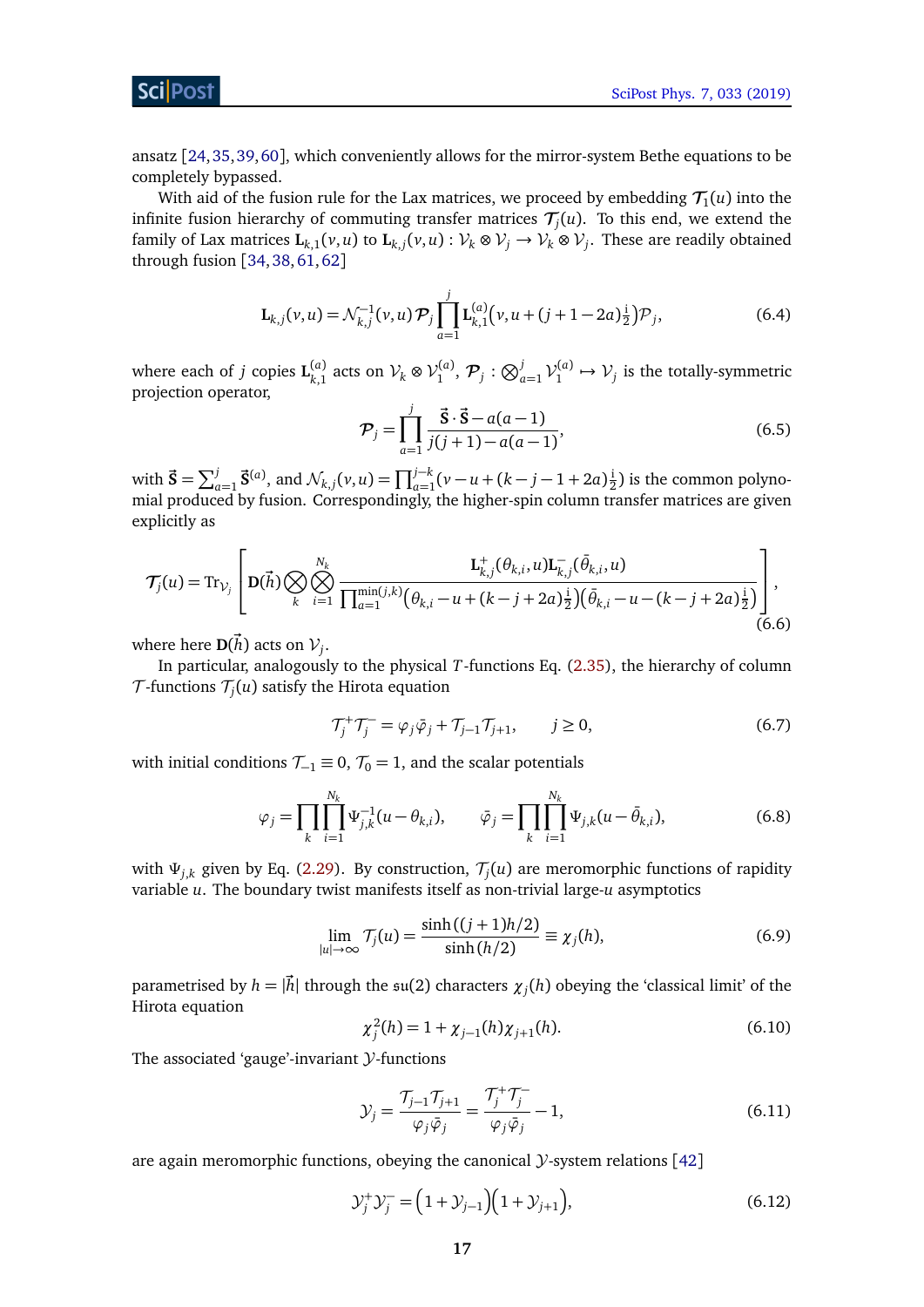

with large-*u* asymptotics

<span id="page-17-4"></span>
$$
\mathcal{Y}_j^{\infty} \equiv \lim_{|u| \to \infty} \mathcal{Y}_j(u) = \chi_j^2(h) - 1.
$$
 (6.13)

The above functional relations, Eqs. [\(6.7\)](#page-16-0), [\(6.11\)](#page-16-1) and [\(6.12\)](#page-16-2), are valid for the full spectrum of T*<sup>j</sup>* (*u*) at finite *N*. To specify a particular eigenvalue, it is necessary to identify their analytic data in the physical strip  $\mathcal P$ . This is made transparent by transforming the functional relations to integral equations on the real rapidity axis. To perform this step, it is useful to introduce adapted  $\mathcal T$ -functions,

$$
\mathcal{T}_j^{\text{adp}}(u) = \frac{\mathcal{T}_j(u)}{\prod_i \tau(u; t_{j,i}^z)},\tag{6.14}
$$

obtained by factoring out their (possible) zeros  $t_{j,i}^z$  in  $\mathcal{P},$  so that  $\log \mathcal{T}^{\text{adp}}_j$ *j* (*u*) are analytic on  $P$  with constant large-*u* asymptotics. The absence of poles of  $\mathcal{T}_j(u)$  in  $P$  can be seen from the denominator in Eq. [\(6.6\)](#page-16-3). Now manipulating Eq. [\(6.11\)](#page-16-1), by taking the logarithm and convolving with *s*, we obtain

<span id="page-17-0"></span>
$$
\log \mathcal{T}_j = \sum_i \log \tau(u; t_{j,i}^z) + s \star \log(\varphi_j \bar{\varphi}_j) + s \star \log(1 + \mathcal{Y}_j). \tag{6.15}
$$

We similarly transform the  $\mathcal{Y}$ -system relations, Eq. [\(6.12\)](#page-16-2), to the real axis. The procedure is analogous to that described in [Section 4,](#page-8-0) specialised to meromorphic data only. Introducing adapted Y-functions

$$
\mathcal{Y}_j^{\text{adp}}(u) = \mathcal{Y}_j(u) \frac{\prod_b \tau(u; y_{j,b}^p)}{\prod_a \tau(u; y_{j,a}^z)},
$$
\n(6.16)

by again multiplying out all (possible) zeros  $y_{j,a}^{\mathsf{z}}$  and poles  $y_{j,a}^{\mathsf{p}}$  $\int_{j,b}^p$  on the physical the strip  $\mathcal{P},$ so that  $\log\mathcal{Y}^{\text{adp}}_i$  $j_j^{\mathrm{aup}}(u)$  are analytic on  ${\cal P}$  with constant large- $u$  asymptotics. Substituting this into Eq. [\(6.12\)](#page-16-2), taking the logarithm and convolving with *s*, we end up with the coupled integral equations

$$
\log \mathcal{Y}_j = d_j + I_{j,\ell} s \star \log(1 + \mathcal{Y}_\ell),\tag{6.17}
$$

<span id="page-17-1"></span>with source terms

<span id="page-17-2"></span>
$$
d_j = \sum_{a} \log \tau(u; y_{j,a}^z) - \sum_{b} \log \tau(u; y_{j,b}^p). \tag{6.18}
$$

The spectrum of the  $\mathcal T$ -functions is thus given by Eq. [\(6.15\)](#page-17-0), where the  $\mathcal Y$ -functions obey Eq. [\(6.17\)](#page-17-1), and eigenvalues are specified by the locations of the analytic data  $t_{j,a}^z$ ,  $y_{j,a}^z$ ,  $y_{j}^p$ *j*,*a* . To determine this state-dependent data, one has in general to resort to the Bethe equations. The Y-functions however inherit certain zeros and poles directly from the impurity data through the scalar potentials in Eq. [\(6.11\)](#page-16-1). To identify these we need the following properties which can verified from the definition of *Ψj*,*<sup>k</sup>* in Eq. [\(2.29\)](#page-5-7): if *w* belongs to the lower-half of the strip  $\mathcal{P}$  then  $\Psi_{j,k}(u-w)$  has a zero at  $u=w+\frac{1}{2}$  $\frac{1}{2}$  if and only if  $j = k$ , and has no poles in  $P$ , while if *w* belongs to the upper-half of the strip  ${\cal P}$  then  $\Psi_{j,k}(u-w)$  has a pole at  $u=w-\frac{{\rm i}}{2}$  $\frac{1}{2}$  if and only if  $j = k$ , and has no zeros in P. Then from Eq. [\(6.8\)](#page-16-4) one deduces that zeros of the *y*-functions are located at

<span id="page-17-3"></span>
$$
\left\{x_{k,i}^{(-)} + \left(1 + \xi_k^{(-)}\right)\frac{i}{2}\right\} \cup \left\{\omega_{k,i}^z + i\epsilon\right\},\tag{6.19}
$$

along with their complex conjugates, and we remind that  $\xi_k^{(-)} < 0$ . Correspondingly, the poles of the  $Y$ -functions appear at

$$
\left\{x_{k,i}^{(+)} + \left(1 - \xi_k^{(+)}\right)\frac{i}{2}\right\} \cup \left\{\omega_{k,i}^{\mathrm{p}} + \mathrm{i}\epsilon\right\},\tag{6.20}
$$

along with their complex conjugates, with  $\xi_k^{(+)} > 0$ .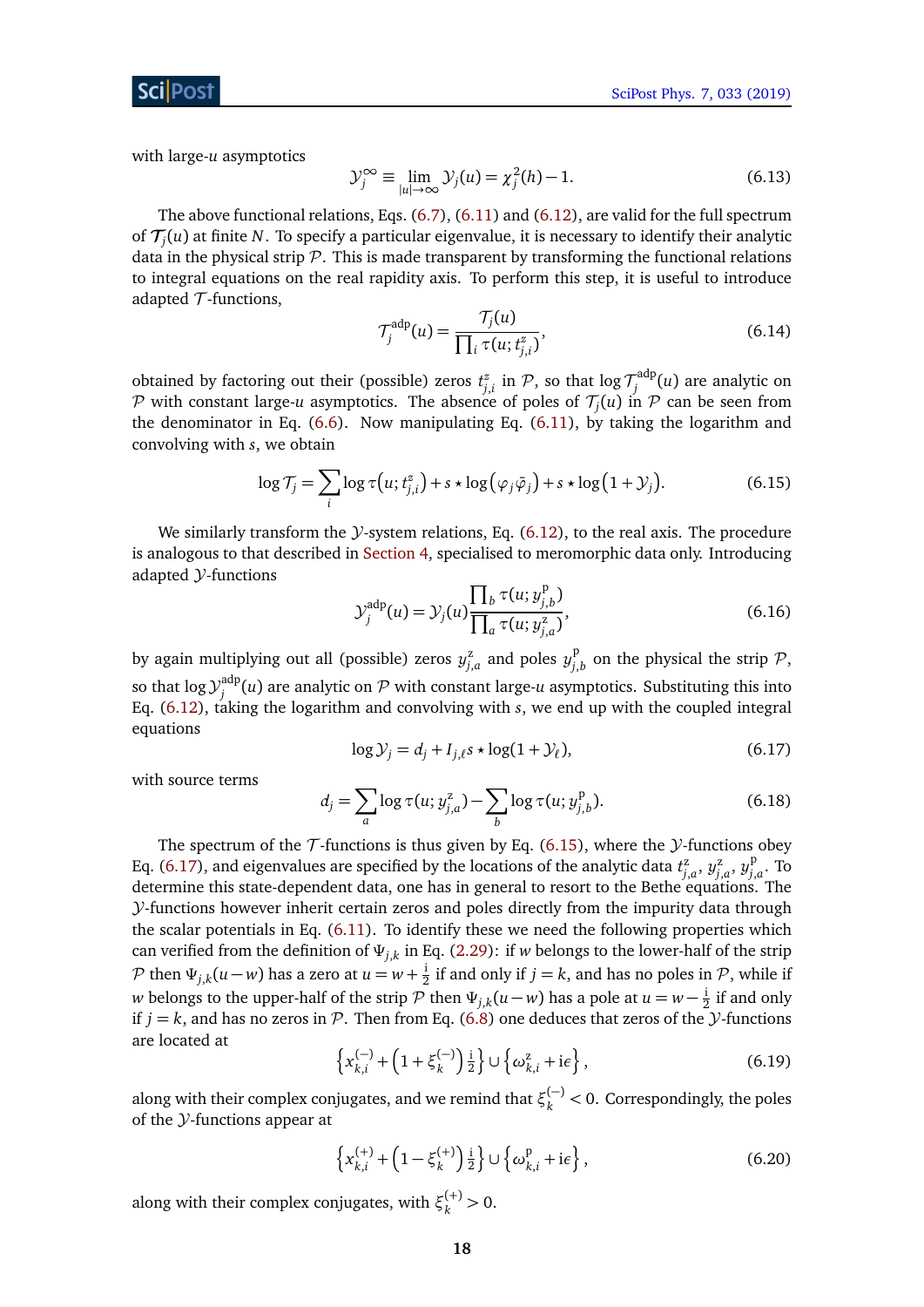The eigenstate for which these are the only zeros and poles of the  $\mathcal{Y}$ -functions inside  $\mathcal{P}$  is a *distinguished state* of the mirror system. In particular, the corresponding  $\mathcal T$ -functions  $\mathcal T_j(u)$ are *analytic and free of zeros* in the strip  $P$  for this state, a further consequence of Eq. [\(6.11\)](#page-16-1). As any zero of a  $\mathcal T$ -function in  $\mathcal P$  yields a negative definite contribution to Eq. [\(6.15\)](#page-17-0), i.e.

$$
\log \tau(u; w) < 0, \qquad u \in \mathbb{R}, \ w \in \mathcal{P}, \tag{6.21}
$$

it is natural to anticipate that this state gives the dominant eigenvalue determining the free energy density through Eq. [\(6.3\)](#page-15-1). In the following we establish this assertion by taking the large-*N* limit, and demonstrating that it reproduces precisely the TBA description of [Section 4.](#page-8-0)

### <span id="page-18-0"></span>**6.1 The scaling limit**

In the preceding analysis we considered the mirror system at finite *N*. At this level, there is no strict distinction between the impurities encoding the node and analytic data from Eq. [\(5.27\)](#page-13-1). Now we take the large-*N* scaling limit in which this distinction becomes manifest. We focus on the distinguished state identified above for which all the  $\mathcal T$ -functions are analytic and free of zeros in the physical strip  $P$ .

The task is to inspect the large-*N* scaling limit for both Eq. [\(6.15\)](#page-17-0) and Eq. [\(6.17\)](#page-17-1). For Eq. [\(6.15\)](#page-17-0) the non-trivial *N*-dependent term is  $\log \big(\varphi_j \bar{\varphi}_j\big)$ . For clarity, we consider below the contributions coming from the node and analytic data separately, that is we split

$$
\log(\varphi_j \bar{\varphi}_j) = \left[\log(\varphi_j \bar{\varphi}_j)\right]_{\lambda} + \left[\log(\varphi_j \bar{\varphi}_j)\right]_{\nu}.
$$
 (6.22)

The node data  $\lambda_j$  involves a sum over pairs of impurities

$$
\left\{ x_{k,i}^{(\pm)} + \xi_k^{(\pm)} \frac{i}{2}, \, x_{k,i}^{(\pm)} - \xi_k^{(\pm)} \frac{i}{2} \right\},\tag{6.23}
$$

yielding

<span id="page-18-1"></span>
$$
[\log(\varphi_j \bar{\varphi}_j)]_{\lambda} = \sum_{\sigma = +, -} \sum_{k} \sum_{i=1}^{n_k^{(\sigma)}} \log \left[ \frac{\Psi_{j,k} \left( u - x_{k,i}^{(\sigma)} + \xi_k^{(\sigma)} \frac{i}{2} \right)}{\Psi_{j,k} \left( u - x_{k,i}^{(\sigma)} - \xi_k^{(\sigma)} \frac{i}{2} \right)} \right]. \tag{6.24}
$$

Individual contributions, which can be deduced with aid of Eq. [\(2.29\)](#page-5-7), are of the form

$$
-\frac{\Lambda_k^{(\pm)}}{n_k^{(\pm)}}G_{j,k}\left(u-x_{k,i}^{(\pm)}\right).
$$
\n(6.25)

In the large-*N* limit, the net contribution of Eq. [\(6.24\)](#page-18-1) yields

$$
\lim_{N \to \infty} [\log(\varphi_j \bar{\varphi}_j)]_{\lambda} = -G_{j,k} \star \lambda_k,
$$
\n(6.26)

upon removing the large-rapidity cut-off *Λ*<sup>∞</sup> and converting sums to convolution-type integrals. In the process, the impurities re-condense in accordance with Eq. [\(5.7\)](#page-11-2).

The contribution from the analytic data stemming from zeros  $\{\omega_{k,i}^z + i\epsilon - \frac{i}{2}\}$  $\frac{1}{2}$ ,  $\bar{\omega}_k^{\rm z}$  $\frac{z}{k,i} - i\epsilon + \frac{i}{2}$  $\frac{1}{2}$ and poles  $\{\omega_k^{\mathrm{p}}\}$  $k$ <sub>,*i*</sub> + i*ε* +  $\frac{1}{2}$  $\frac{1}{2}$ ,  $\bar{\omega}_k^{\mathrm{p}}$  $\frac{p}{k,i} - i\epsilon - \frac{i}{2}$  $\frac{1}{2}$ } inside  $P$ , reads

$$
[\log(\varphi_j \bar{\varphi}_j)]_{\nu} = -\sum_{k} \sum_{a=1}^{n_k^z} \log \left[ \frac{\Psi_{j,k}^+(u - \omega_{k,a}^z - i\epsilon)}{\Psi_{j,k}^-(u - \bar{\omega}_{k,a}^z + i\epsilon)} \right] - \sum_{k} \sum_{b=1}^{n_k^p} \log \left[ \frac{\Psi_{j,k}^-(u - \omega_{k,b}^p - i\epsilon)}{\Psi_{j,k}^+(u - \bar{\omega}_{k,b}^p + i\epsilon)} \right].
$$
\n(6.27)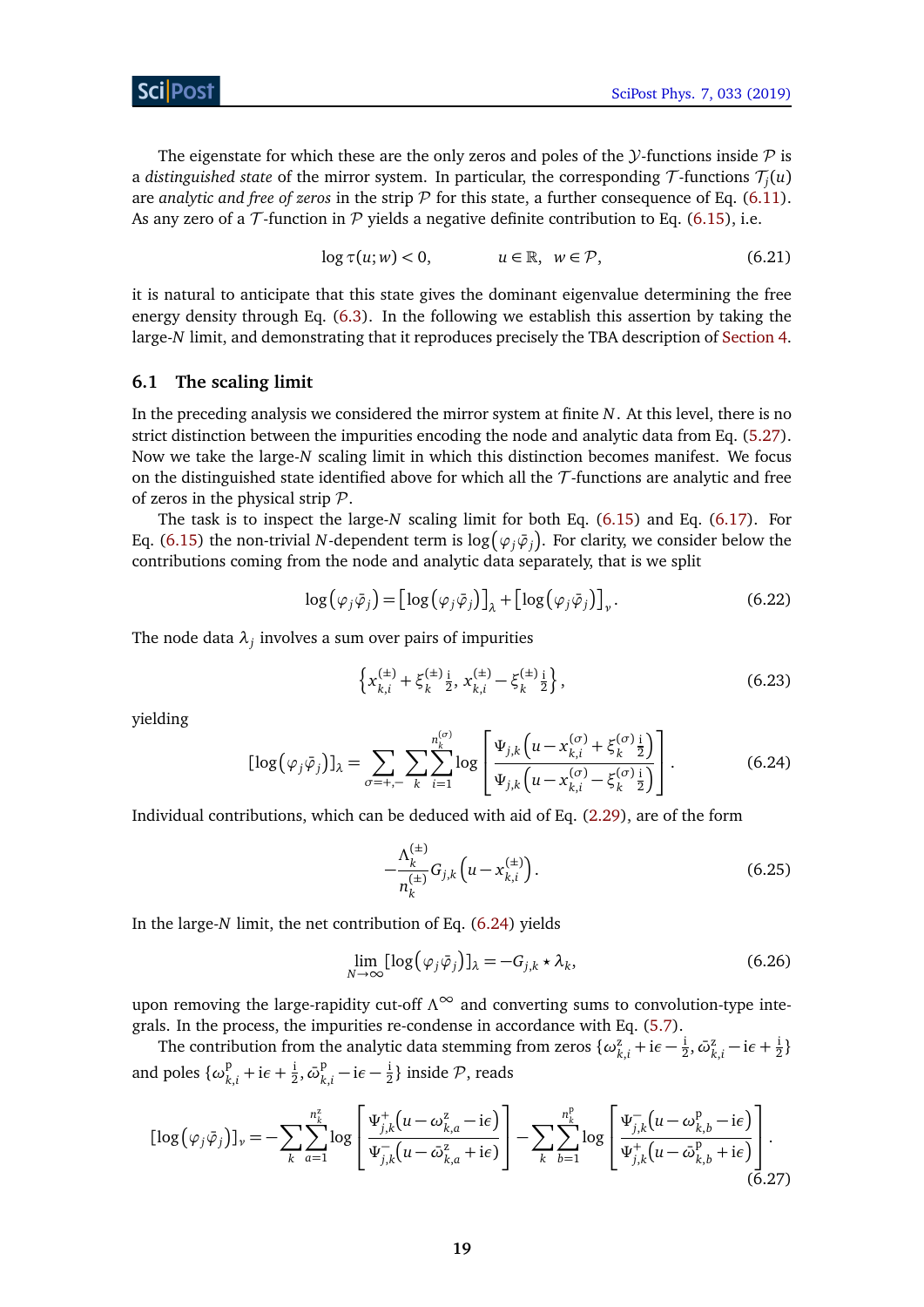Employing the identity  $\log \Psi_{j,k}^{\pm} = \pm (1+K)_{j,k} \star \log \tau$  which follows from Eqs. [\(2.23\)](#page-5-6) and [\(2.26\)](#page-5-2), this becomes

$$
[\log(\varphi_j \bar{\varphi}_j)]_{\nu} = -(1 + K)_{j,\ell} \star \zeta_{\ell}^{\text{reg}},\tag{6.28}
$$

with  $\zeta_i^{\text{reg}}$ *j* given by Eq. [\(5.23\)](#page-13-2). Here the infinitesimal regulator *ε* can be safely dropped. As the degrees of the Padé approximations tend to infinity with *N*, we then obtain

<span id="page-19-0"></span>
$$
\lim_{N \to \infty} [\log(\varphi_j \bar{\varphi}_j)]_{\nu} = -(1 + K)_{j,\ell} \star \zeta_{\ell}.
$$
\n(6.29)

Thus combining the contributions from the node and analytic data we recover the TBA chemical potentials [\(4.16\)](#page-9-4),

$$
\lim_{N \to \infty} \log(\varphi_j \bar{\varphi}_j) = -\mu_j. \tag{6.30}
$$

Next we take the large-*N* scaling limit of Eq. [\(6.17\)](#page-17-1). Here we must examine the source terms d*<sup>j</sup>* given by Eq. [\(6.18\)](#page-17-2). The node data consists of pairs of zeros and poles, cf. Eq. [\(6.19\)](#page-17-3),

$$
\left\{ x_{k,i}^{(\pm)} + \left( 1 \mp \xi_k^{(\pm)} \right) \frac{\mathrm{i}}{2}, x_{k,i}^{(\pm)} - \left( 1 \mp \xi_k^{(\pm)} \right) \frac{\mathrm{i}}{2} \right\},\tag{6.31}
$$

each contributing to  $d_i$  a term

$$
\log\left[\tau\left(u; x_{k,i}^{(\pm)} + \left(1 \mp \xi_k^{(\pm)}\right) \frac{1}{2}\right) \tau\left(u; x_{k,i}^{(\pm)} - \left(1 \mp \xi_k^{(\pm)}\right) \frac{1}{2}\right)\right].\tag{6.32}
$$

Since there are  $n_k$  terms, in the  $n_k \to \infty$  limit we are left with

<span id="page-19-1"></span>
$$
\frac{\Lambda_k^{(\pm)}}{n_k^{(\pm)}} s\left(u - x_{k,i}^{(\pm)}\right),\tag{6.33}
$$

employing Eq. [\(2.23\)](#page-5-6). The full contribution to  $d_j$  in the large-*N* scaling limit then retrieves the node data, that is  $s\!\star\!\lambda_j.$  The contribution from the regularised analytic data, which is for finite *N* straightforwardly given by ζ<sup>reg</sup> *j* , and in the large-*N* limit converges to *ζ<sup>j</sup>* . In conclusion,

$$
\lim_{N \to \infty} d_j = d_j = s \star \lambda_j + \zeta_j,\tag{6.34}
$$

are precisely the source terms [\(4.15\)](#page-9-5) of the local form of the TBA equations Eq. [\(4.7\)](#page-9-0).

**Free energy.** Having taken the continuum scaling limit, we can now determine the eigenvalues of  $\mathcal T$ -functions  $\mathcal T_j(u)$  encoding the distinguished state. In particular, employing Eq. [\(6.30\)](#page-19-0) in Eq. [\(6.15\)](#page-17-0) we obtain

$$
\log \mathcal{T}_1(0) = -s \circ \mu_1 + s \circ \log(1 + \mathcal{Y}_1). \tag{6.35}
$$

Finally, substituting this into Eq. [\(6.3\)](#page-15-1) as the dominant eigenvalue we re-obtain precisely the expression for the free energy given by Eq. [\(4.6\)](#page-8-4). As the large-*N* scaling limit of the canonical *Y*-functions  $Y_j$  satisfy the local TBA equations Eq. [\(4.7\)](#page-9-0) due to Eq. [\(6.34\)](#page-19-1), we have fully recovered the TBA description of [Section 4.](#page-8-0)

In conclusion,

*for a general equilibrium state of the Heisenberg spin-*1*/*2 *chain, the thermodynamic* Y *-functions coincide with the large-N scaling limit of the distinguished canonical* Y*-functions associated with the dominant eigenvalue of the mirror system.*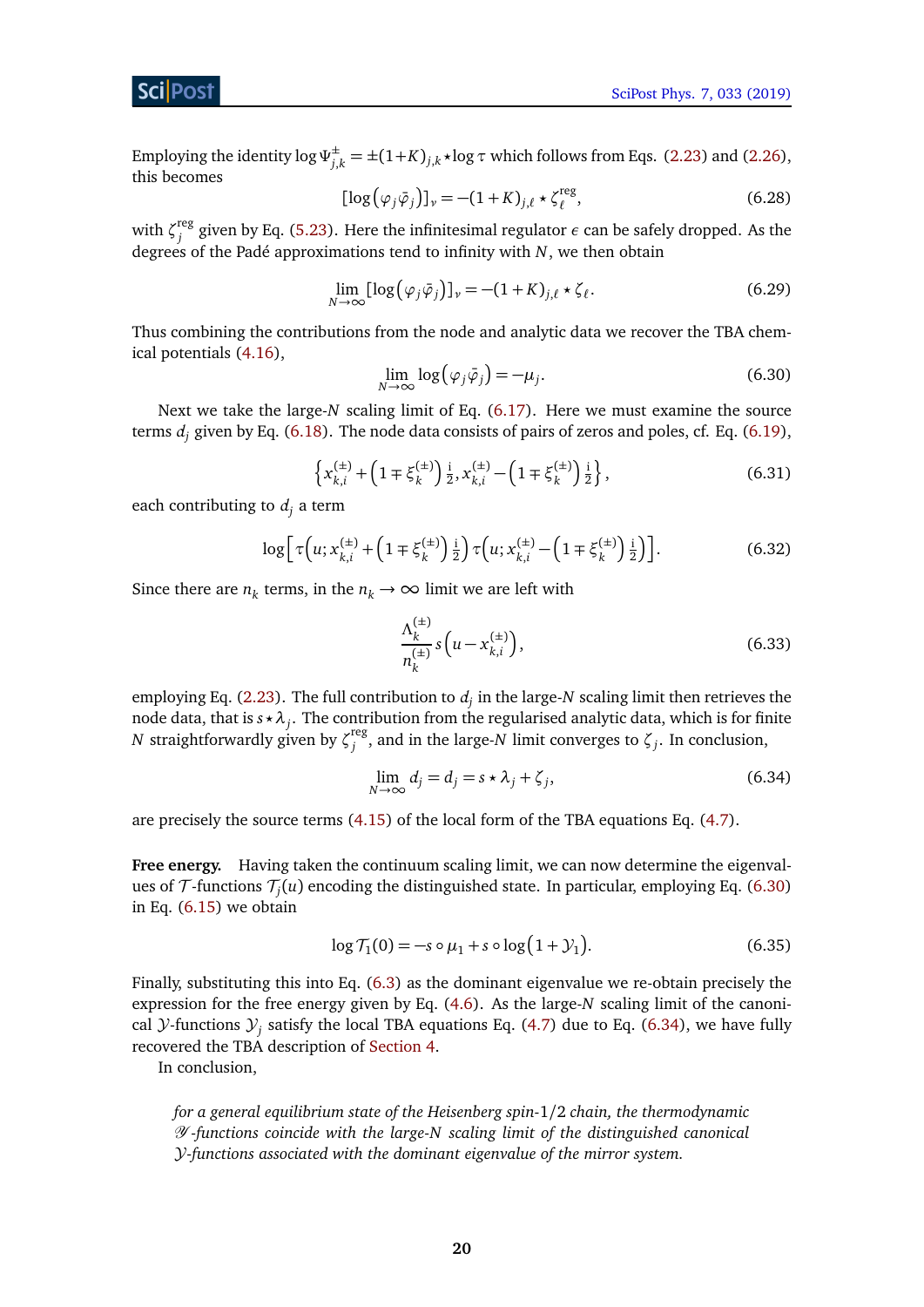

Figure 4: Schematic depiction of the analytic data for a typical meromorphic  $\mathcal{Y}$ function associated with the dominant eigenvalue of the fundamental column transfer matrix  $\mathcal{T}_1(u)$  at finite N. The analytic data comprises zeros (red circles) and poles (blue crosses) in the complex strip  $\mathcal{P}$ . The integration contours  $\mathcal{C}_+$  and  $\mathcal{C}_-$ , encircling the upper and lower halves of the physical strip  $P$ , are separated from the lines  $u = \pm \frac{1}{2}$  $\frac{1}{2}$  by the regulator  $\epsilon$ . The contributions from the regularised node data  $λ_j$  appear separated by distance  $ξ_j^{(\pm)} = |Λ_j^{(\pm)}|$ *j /*2*πn* (±)  $j^{(\pm)}$  from the lines  $u = \pm \frac{1}{2}$  $\frac{1}{2}$ . The analytic data lie within the contours  $C_{\pm}$ , with clusters of zeros and poles appearing as Padé approximants of non- integer branch points.

### <span id="page-20-0"></span>**7 Discussion**

In the preceding sections we considered generic equilibrium states and developed the dual approaches of TBA and lattice regularisation, as summarised in [Figure 1.](#page-2-2) The central role in establishing their equivalence is played by the mirror system, which provides a compact regularisation of a given equilibrium state. The mirror system exhibits a 'universal' canonical structure, seen here in Eqs. [\(6.7\)](#page-16-0)-[\(6.13\)](#page-17-4), which is deep-rooted in the fusion properties of the underlying quantum symmetry algebra. One of the key findings of this work is however that in thermodynamic/large-*N* limit the canonical structure is superseded by an emergent equilibrium landscape, encoded in non-trivial node terms *λ<sup>j</sup>* and generically non- meromorphic thermodynamic  $\mathscr Y$ -functions involving branch points inside  $\mathcal P$ . There are several discernible aspects which deserve a brief discussion.

**Breakdown of the canonical** *Y***-system.** The thermodynamic  $\mathscr Y$ -system generically contains state-dependent node terms *λ<sup>j</sup>* , see Eq. [\(4.11\)](#page-9-3). This non-canonical form, which is seemingly conflict with the expected universality of the canonical  $\mathcal{Y}$ -system [[42](#page-25-2)], has been previously observed the context of quantum quenches where several explicit examples have been identified [[7,](#page-23-2)[16,](#page-23-11)[63](#page-26-11)]. Here we clarify this aspect.

The *Y*-functions at finite *N* obey the canonical *Y*-system, Eq. [\(6.12\)](#page-16-2), with  $n_i^{(\pm)}$  $j$ <sup> $($  $\pm$  $)$  zeros and</sup>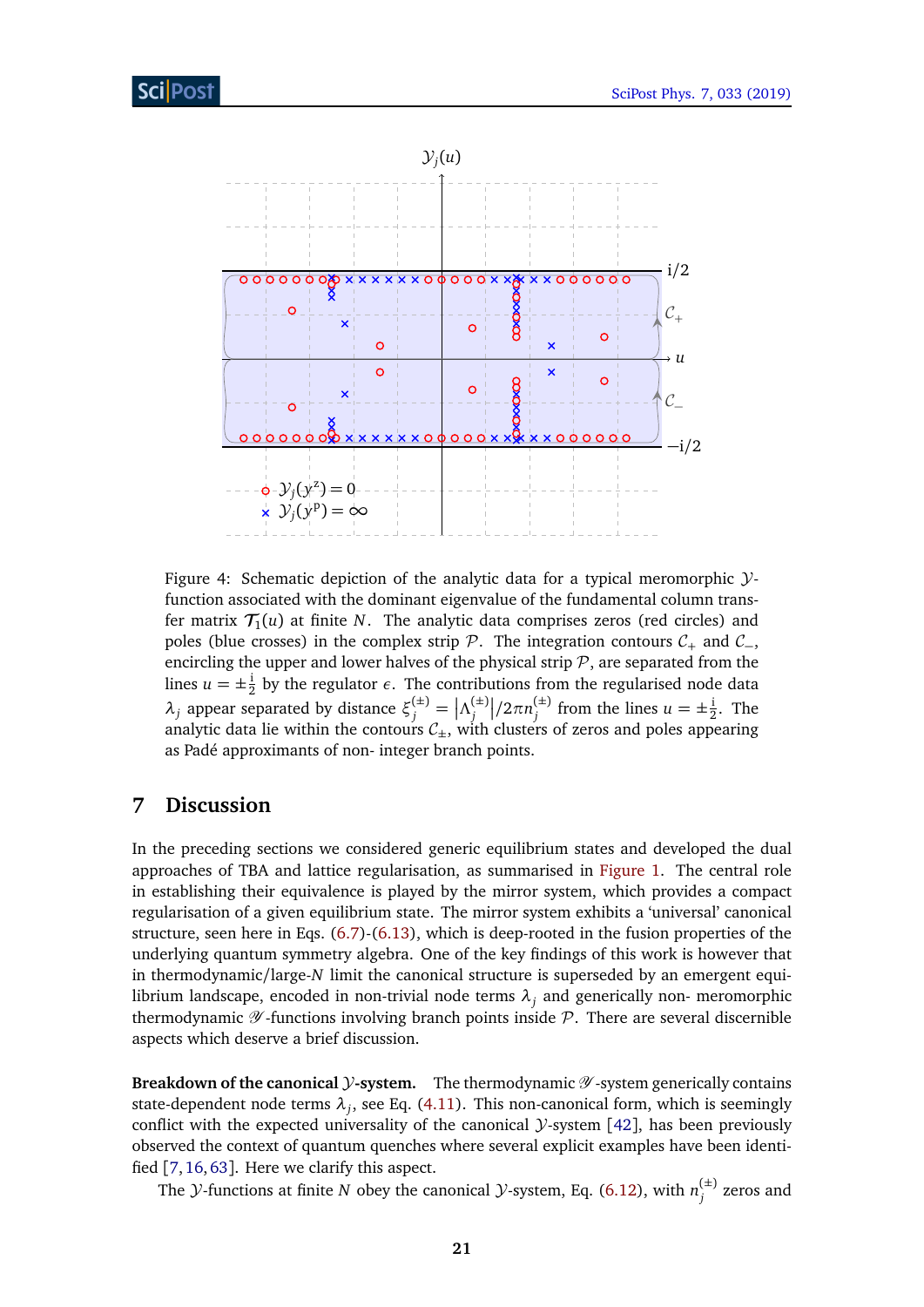poles stemming from the regularised  $\lambda_j$  residing are finite distance  $\xi_j^{(\pm)} = |Λ_j^{(\pm)}\rangle$ *j* |*/*2*πn* (±) *j* from the boundary of P. A subtlety however arises in the thermodynamic scaling limit  $N \to \infty$ , where  $\xi_i^{\pm}$  $_j^\pm$  invariably become smaller than the positive infinitesimal regulator  $\epsilon$  which controls the width of the physical strip  $P$  as in Eq. [\(2.22\)](#page-5-1). <sup>[3](#page-21-1)</sup> In this event, a subset of the analytic data leaves the nullspace of  $s^{-1}$  by escaping from the integration contours  $\mathcal{C}_\pm$  and finally collapsing onto the boundary of  $P$  at Im(*u*) =  $\frac{1}{2}$ . This piece of information emerges through the recondensed  $\lambda_i$  as in Eq. [\(6.34\)](#page-19-1), rendering the thermodynamic  $\mathscr Y$ -system of the non-canonical form. Indeed, a simple example of a non-canonical  $\mathscr Y$ -system is provided by the canonical Gibbs equilibrium state, specified by  $\lambda_j(u) = \pi J \beta \delta_{j,1} \delta(u)$  and  $\zeta_j(u) = 0$ . The corresponding TBA source term thus reads  $d_i = s \star \lambda_i = \pi J \beta \delta_{i,1} s(u)$ , in agreement with [[26](#page-24-3)].

**Non-meromorphic**  $\mathscr Y$ **-functions.** As observed in the TBA analysis, in general the thermodynamic  $\mathscr Y$ -functions are non-meromorphic complex functions. This is to be contrasted with the canonical  $\mathcal Y$ -functions of the mirror system describing regularised macrostates which are manifestly meromorphic on P. The non-meromorphic structure appears in the large-*N* scaling limit, when the analytic data from the interior of  $P$  form macroscopic condensates. A degree-*N* Padé approximation of a generic non-meromorphic  $\mathscr Y$ -function in terms of a canonical (i.e. meromoprhic) *y*-function provides a particular algorithm of information compression.

**Non-canonical asymptotics.** A third subtlety concerns the large-*u* asymptotics of the thermodynamic  $\mathscr Y$ -functions. At finite *N* the canonical *y*-functions possess a one-parameter family of large-*u* asymptotics parametrised by *h*, cf. Eq. [\(6.13\)](#page-17-4), expressed through the solution to the classical limit of the Hirota equation Eq. [\(6.10\)](#page-16-5). In the large-*N* limit however, upon removing the regulator  $\Lambda^{\infty} \to \infty$ , these asymptotics may decouple, with the *V*-functions acquiring non-canonical large-*u* asymptotics provided the large-*u* asymptotics of the chemical potentials  $\mu_j(u)$  are non-trivial. A particular instance of this is an infinite-parametric family of 'dispersionless' states, that is the class of states characterised by constant  $\mu_j.$ 

# <span id="page-21-0"></span>**8 Conclusion**

In this work we have undertaken a comprehensive study of the equilibrium landscape of the isotropic Heisenberg spin-1*/*2 chain. We have developed a robust and unified framework which encompasses both the Thermodynamic Bethe Ansatz and the two-dimensional vertexmodel regularisation approaches to thermodynamics. In particular we have explained the emergence of a splitting of the chemical potentials  $\mu_j$  into two contributions: the node data  $λ$ <sup>*j*</sup> which determine the thermodynamic  $Y$ -system, and the analytic data  $ζ$ <sup>*j*</sup> which encode the branch points of the  $\mathscr Y$ -functions in the physical strip  $\mathscr P$ . These characterise equilibrium states in distinct ways, endowing the equilibrium landscape with a structure that is deserving of further exploration.

There are several novel features of the work worth highlighting. Firstly, we express the generic density matrix Eq. [\(3.1\)](#page-7-1) in a form which reflects the underlying su(2) symmetry of the model, which clarifies how the polarisation of the mode operators  $\boldsymbol{\rho}_j$  is set. In our TBA analysis, we demonstrate on general grounds that the equilibrium  $\mathscr Y$ -functions are generically non-meromorphic in the physical strip  $\mathcal P$ . Our lattice regularisation of a generic ensemble treats the node and analytic data separately. For the node data we invoke a discretisation of the *λ<sup>j</sup>* (*u*), and achieve a variant of 'Trotterisation' without actually appealing to the Suzuki-Trotter formula. For the analytic data we develop a contour integration procedure, and intro-

<span id="page-21-1"></span><sup>&</sup>lt;sup>3</sup>We remind that in distinction to *N*,  $\epsilon$  is *not* an adjustable parameter of the regularisation scheme.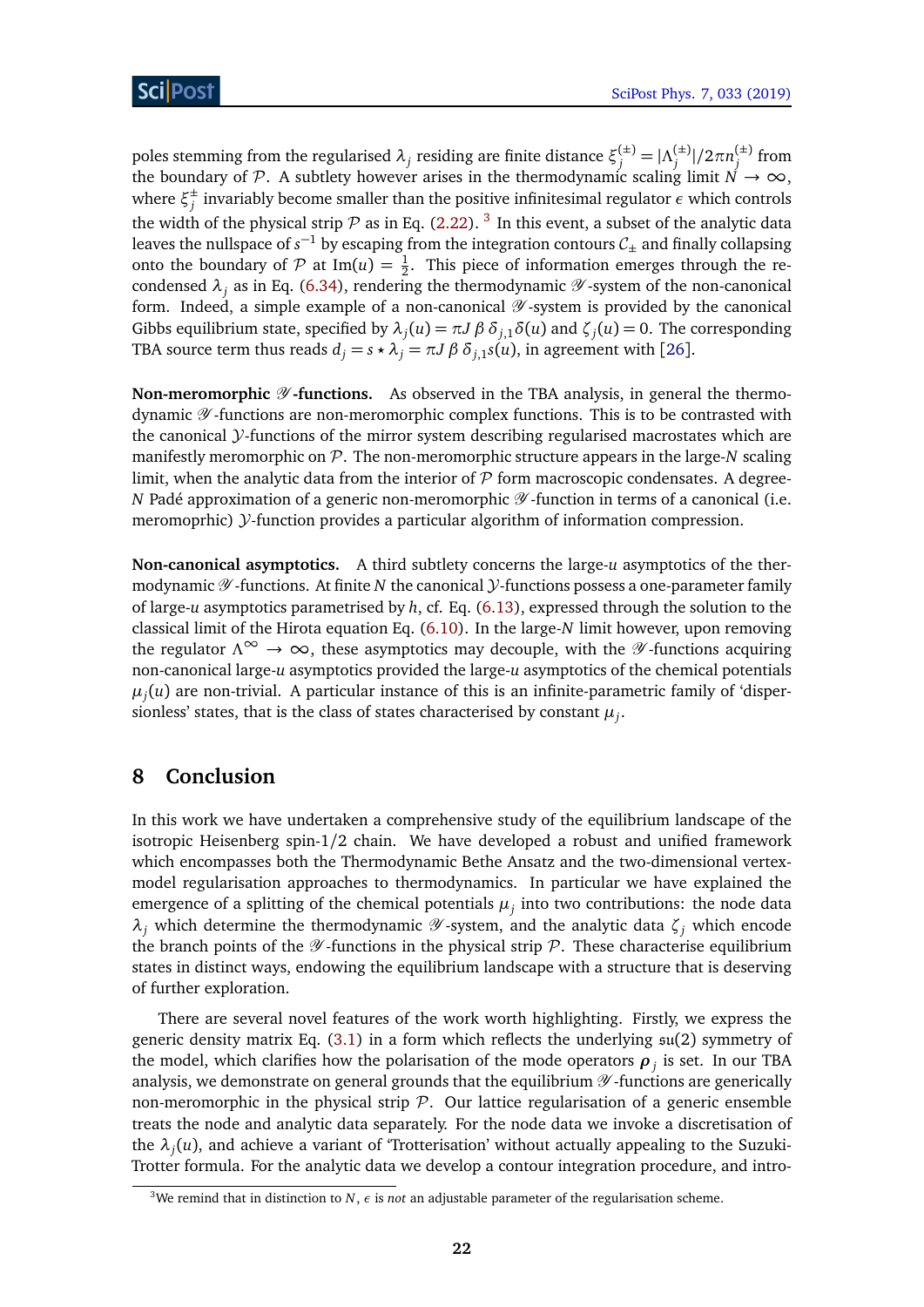duce Padé approximants to regularise generic branch points of  $\mathscr Y$ -functions. In [Section 6](#page-14-0) we reconnect the TBA and vertex model approaches by identifying a distinguished eigenvalue of the mirror system, and use it to demonstrate complete equivalence of the descriptions. The interconnected nature of our analysis is summarised in [Figure 1.](#page-2-2)

A technical point emerging from our study is an explanation of the breakdown of the canonical  $\mathcal Y$ -system, i.e. the emergence of the thermodynamic  $\mathscr Y$ -system. Put simply, this is due to competition between the infinitesimal regulator  $\epsilon \equiv 0^+$  which is tied to locality of the *ρj* , and the regularisation parameter *N* which is finite for any vertex model approximation of the ensemble and diverges in the scaling limit. At finite  $N$  all the poles and zeros of the  $\mathcal{Y}_j$  lie on the physical strip  $P$  of Eq. [\(2.22\)](#page-5-1) and the corresponding  $\mathcal{Y}$ -system is canonical, Eq. [\(6.12\)](#page-16-2). The poles and zeros resulting from the node data  $\lambda_i$  however approach the boundary of the strip as  $1/N$ , so that in the large-*N* limit they escape  $P$ , resulting in the appearance of node terms in the thermodynamic  $\mathscr Y$ -system, Eq. [\(4.11\)](#page-9-3).

Throughout the work we have adopted a universal language, which should facilitate extensions to other models solvable through the Bethe ansatz framework. The simplest generalisation of the model considered here is its uniaxial anisotropic deformation [[19](#page-24-7)]. The extension to the 'hyperbolic' (easy-axis) regime, with quantum deformation parameter  $q \in \mathbb{R}$ , is straightforward and readily follows from an analytic continuation of the local degrees of freedom (i.e. the scattering matrix) of the isotropic model considered here. In distinction, in the 'trigonometric' (easy-plane) regime with the deformation parameter  $q = e^{i\gamma}$  at the rootsof-unity  $\gamma = m/\ell \in \mathbb{R}$ , the total number of local degrees of freedom depends quite intricately on the values of co-prime integers  $m$  and  $\ell$ , see [[20,](#page-24-0) [40,](#page-25-5) [64](#page-26-12)]. To implement our approach, the compete set of unitary local charges is required, already identified previously in [[7](#page-23-2)]. The closure of the functional hierarchy and the string-charge duality requires here an extra family of non-unitary charges [[44,](#page-25-6)[65,](#page-26-13)[66](#page-26-14)].

Going forward, an important open question is whether there exist physically discernible features associated with the structures identified here. Addressing this will require analysing the correlation functions of local observables [[47,](#page-25-13) [59,](#page-26-7) [67](#page-27-0)[–69](#page-27-1)]. We anticipate that it will be interesting to examine the splitting between node and analytic data in this context, and hope that the framework we provide offers a solid foundation upon which to proceed.

**Acknowledgements.** We thank O. Gamayun for valuable remarks on the manuscript. E. I. acknowledges support by VENI grant number 680-47-454 by the Netherlands Organisation for Scientific Research (NWO). E. Q. acknowledges support from ANR IDTODQG project grant ANR-16-CE91-0009 of the French Agence Nationale de la Recherche, the Foundation for Fundamental Research on Matter (FOM), the Netherlands Organization for Scientific Research (NWO), and the European Research Council under ERC Advanced grant 743032 DYNAMINT.

### **References**

- <span id="page-22-0"></span>[1] J. M. Deutsch, *Quantum statistical mechanics in a closed system*, Phys. Rev. A **43**, 2046 (1991), doi:10.1103/[physreva.43.2046.](http://dx.doi.org/10.1103/physreva.43.2046)
- [2] M. Srednicki, *Chaos and quantum thermalization*, Phys. Rev. E **50**, 888 (1994), doi:10.1103/[physreve.50.888.](http://dx.doi.org/10.1103/physreve.50.888)
- <span id="page-22-1"></span>[3] M. Rigol, V. Dunjko and M. Olshanii, *Thermalization and its mechanism for generic isolated quantum systems*, Nature **452**, 854 (2008), doi:10.1038/[nature06838.](http://dx.doi.org/10.1038/nature06838)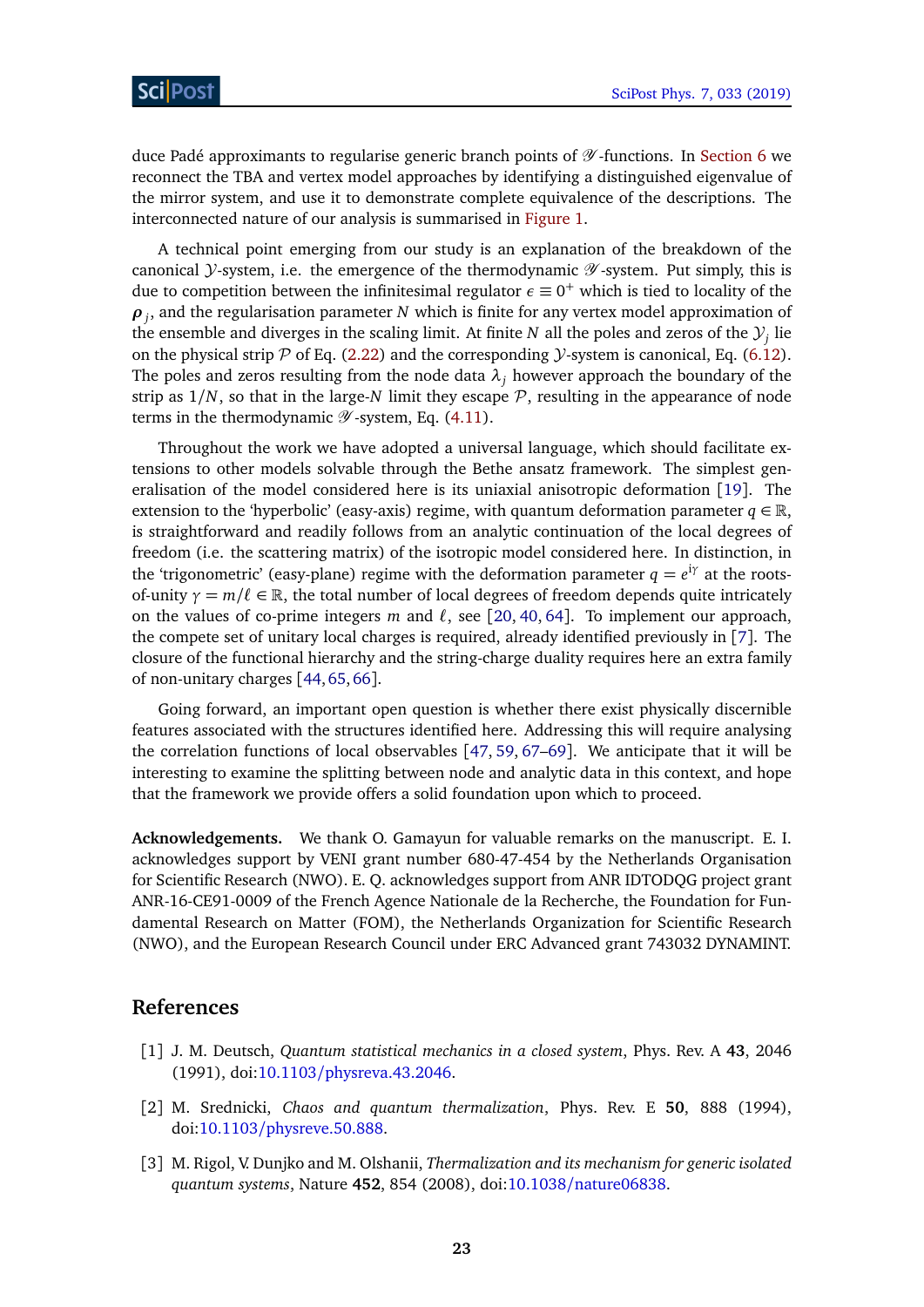- <span id="page-23-0"></span>[4] E. Ilievski, J. D. Nardis, B. Wouters, J.-S. Caux, F. Essler and T. Prosen, *Complete generalized Gibbs ensembles in an interacting theory*, Phys. Rev. Lett. **115** (2015), doi:10.1103/[physrevlett.115.157201.](http://dx.doi.org/10.1103/physrevlett.115.157201)
- [5] L. Vidmar and M. Rigol, *Generalized Gibbs ensemble in integrable lattice models*, J. Stat. Mech: Theory Exp. 064007 (2016), doi:10.1088/[1742-5468](http://dx.doi.org/10.1088/1742-5468/2016/06/064007)/2016/06/064007.
- <span id="page-23-1"></span>[6] F. H. L. Essler and M. Fagotti, *Quench dynamics and relaxation in isolated integrable quantum spin chains*, J. Stat. Mech: Theory Exp. 064002 (2016), doi[:10.1088](http://dx.doi.org/10.1088/1742-5468/2016/06/064002)/1742- 5468/2016/06/[064002.](http://dx.doi.org/10.1088/1742-5468/2016/06/064002)
- <span id="page-23-2"></span>[7] E. Ilievski, E. Quinn, J. D. Nardis and M. Brockmann, *String-charge duality in integrable lattice models*, J. Stat. Mech: Theory Exp. 063101 (2016), doi[:10.1088](http://dx.doi.org/10.1088/1742-5468/2016/06/063101)/1742- 5468/2016/06/[063101.](http://dx.doi.org/10.1088/1742-5468/2016/06/063101)
- <span id="page-23-3"></span>[8] M. Fagotti, *On conservation laws, relaxation and pre-relaxation after a quantum quench*, J. Stat. Mech: Theory Exp. P03016 (2014), doi:10.1088/[1742-5468](http://dx.doi.org/10.1088/1742-5468/2014/03/p03016)/2014/03/p03016.
- <span id="page-23-4"></span>[9] M. Fagotti, *Local conservation laws in spin-1/2 XY chains with open boundary conditions*, J. Stat. Mech: Theory Exp. 063105 (2016), doi:10.1088/[1742-5468](http://dx.doi.org/10.1088/1742-5468/2016/06/063105)/2016/06/063105.
- <span id="page-23-5"></span>[10] A. B. Zamolodchikov and A. B. Zamolodchikov, *Factorized S-matrices in two dimensions as the exact solutions of certain relativistic quantum field theory models*, Ann. Phys. **119**, 239 (1979), doi:10.1016/[0003-4916\(79\)90261-6.](http://dx.doi.org/10.1016/0003-4916(79)90261-6)
- <span id="page-23-6"></span>[11] J. D. Nardis, B. Wouters, M. Brockmann and J.-S. Caux, *Solution for an interaction quench in the Lieb-Liniger Bose gas*, Phys. Rev. A **89**, 033601 (2014), doi:10.1103/[physreva.89.033601.](http://dx.doi.org/10.1103/physreva.89.033601)
- [12] B. Wouters, J. D. Nardis, M. Brockmann, D. Fioretto, M. Rigol and J.-S. Caux, *Quenching the anisotropic Heisenberg chain: Exact solution and generalized Gibbs ensemble predictions*, Phys. Rev. Lett. **113**, 117202 (2014), doi:10.1103/[physrevlett.113.117202.](http://dx.doi.org/10.1103/physrevlett.113.117202)
- <span id="page-23-7"></span>[13] B. Pozsgay and M. Mestyán and M. A. Werner and M. Kormos and G. Zaránd and G. Takács, *Correlations after quantum quenches in the XXZ spin chain: Failure of the generalized Gibbs ensemble*, Phys. Rev. Lett. **113**, 117203 (2014), doi:10.1103/[physrevlett.113.117203.](http://dx.doi.org/10.1103/physrevlett.113.117203)
- <span id="page-23-8"></span>[14] B. Pozsgay, *The dynamical free energy and the Loschmidt echo for a class of quantum quenches in the Heisenberg spin chain*, J. Stat. Mech: Theory Exp. P10028 (2013), doi:10.1088/[1742-5468](http://dx.doi.org/10.1088/1742-5468/2013/10/p10028)/2013/10/p10028.
- [15] B. Pozsgay, *Overlaps between eigenstates of the XXZ spin-1/2 chain and a class of simple product states*, J. Stat. Mech: Theory Exp. P06011 (2014), doi[:10.1088](http://dx.doi.org/10.1088/1742-5468/2014/06/p06011)/1742- 5468/2014/06/[p06011.](http://dx.doi.org/10.1088/1742-5468/2014/06/p06011)
- <span id="page-23-11"></span>[16] L. Piroli, B. Pozsgay and E. Vernier, *What is an integrable quench?*, Nucl. Phys. B **925**, 362 (2017), doi:10.1016/[j.nuclphysb.2017.10.012.](http://dx.doi.org/10.1016/j.nuclphysb.2017.10.012)
- <span id="page-23-9"></span>[17] B. Pozsgay, *Overlaps with arbitrary two-site states in the XXZ spin chain*, J. Stat. Mech: Theory Exp. 053103 (2018), doi:10.1088/[1742-5468](http://dx.doi.org/10.1088/1742-5468/aabbe1)/aabbe1.
- <span id="page-23-10"></span>[18] C. N. Yang and C. P. Yang, *Thermodynamics of a one-dimensional system of bosons with repulsive delta-function interaction*, J. Math. Phys. **10**, 1115 (1969), doi:10.1063/[1.1664947.](http://dx.doi.org/10.1063/1.1664947)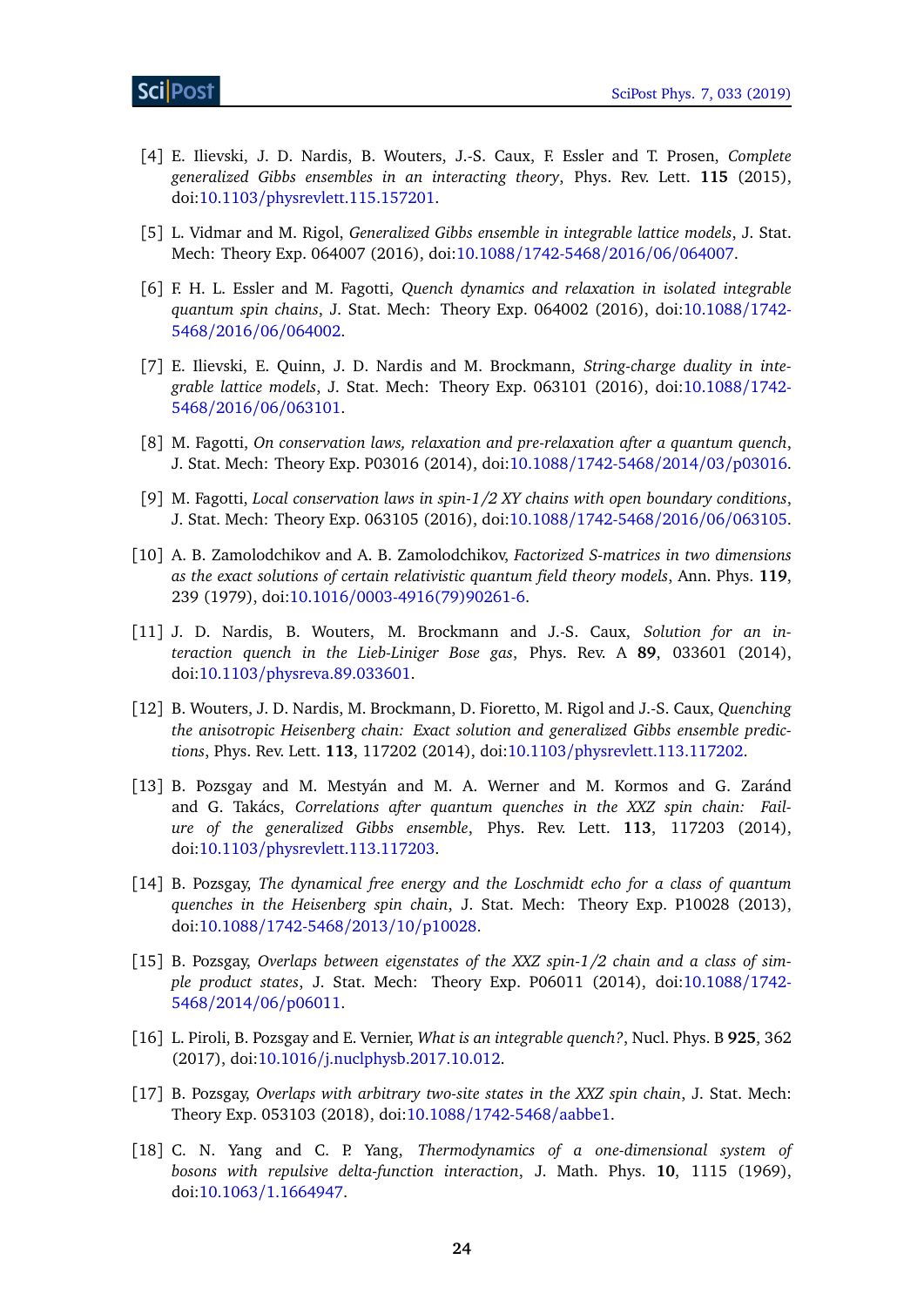- <span id="page-24-7"></span>[19] M. Takahashi, *One-dimensional Heisenberg model at finite temperature*, Prog. Theor. Phys. **46**, 401 (1971), doi:10.1143/[ptp.46.401.](http://dx.doi.org/10.1143/ptp.46.401)
- <span id="page-24-0"></span>[20] M. Takahashi, *Thermodynamics of the XXX chain*, In *Thermodynamics of one-dimensional solvable models*, 129, Cambridge University Press (1999), doi:10.1017/[cbo9780511524332.009.](http://dx.doi.org/10.1017/cbo9780511524332.009)
- <span id="page-24-1"></span>[21] M. Suzuki, *Transfer-matrix method and Monte Carlo simulation in quantum spin systems*, Phys. Rev. B **31**, 2957 (1985), doi:10.1103/[physrevb.31.2957.](http://dx.doi.org/10.1103/physrevb.31.2957)
- <span id="page-24-14"></span>[22] M. Suzuki and M. Inoue, *The ST-transformation approach to analytic solutions of quantum systems. I: General formulations and basic limit theorems*, Prog. Theor. Phys. **78**, 787 (1987), doi:10.1143/[ptp.78.787.](http://dx.doi.org/10.1143/ptp.78.787)
- <span id="page-24-15"></span>[23] J. Suzuki, Y. Akutsu and M. Wadati, *A new approach to quantum spin chains at finite temperature*, J. Phys. Soc. Jpn. **59**, 2667 (1990), doi:10.1143/[jpsj.59.2667.](http://dx.doi.org/10.1143/jpsj.59.2667)
- <span id="page-24-4"></span>[24] A. Klümper and P. A. Pearce, *Conformal weights of RSOS lattice models and their fusion hierarchies*, Physica A **183**, 304 (1992), doi:10.1016/[0378-4371\(92\)90149-k.](http://dx.doi.org/10.1016/0378-4371(92)90149-k)
- <span id="page-24-5"></span>[25] A. Klümper, *Thermodynamics of the anisotropic spin-1/2 Heisenberg chain and related quantum chains*, Z. Phys. B: Condens. Matter **91**, 507 (1993), doi:10.1007/[bf01316831.](http://dx.doi.org/10.1007/bf01316831)
- <span id="page-24-3"></span>[26] M. Takahashi, M. Shiroishi and A. Klümper, *Equivalence of TBA and QTM*, J. Phys. A: Math. Gen. **34**, L187 (2001), doi:10.1088/[0305-4470](http://dx.doi.org/10.1088/0305-4470/34/13/105)/34/13/105.
- <span id="page-24-2"></span>[27] F. H. L. Essler, H. Frahm, F. Göhmann, A. Klümper and V. E. Korepin, *The one-dimensional Hubbard model*, Cambridge University Press (2005), doi:10.1017/[cbo9780511534843.](http://dx.doi.org/10.1017/cbo9780511534843)
- <span id="page-24-6"></span>[28] C. Destri and H. J. de Vega, *New thermodynamic Bethe ansatz equations without strings*, Phys. Rev. Lett. **69**, 2313 (1992), doi:10.1103/[physrevlett.69.2313.](http://dx.doi.org/10.1103/physrevlett.69.2313)
- <span id="page-24-8"></span>[29] H. Bethe, *Zur Theorie der Metalle*, Zeitschrift für Physik **71**, 205 (1931), doi:10.1007/[bf01341708.](http://dx.doi.org/10.1007/bf01341708)
- <span id="page-24-9"></span>[30] M. Gaudin, *Thermodynamics of the Heisenberg-Ising ring for ∆ >* 1, Phys. Rev. Lett. **26**, 1301 (1971), doi:10.1103/[physrevlett.26.1301.](http://dx.doi.org/10.1103/physrevlett.26.1301)
- <span id="page-24-10"></span>[31] E. K. Sklyanin, L. A. Takhtadzhyan and L. D. Faddeev, *Quantum inverse problem method. I*, Theor. Math. Phys. **40**, 688 (1979), doi:10.1007/[bf01018718.](http://dx.doi.org/10.1007/bf01018718)
- [32] P. P. Kulish and E. K. Sklyanin, *Quantum spectral transform method recent developments*, In *Integrable Quantum Field Theories*, 61, Springer Berlin Heidelberg, doi[:10.1007](http://dx.doi.org/10.1007/3-540-11190-5_8)/3-540- [11190-5\\_8.](http://dx.doi.org/10.1007/3-540-11190-5_8)
- <span id="page-24-11"></span>[33] L. Faddeev, N. Reshetikhin and L. Takhtajan, *Quantization of Lie groups and Lie algebras*, In *Algebraic Analysis*, 129, Elsevier (1988), doi:10.1016/[b978-0-12-400465-8.50019-5.](http://dx.doi.org/10.1016/b978-0-12-400465-8.50019-5)
- <span id="page-24-12"></span>[34] I. Krichever, O. Lipan, P. Wiegmann and A. Zabrodin, *Quantum integrable models and discrete classical Hirota equations*, Commun. Math. Phys. **188**, 267 (1997), doi:10.1007/[s002200050165.](http://dx.doi.org/10.1007/s002200050165)
- <span id="page-24-13"></span>[35] J. Suzuki, *Spinons in magnetic chains of arbitrary spins at finite temperatures*, J. Phys. A: Math. Gen. **32**, 2341 (1999), doi:10.1088/[0305-4470](http://dx.doi.org/10.1088/0305-4470/32/12/008)/32/12/008.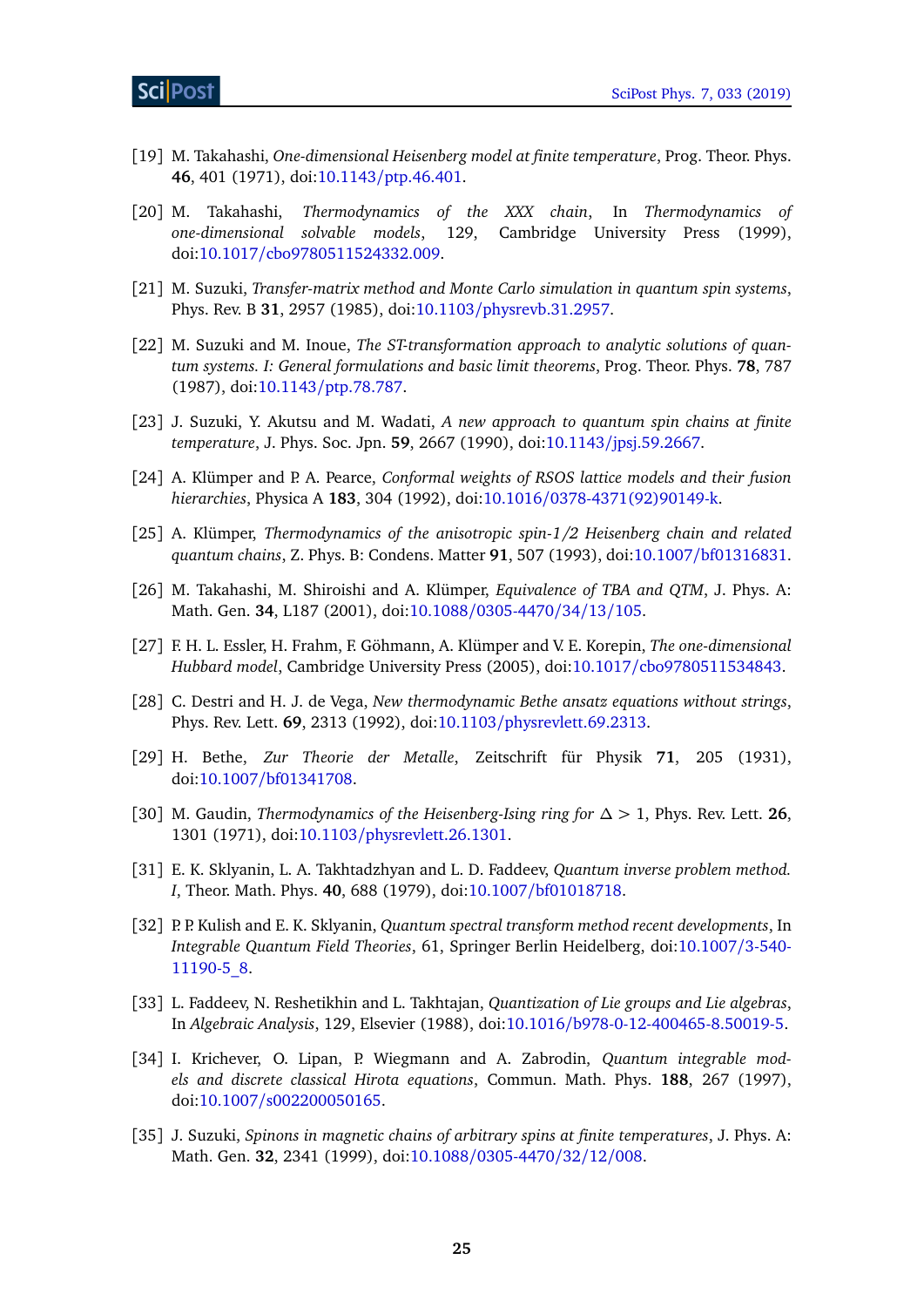- [36] V. V. Bazhanov, T. Łukowski, C. Meneghelli and M. Staudacher, *A shortcut to the Q-operator*, J. Stat. Mech: Theory Exp. P11002 (2010), doi[:10.1088](http://dx.doi.org/10.1088/1742-5468/2010/11/p11002)/1742- 5468/2010/11/[p11002.](http://dx.doi.org/10.1088/1742-5468/2010/11/p11002)
- <span id="page-25-0"></span>[37] V. V. Bazhanov, R. Frassek, T. Łukowski, C. Meneghelli and M. Staudacher, *Baxter Q-operators and representations of Yangians*, Nucl. Phys. B **850**, 148 (2011), doi:10.1016/[j.nuclphysb.2011.04.006.](http://dx.doi.org/10.1016/j.nuclphysb.2011.04.006)
- <span id="page-25-4"></span>[38] P. P. Kulish, N. Y. Reshetikhin and E. K. Sklyanin, *Yang-Baxter equation and representation theory: I*, Lett. Math. Phys. **5**, 393 (1981), doi:10.1007/[bf02285311.](http://dx.doi.org/10.1007/bf02285311)
- <span id="page-25-12"></span>[39] A. Kuniba, T. Nakanishi and J. Suzuki, *Functional relations in solvable lattice models I: Functional relations and representation theory*, Int. J. Mod. Phys. A **09**, 5215 (1994), doi:10.1142/[s0217751x94002119.](http://dx.doi.org/10.1142/s0217751x94002119)
- <span id="page-25-5"></span>[40] A. Kuniba, K. Sakai and J. Suzuki, *Continued fraction TBA and functional relations in XXZ model at root of unity*, Nucl. Phys. B **525**, 597 (1998), doi[:10.1016](http://dx.doi.org/10.1016/s0550-3213(98)00300-9)/s0550- [3213\(98\)00300-9.](http://dx.doi.org/10.1016/s0550-3213(98)00300-9)
- <span id="page-25-1"></span>[41] A. Zamolodchikov, *Thermodynamic Bethe ansatz in relativistic models: Scaling 3-state potts and Lee-Yang models*, Nucl. Phys. B **342**, 695 (1990), doi:10.1016/[0550-3213\(90\)90333-](http://dx.doi.org/10.1016/0550-3213(90)90333-9) [9.](http://dx.doi.org/10.1016/0550-3213(90)90333-9)
- <span id="page-25-2"></span>[42] A. Zamolodchikov, *On the thermodynamic Bethe ansatz equations for reflectionless ADE scattering theories*, Phys. Lett. B **253**, 391 (1991), doi:10.1016/[0370-2693\(91\)91737-g.](http://dx.doi.org/10.1016/0370-2693(91)91737-g)
- <span id="page-25-3"></span>[43] E. Ilievski, M. Medenjak and T. Prosen, *Quasilocal conserved operators in the isotropic Heisenberg spin-1/2 chain*, Phys. Rev. Lett. **115**, 120601 (2015), doi:10.1103/[physrevlett.115.120601.](http://dx.doi.org/10.1103/physrevlett.115.120601)
- <span id="page-25-6"></span>[44] E. Ilievski, M. Medenjak, T. Prosen and L. Zadnik, *Quasilocal charges in integrable lattice systems*, J. Stat. Mech: Theory Exp. 064008 (2016), doi[:10.1088](http://dx.doi.org/10.1088/1742-5468/2016/06/064008)/1742- 5468/2016/06/[064008.](http://dx.doi.org/10.1088/1742-5468/2016/06/064008)
- <span id="page-25-7"></span>[45] M. Rigol and M. Srednicki, *Alternatives to eigenstate thermalization*, Phys. Rev. Lett. **108**, 110601 (2012), doi:10.1103/[PhysRevLett.108.110601.](http://dx.doi.org/10.1103/PhysRevLett.108.110601)
- <span id="page-25-8"></span>[46] J. Sato, B. Aufgebauer, H. Boos, F. Göhmann, A. Klümper, M. Takahashi and C. Trippe, *Computation of static Heisenberg-chain correlators: Control over length and temperature dependence*, Phys. Rev. Lett. **106**, 257201 (2011), doi:10.1103/[physrevlett.106.257201.](http://dx.doi.org/10.1103/physrevlett.106.257201)
- <span id="page-25-13"></span>[47] M. Mestyán and B. Pozsgay, *Short distance correlators in the XXZ spin chain for arbitrary string distributions*, J. Stat. Mech: Theory Exp. P09020 (2014), doi[:10.1088](http://dx.doi.org/10.1088/1742-5468/2014/09/p09020)/1742- 5468/2014/09/[p09020.](http://dx.doi.org/10.1088/1742-5468/2014/09/p09020)
- <span id="page-25-9"></span>[48] M. Mestyán, B. Pozsgay, G. Takács and M. A. Werner, *Quenching the XXZ spin chain: quench action approach versus generalized Gibbs ensemble*, J. Stat. Mech: Theory Exp. P04001 (2015), doi:10.1088/[1742-5468](http://dx.doi.org/10.1088/1742-5468/2015/04/p04001)/2015/04/p04001.
- <span id="page-25-10"></span>[49] J.-S. Caux and F. H. L. Essler, *Time evolution of local observables after quenching to an integrable model*, Phys. Rev. Lett. **110**, 257203 (2013), doi:10.1103/[physrevlett.110.257203.](http://dx.doi.org/10.1103/physrevlett.110.257203)
- <span id="page-25-11"></span>[50] J.-S. Caux, *The quench action*, J. Stat. Mech: Theory Exp. 064006 (2016), doi:10.1088/[1742-5468](http://dx.doi.org/10.1088/1742-5468/2016/06/064006)/2016/06/064006.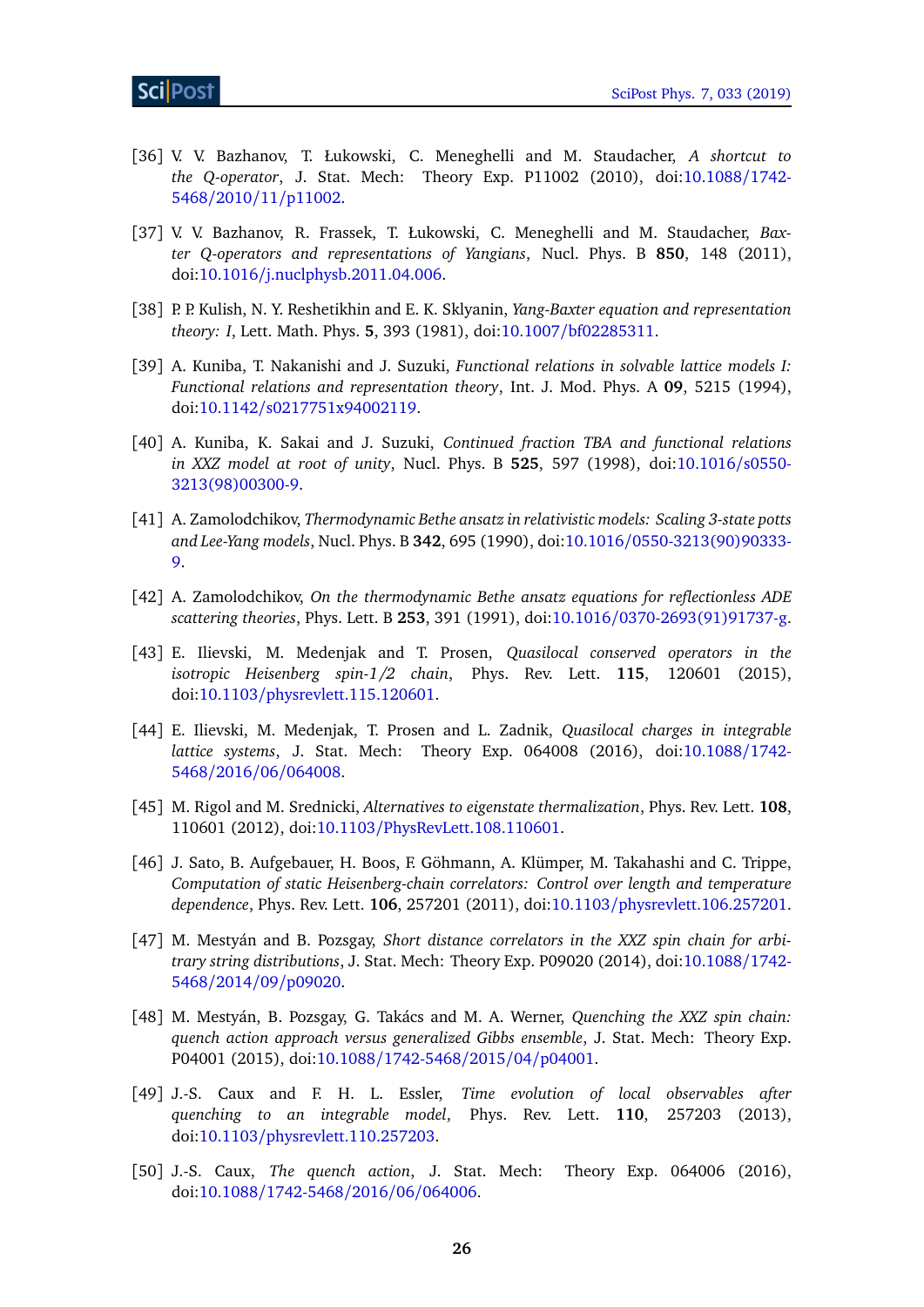- <span id="page-26-0"></span>[51] E. Ilievski, E. Quinn and J.-S. Caux, *From interacting particles to equilibrium statistical ensembles*, Phys. Rev. B **95**, 115128 (2017), doi:10.1103/[physrevb.95.115128.](http://dx.doi.org/10.1103/physrevb.95.115128)
- <span id="page-26-1"></span>[52] A. C. Cassidy, C. W. Clark and M. Rigol, *Generalized thermalization in an integrable lattice system*, Phys. Rev. Lett. **106**, 140405 (2011), doi:10.1103/[physrevlett.106.140405.](http://dx.doi.org/10.1103/physrevlett.106.140405)
- <span id="page-26-2"></span>[53] M. Fagotti and F. H. L. Essler, *Reduced density matrix after a quantum quench*, Phys. Rev. B **87**, 245107 (2013), doi:10.1103/[physrevb.87.245107.](http://dx.doi.org/10.1103/physrevb.87.245107)
- [54] F. H. L. Essler, G. Mussardo and M. Panfil, *On truncated generalized Gibbs ensembles in the Ising field theory*, J. Stat. Mech: Theory Exp. 013103 (2017), doi[:10.1088](http://dx.doi.org/10.1088/1742-5468/aa53f4)/1742- 5468/[aa53f4.](http://dx.doi.org/10.1088/1742-5468/aa53f4)
- <span id="page-26-3"></span>[55] B. Pozsgay, E. Vernier and M. A. Werner, *On generalized Gibbs ensembles with an infinite set of conserved charges*, J. Stat. Mech: Theory Exp. 093103 (2017), doi[:10.1088](http://dx.doi.org/10.1088/1742-5468/aa82c1)/1742- 5468/[aa82c1.](http://dx.doi.org/10.1088/1742-5468/aa82c1)
- <span id="page-26-4"></span>[56] H. F. Trotter, *On the product of semi-groups of operators*, Proc. Am. Math. Soc. **10**, 545 (1959), doi:10.1090/[s0002-9939-1959-0108732-6.](http://dx.doi.org/10.1090/s0002-9939-1959-0108732-6)
- <span id="page-26-5"></span>[57] M. Suzuki, *Pair-product model of Heisenberg ferromagnets*, J. Phys. Soc. Jpn. **21**, 2274 (1966), doi:10.1143/[jpsj.21.2274.](http://dx.doi.org/10.1143/jpsj.21.2274)
- <span id="page-26-6"></span>[58] A. Klümper, *Free energy and correlation lengths of quantum chains related to restricted solid-on-solid lattice models*, Ann. Phys. **504**, 540 (1992), doi:10.1002/[andp.19925040707.](http://dx.doi.org/10.1002/andp.19925040707)
- <span id="page-26-7"></span>[59] M. Jimbo, T. Miwa and F. Smirnov, *Hidden Grassmann structure in the XXZ model III: introducing the Matsubara direction*, J. Phys. A: Math. Theor. **42**, 304018 (2009), doi:10.1088/[1751-8113](http://dx.doi.org/10.1088/1751-8113/42/30/304018)/42/30/304018.
- <span id="page-26-8"></span>[60] R. Baxter, *Eight-vertex model in lattice statistics and one-dimensional anisotropic heisenberg chain. I. Some fundamental eigenvectors*, Ann. Phys. **76**, 1 (1973), doi[:10.1016](http://dx.doi.org/10.1016/0003-4916(73)90439-9)/0003- [4916\(73\)90439-9.](http://dx.doi.org/10.1016/0003-4916(73)90439-9)
- <span id="page-26-9"></span>[61] A. V. Zabrodin, *Hirota equation and Bethe ansatz*, Theor. Math. Phys. **116**, 782 (1998), doi:10.1007/[bf02557123.](http://dx.doi.org/10.1007/bf02557123)
- <span id="page-26-10"></span>[62] V. Kazakov, A. Sorin and A. Zabrodin, *Supersymmetric Bethe ansatz and Baxter equations from discrete Hirota dynamics*, Nucl. Phys. B **790**, 345 (2008), doi:10.1016/[j.nuclphysb.2007.06.025.](http://dx.doi.org/10.1016/j.nuclphysb.2007.06.025)
- <span id="page-26-11"></span>[63] L. Piroli, E. Vernier and P. Calabrese, *Exact steady states for quantum quenches in integrable Heisenberg spin chains*, Phys. Rev. B **94**, 054313 (2016), doi:10.1103/[physrevb.94.054313.](http://dx.doi.org/10.1103/physrevb.94.054313)
- <span id="page-26-12"></span>[64] M. Takahashi and M. Suzuki, *One-dimensional anisotropic Heisenberg model at finite temperatures*, Prog. Theor. Phys. **48**, 2187 (1972), doi:10.1143/[ptp.48.2187.](http://dx.doi.org/10.1143/ptp.48.2187)
- <span id="page-26-13"></span>[65] T. Prosen and E. Ilievski, *Families of quasilocal conservation laws and quantum spin transport*, Phys. Rev. Lett. **111**, 057203 (2013), doi:10.1103/[physrevlett.111.057203.](http://dx.doi.org/10.1103/physrevlett.111.057203)
- <span id="page-26-14"></span>[66] A. De Luca, M. Collura and J. D. Nardis, *Nonequilibrium spin transport in integrable spin chains: Persistent currents and emergence of magnetic domains*, Phys. Rev. B **96**, 020403 (2017), doi:10.1103/[physrevb.96.020403.](http://dx.doi.org/10.1103/physrevb.96.020403)